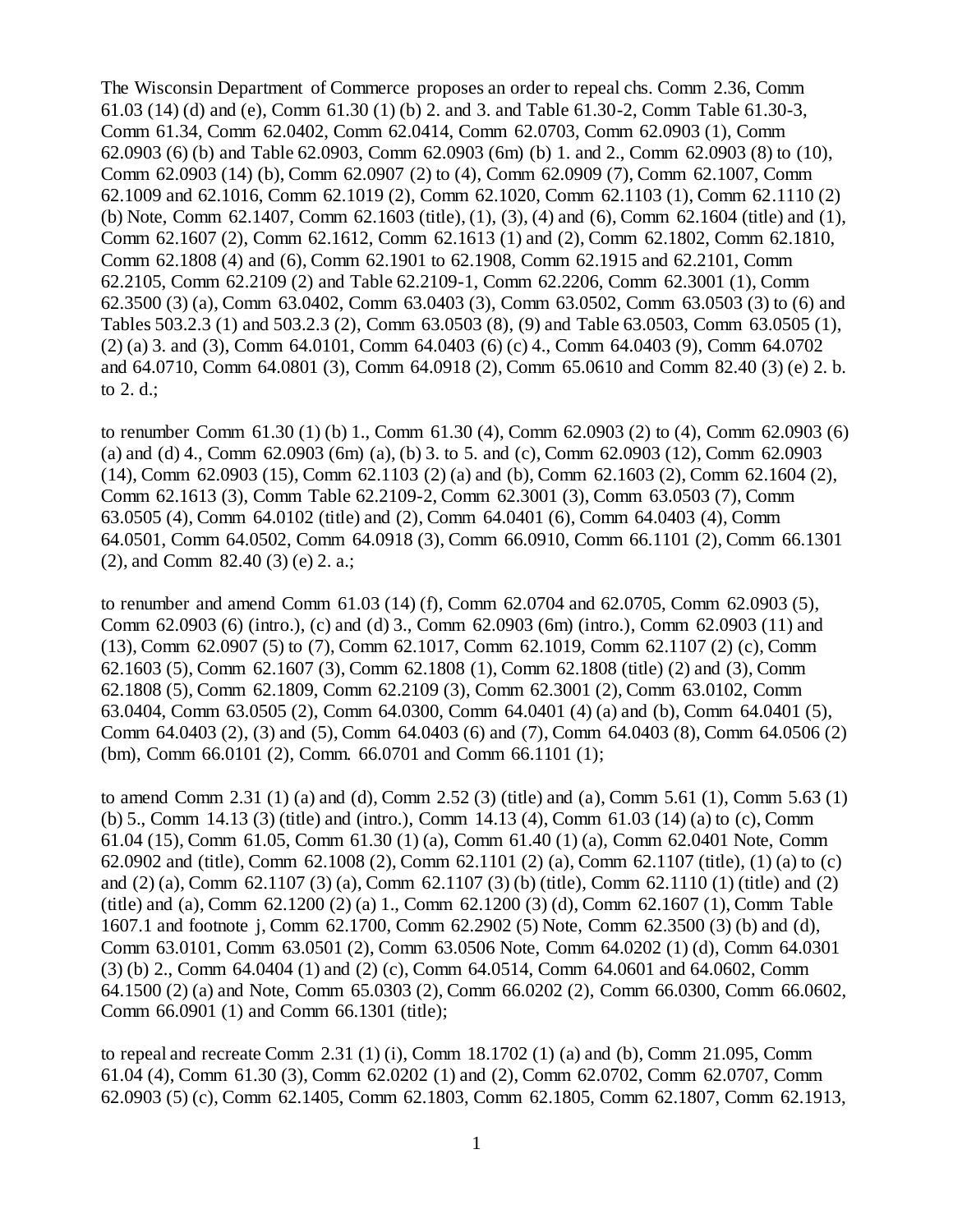Comm 62.2204, Comm 62.2303, Comm 62.3004 (2) (b), Comm 63.002 (2), Comm 63.0403 (2), Comm 64.0401 (1), Comm 64.0402, Comm Table 64.0403, and Comm 65.0630;

and to create Comm 14.13 (3) Note [2], Comm 61.03 (15), Comm 61.30 (4) (b), Comm 61.31 (1) (b) 2. Note [2], Comm 61.31 (1) (b) 3., Comm 62.0400 (1) Note, Comm 62.0708, Comm 62.0721, Comm 62.0903 (5) (d), Comm 62.0903 (10) (b), Comm 62.1021 (2), Comm 62.1022, Comm 62.1101 (2) (c), Comm 62.1107 (2) (c), Comm 62.1107 (3) (a) Note, Comm 62.1804, Comm 62.1806, Comm 62.1808, Comm 62.1809, Comm 62.1810 (3) to (6) and (8), Comm 62.2210, Comm 62.2903, Comm 62.3002, Comm 63.0503 (4) and (5), Comm 63.0503 (6), Comm 64.0300 (2), Comm 64.0307, Comm 64.0401 (4) (a) and (b), Comm 64.0407, Comm 64.0501 (1), Comm 64.0502 (2), Comm 66.0100 Note [2], Comm 66.0101 (2) (b), Comm 66.0500, Comm 66.0503, Comm 66.0509 Note, Comm 66.0607 (2) (e) to (h), Comm 66.0607 (3), Comm 66.1002, Comm 66.1101 (1), Comm 66.1301 (2), Comm 66.1400 and Comm 82.40 (3) (e) 1. Note [2] relating to construction, use and maintenance of public buildings and places of employment and affecting small businesses.

\* \* \* \* \* \* \* \* \* \* \* \* \* \* \* \* \* \* \* \* \* \* \* \* \* \* \* \* \* \* \* \* \* \* \* \* \* \* \* \* \* \* \* \* \* \* \* \* \* \* \* \* \*

### **ANALYSIS OF PROPOSED RULES**

#### **1. Statutes Interpreted.**

Sections 101.02 (1) and (15), 101.025, 101.027, 101.13, 101.132, 101.14 (1) and (4), 101.63, 101.973 (1) and 145.02, Stats.

### **2. Statutory Authority.**

Sections 101.02 (1), (7), (7m) and (15), 101.025, 101.027, 101.11, 101.12, 101.13, 101.132, 101.14 (1), (4) and (4m), 101.145, 101.149, 101.19, 101.63, 101.73, 101.973 and 145.02, Stats.

#### **3. Related Statute or Rule.**

- Chapter Comm 2, Fee Schedule
- Chapter Comm 5, Licenses, Certifications and Registrations
- Chapter Comm 14, Fire Prevention
- Chapter Comm 16, Electrical
- Chapter Comm 18, Elevators, Escalators and Life Devices
- Chapter Comm 20, Uniform Dwelling Code
- Chapter Comm 41, Boilers and Pressure Vessels
- Chapter Comm 45, Mechanical Refrigeration
- Chapter Comm 82, Uniform Plumbing Code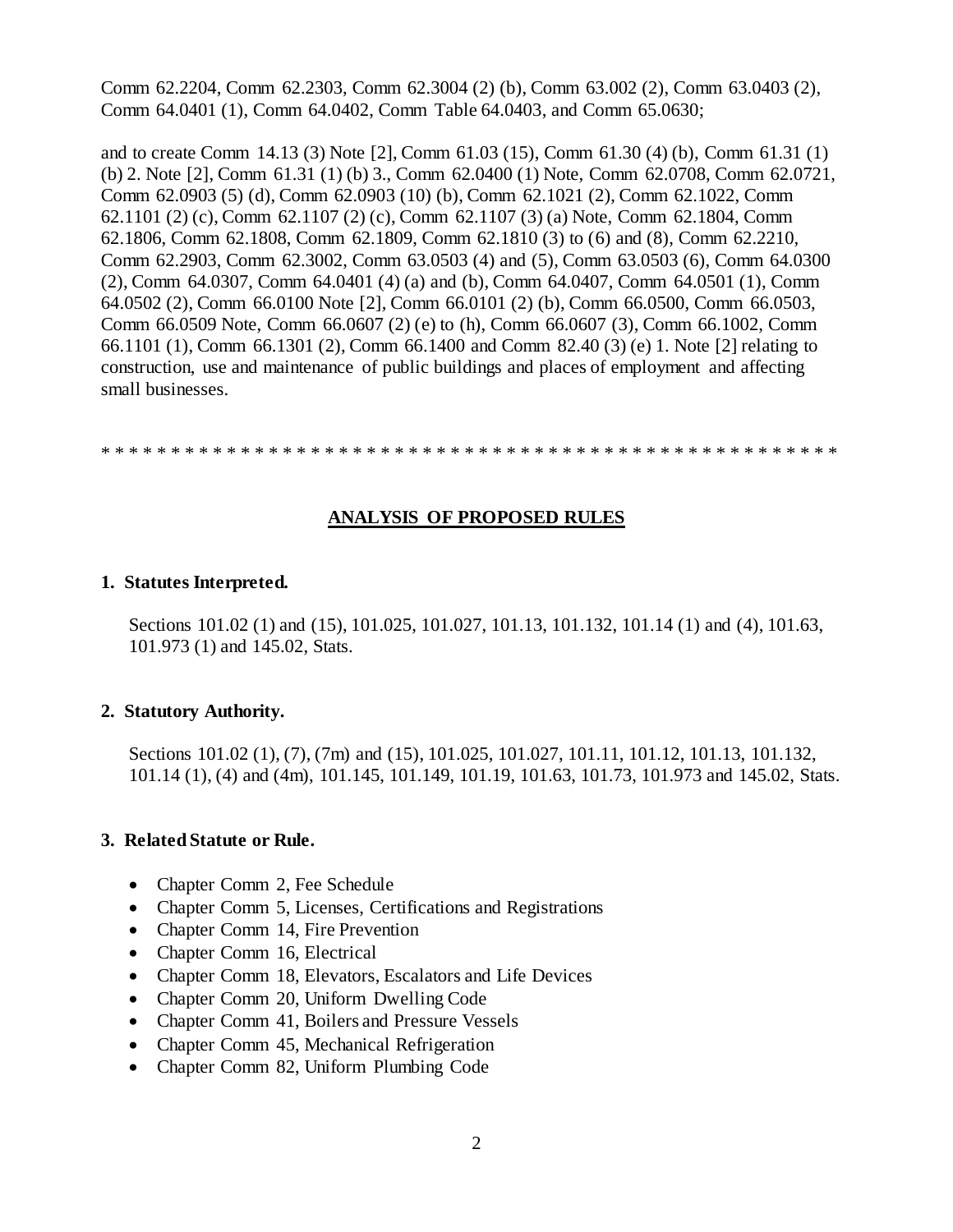### **4. Explanation of Agency Authority.**

Under the statutes cited, the Department of Commerce protects public health, safety, and welfare by promulgating comprehensive requirements for design, construction, maintenance and inspection of public buildings and places of employment, including commercial buildings and structures and multifamily dwellings. The department also updates these requirements as necessary to be consistent with nationally recognized standards that are incorporated by reference into the Wisconsin Commercial Building Code (WCBC), specifically, the building code requirements developed by the *International Code Council*® (ICC).

## **5. Summary of Proposed Rules.**

Currently, the department adopts by reference the 2006 editions of the ICC suite of building codes – the *International Building Code*® (IBC), the *International Energy Conservation Code*® (IECC), *International Existing Buildings Code®* (IEBC), the *International Fuel Gas Code*® (IFGC) and the *International Mechanical Code*® (IMC) – and makes Wisconsin modifications to these codes within the WCBC. The department proposes to adopt the 2009 editions of these ICC codes.

Significant changes from the 2006 to the 2009 editions of the ICC codes include:

- Defining and clarifying live/work unit provisions; IBC section 419.
- Adding provisions for Ambulatory Health Care Facilities; IBC section 422.
- Adding storm shelter provisions and references to ICC 500; IBC section 423.
- Requiring the sprinkling of upholstered furniture stores; IBC section 903.
- Deleting reduced egress width exception for buildings with automatic fire sprinkler systems; IBC section 1005.
- Requiring new locking provisions for egress doors serving certain types of occupancies; IBC sections 1008.1.9.6, 1008.1.9.8 and 1008.1.9.9.
- Clarifying accessibility provisions for live/work units are to be evaluated separately; IBC section 1103.2.13.
- Requiring at least one lavatory with enhanced reach ranges in toilet rooms having 6 or more lavatories for accessibility purposes; IBC section 1109.2.3.
- Providing specific provisions on tightness of buildings (air barriers); IECC section 402.4.2.
- Requiring shutoff controls for snow/ice-melting systems serving residential occupancies; IECC section 403.8.
- Specifying the heating of outside spaces to be radiant type and provided with efficiency controls; IECC section 503.2.11.
- Revising the mechanical ventilation table to provide more detailed occupancy classifications that reflect ASHRAE standard 62 – Ventilation for Acceptable Indoor Air Quality; IMC table 403.3.
- Requiring that make-up air to be provided for domestic kitchen exhaust hoods with capacities of greater than 400 cfm be tied in to operation of hood; IMC section 505.2.
- Eliminating details on combustion air from within the IMC by deferring to NFPA standard 31 for oil-fired appliances and the manufacturers' recommendations for solidfuel-fired appliances.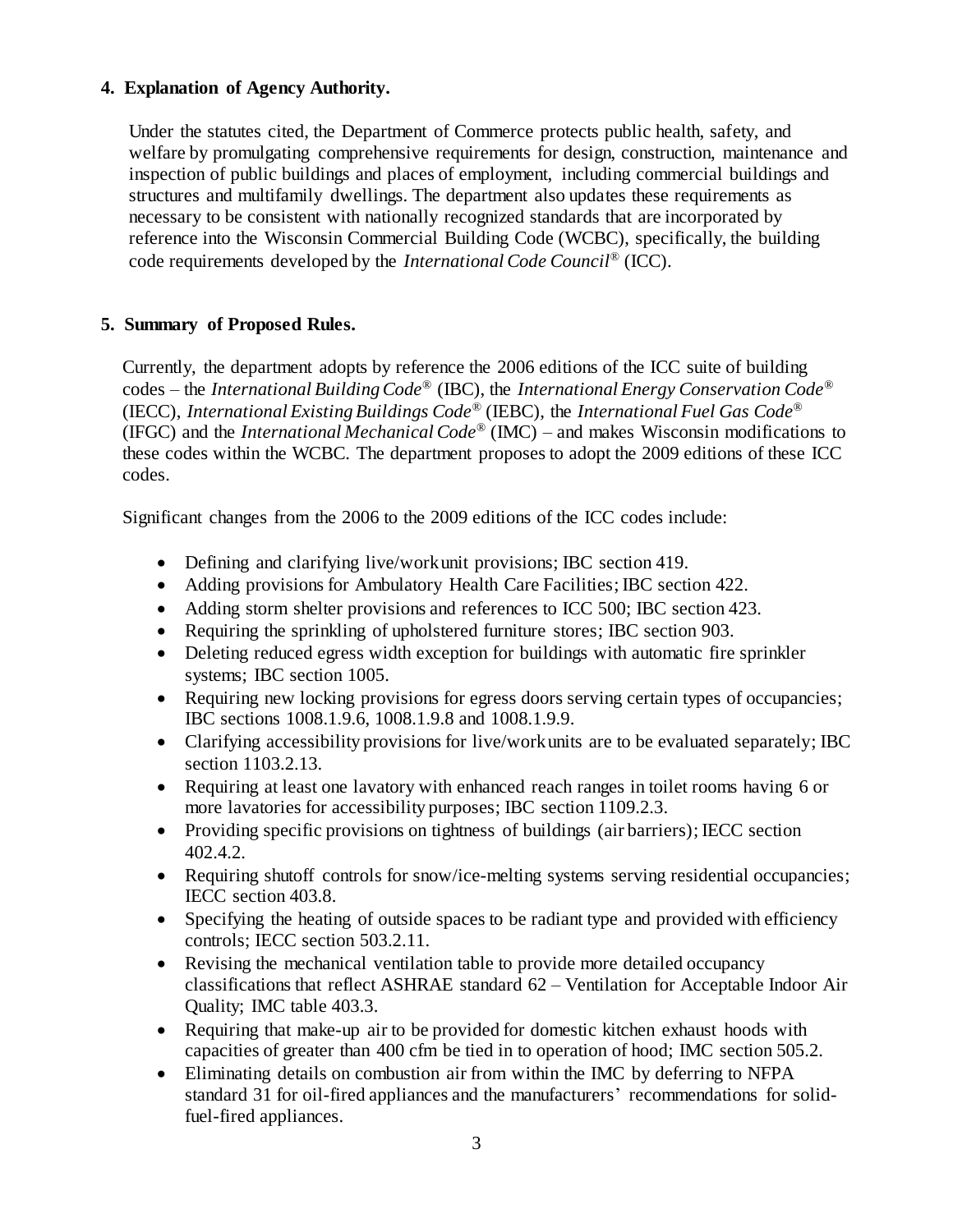- Expanding the provisions for the piping of hydronic heating systems to reflect newer materials and standards; IMC chapter 12.
- Requiring thermal insulation below radiant floor heating systems; IMC sections 1209.5 to 1209.5.4.
- Establishing bonding/grounding provisions specific to corrugated stainless steel gas tubing (CSST); IFGC section 310.1.1.
- Prohibiting gas piping from entering/exiting a building below grade; IFGC section 404.4.
- Requiring LP-Gas piping to be electrically isolated (dielectric fitting) where the underground piping comes above ground to enter the building; IFGC section 404.8.
- Requiring gas clothes dryer exhaust ducts to be protected from penetration by nails/screws; IFGC section 614.6.3.
- Specifying minimum vertical clearances between gas cooktops and materials or cabinets above; IFGC section 623.7.
- Adding provisions associated with the use of used materials and equipment; IEBC section 104.9.1.
- Clarifying that when undergoing a partial change of occupancy, accessibility will be driven by the alteration provisions found in IEBC sections 605 or 706; IEBC section 912.8.1.

Many of the current Wisconsin modifications under the WCBC are proposed to be repealed because of changes in the 2009 editions of the ICC codes. Minor amendments, including renumbering, are being made to several Wisconsin modifications to reflect changes in the 2009 IBC codes.

The proposed rules include creating some general global modifications that replace various current individual deletions of unnecessary ICC requirements, such as requirements that address (1) designing one- and two- family dwellings; (2) employing special inspectors or obtaining special inspections; (3) obtaining a mandated approval from a local building or fire code official; and (4) building in flood-hazard areas. Other proposed Wisconsin modifications include:

- Eliminating the option to register the construction of a small building in lieu of the required plan submittal and approval when the building was designed by a registered architect or engineer but not otherwise required; s. Comm 61.30.
- Modifying the definition of fire area so that it only includes enclosed spaces as it relates to fire protection; s. Comm 62.0902 (2).
- Modifying the provisions for firewalls or division walls separating townhouses for the purpose of allowing sprinkler protection in accordance with NFPA standard 13D; s. Comm 62.0903 (5).
- Extending a provision relating to a type of automatic sprinkler protection currently afforded small R-2 multifamily dwellings to other small residential buildings, such as cabins at summer camps; s. Comm  $62.0903$  (5) (d).
- Revising the sprinkling requirements for townhouses with less than 20 units to reflect the changes in the latest edition of the *International Residential Code*®; s. Comm 62.0903 (5) (d).
- Eliminating current Wisconsin exceptions resulting in fire suppression systems to be provided in enclosed parking garages serving other occupancies; s. Comm 62.0903 (8) to  $(10).$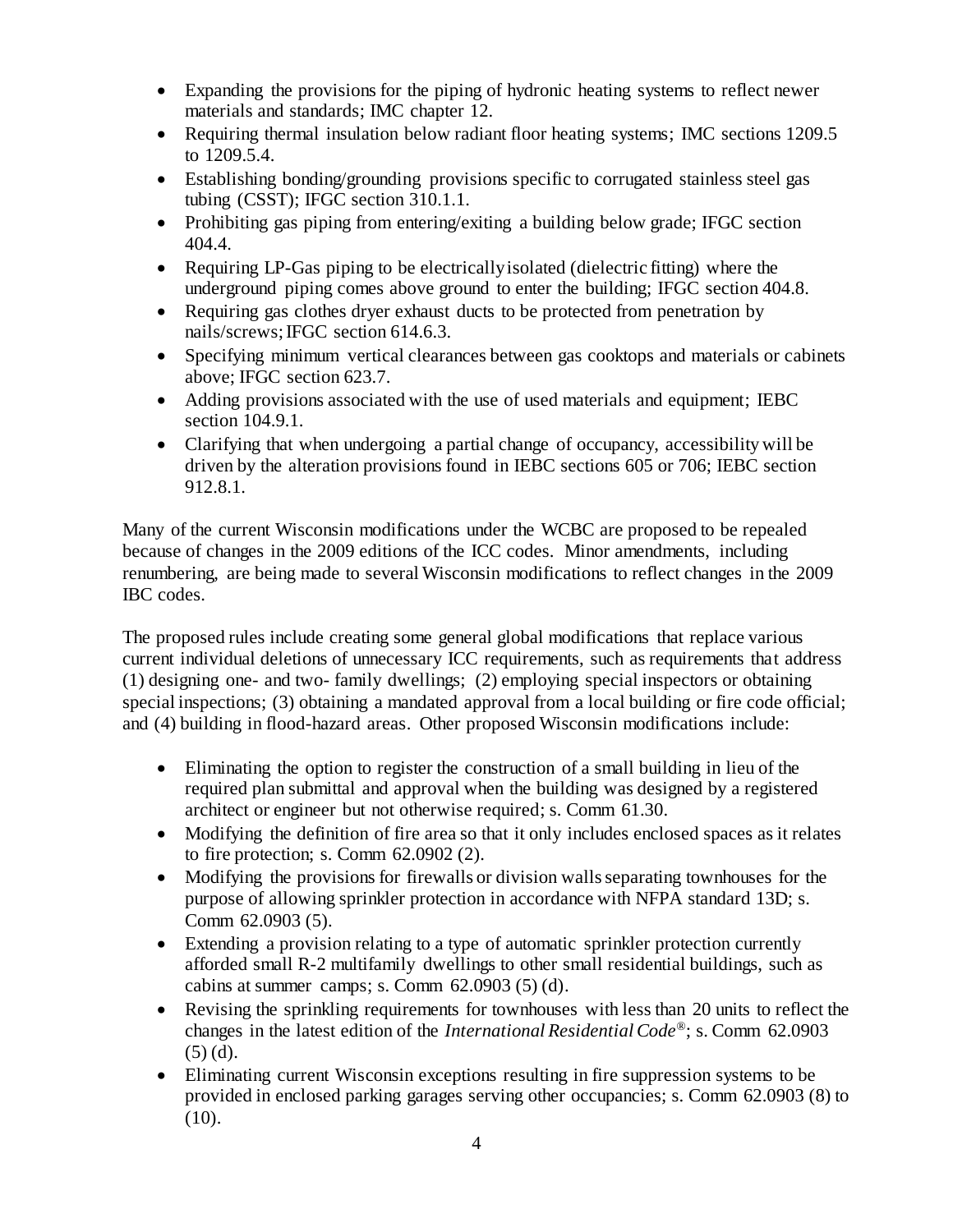- Eliminating the required international symbol accessibility signage for assigned parking serving a residential apartment building; s. Comm 62.1103.
- Extending the modified uniform live loads for attics in townhouses to attics in all residential occupancies; s. Comm 62.1607.
- Codifying additional criteria for ground improvement methods relating to foundations and floor slabs, such as for Geopier® systems; s. Comm 62.1804.
- Reducing presumptive load-bearing values by  $\frac{1}{2}$  for saturated soils; s. Comm 62.1806.
- Alerting building owners or occupants to the heating assumption for frost-protected shallow foundations; s. Comm 62.1809.
- Requiring an elevator car that accommodates an ambulance stretcher for fire department emergency access in defined buildings; s. Comm 62.3002.
- Exempting the need for economizers for package RTU's 33,000 BTU/hr and larger; s. Comm 63.0503.
- Clarifying the exemption of an economizer for a closed circuit cooling tower heat pump system; s. Comm 63.0503.
- Clarifying maintenance requirements for smoke alarms; s. Comm 66.0503.

The draft also reflects the renumbering of Commercial Building Code to chapters Comm 61 to 66, in light of chapter Comm 60, relating to soil erosion now being administered by the Department of Natural Resources.

# **6. Summary of, and Comparison with Existing or Proposed Federal Regulations.**

# **General Building Code**

- *Code of Federal Regulations* An Internet-based search for "federal commercial building code" and "building code regulations" in the *Code of Federal Regulations* (CFR) did not identify any federal regulations pertaining to these topics.
- *Federal Register* An Internet-based search for "federal commercial building code" and "building code regulations" in the 2005 to 2010 issues of the *Federal Register* did not identify any proposed federal regulations pertaining to these topics.

## **Energy Conservation Requirements**

- *Code of Federal Regulations* The portion of the CFR relating to energy conservation for commercial buildings and facilities is found under 10 CFR 420–State Energy Program. The purpose of this regulation is to promote the conservation of energy, to reduce the rate of growth of energy demand and to reduce dependence on imported oil through the development and implementation of comprehensive state energy programs. This regulation initially required that each state's energy conservation rules for new buildings be no less stringent than the provisions of the 1989 edition of ASHRAE Standard 90.1, *Energy Standard for Buildings Except Low-Rise Residential Buildings*.
- *Federal Register –* According to the January 23, 2009, *Federal Register*, the Department of Energy (DOE) is determining if ANSI/ASHRAE/IESNA Standard 90.1–2007 would save energy in commercial buildings. DOE is doing a comparative analysis of the 2007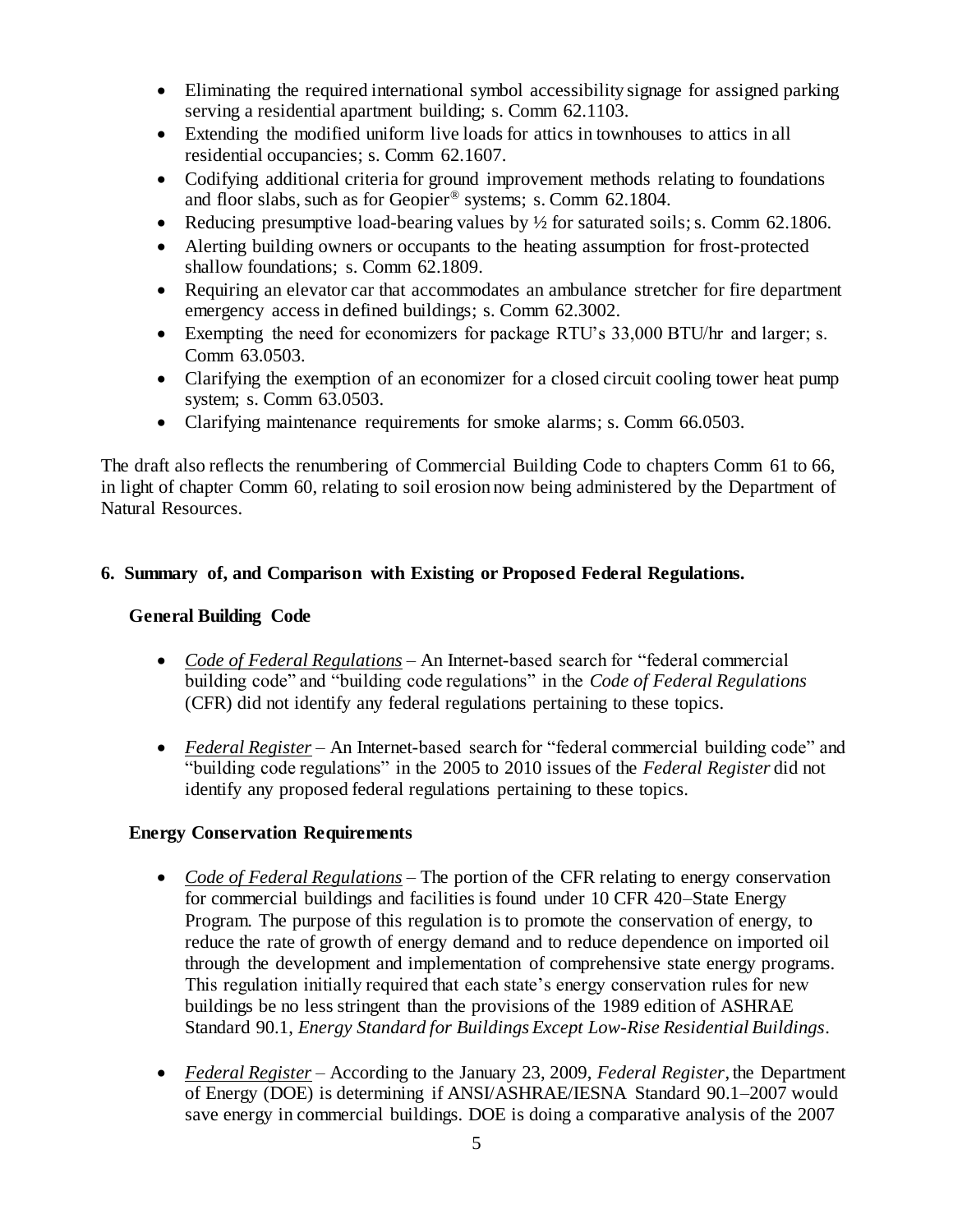edition of that standard to the 2004 edition. The 2009 edition of the IECC energy conservation requirements for commercial buildings, which the proposed rules would adopt by reference, reflect the 2007 edition of the ASHRAE 90.1 Standard.

### **Accessibility Requirements**

- *Code of Federal Regulations* The portions of the CFR relating to accessibility in commercial buildings and facilities include the following:
	- 1. 28 CFR 35 Nondiscrimination on the Basis of Disability in State and Local Government Services.
	- 2. 28 CFR 36 Nondiscrimination on the Basis of Disability by Public Accommodations and in Commercial Facilities.
	- 3. 24 CFR 40 Accessibility standards for design, construction, and alteration of publicly owned residential structures.
	- 4. 24 CFR 41 Policies and procedures for the enforcement of standards and requirements for accessibility by the physically handicapped.

Both 28 CFR 35 and 28 CFR 36 require public buildings and commercial facilities – including government-owned and -operated buildings and facilities – be designed, constructed and altered in compliance with the accessibility construction regulations specified under the federal Americans with Disabilities Act Accessibility Guidelines (ADAAG). The purpose of 24 CFR 40 and 24 CFR 41 is to provide technical guidance on the design and construction of dwelling units as required by the federal Fair Housing Amendments Act of 1988.

The intent of the IBC and the amendments included under chapter Comm 62 is to ensure the Wisconsin construction requirements related to accessibility are equivalent to these applicable federal laws and regulations.

- *Federal Register* Proposed federal regulations and amendments to established federal regulations for accessibility are found in the following issues of the *Federal Register*:
	- 1. October 24, 2008 Design and Construction Requirements; Compliance with ANSI A117.1 (2003) Standards.
	- 2. August 5, 2005 ADAAG; Corrections.
	- 3. December 7, 2009 Nondiscrimination on the Basis of Disability in Public Accommodations and Commercial Facilities.
	- 4. March 23, 2007 ADAAG Supplementary Material.
	- 5. November 23, 2005 ADAAG Public Rights-of-Way.
	- 6. April 17, 2006 Multifamily Building Conformance with the Fair Housing Accessibility Guidelines: Improving the Methodology.

The ICC is actively monitoring the proposed changes to the federal standards affecting accessibility and will include these changes in future editions of the IBC and the corresponding ICC/ANSI A117.1–Accessible and Usable Buildings and Facilities Standard.

## **7. Comparison with Rules in Adjacent States.**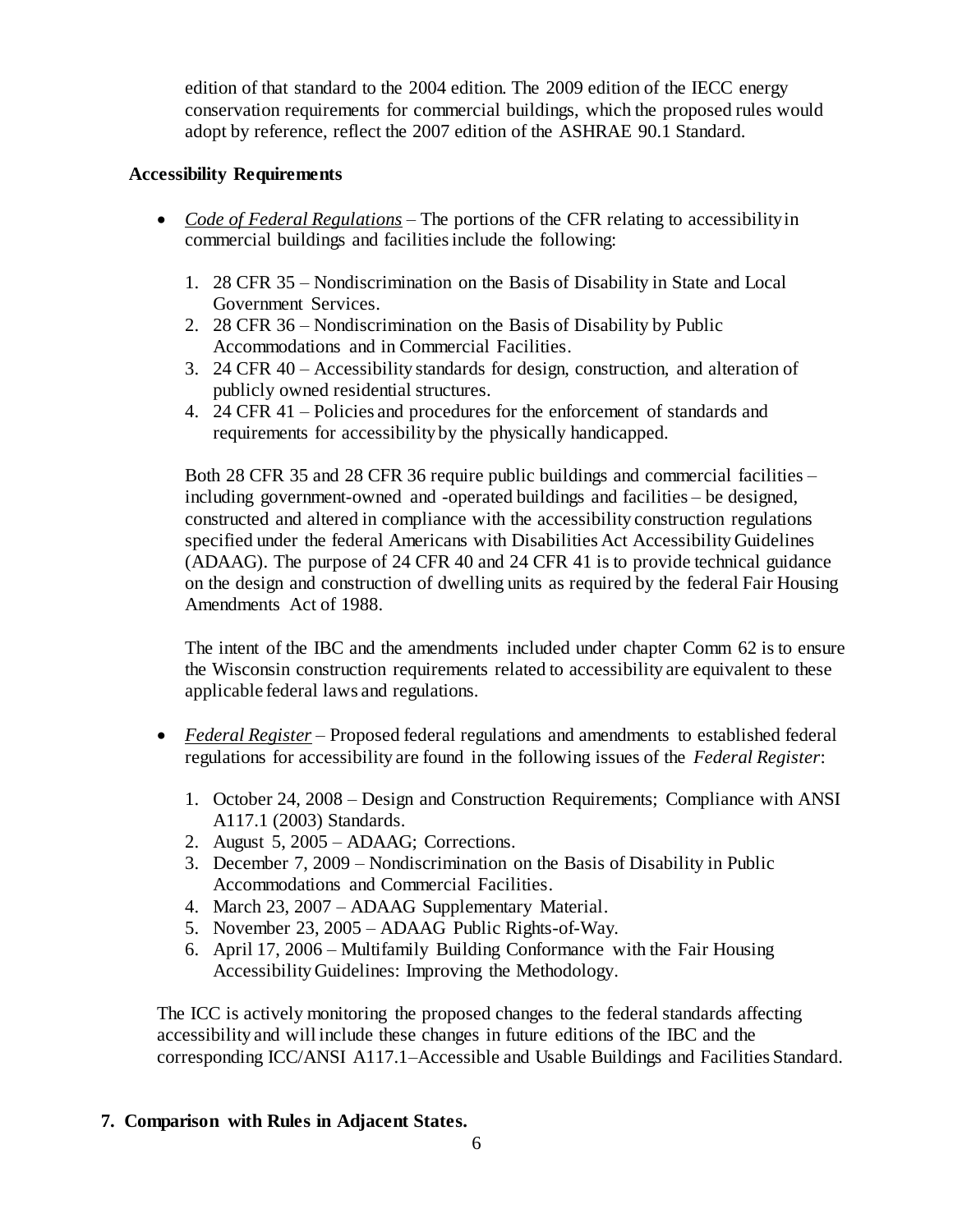An Internet-based search of the four adjacent states found the following regulations that include similar requirements relating to public buildings and places of employment:

- **Illinois** Illinois does not administer a statewide building code with the exception of an energy code as of February, 2010.
- **Iowa** The Iowa Department of Public Safety administers the Iowa State Building Code. Effective January 1, 2010, the department adopted the 2009 editions of the IBC, IMC, IEBC and IECC with Iowa amendments.
- **Michigan** The Michigan Department of Labor and Economic Growth administers the Michigan construction codes, which adopt by reference the 2006 editions of the IBC, IMC and IEBC with amendments. The 2009 Michigan Building, Residential, and Rehabilitation Code for Existing Buildings review process is in progress.
- **Minnesota** The Minnesota Department of Labor and Industry administers the Minnesota State Building Code, which adopted the 2006 editions of the IBC, IFGC and IMC.

### **8. Summary of Factual Data and Analytical Methodologies.**

The primary methodology for updating the Wisconsin Commercial Building Code, chapters Comm 61 to 66, has been a review and assessment of the latest editions of the national model codes that serve as the basis for the Wisconsin code. The department's review and assessment process involved the participation and support of 10 advisory councils. The members of the councils represent many stakeholders involved in the building industry, including designers, contractors, developers, regulators, labor, the fire service and the public. (A listing of the councils and the current members is provided at the end of this analysis.)

The department believes that the national model codes reflect current societal values with respect to protecting public health, safety and welfare in the design, construction, use, operation and maintenance of commercial buildings that serve as public buildings and places of employment. The model code organization – International Code Council, ICC – uses a process open to all parties to develop its codes. More information, including background information in the development of the 2009 model code editions, may be found at the ICC web site, [http://www.iccsafe.org.](http://www.iccsafe.org/)

The review and assessment process for the Commercial Building Code involved an examination of the revisions in the 2009 editions of the IBC, IECC, IMC, IFGC and IEBC. The assessment included the evaluation of the current rules under chapters Comm 61 to 66 that modified these ICC codes. Working with the 10 advisory councils, the department determines if the various technical requirements in the 2009 model codes are reasonable for addressing potential risks or concerns and promoting the public health, safety and welfare. Such determinations are made based upon experience, forecasts, intuition or projection.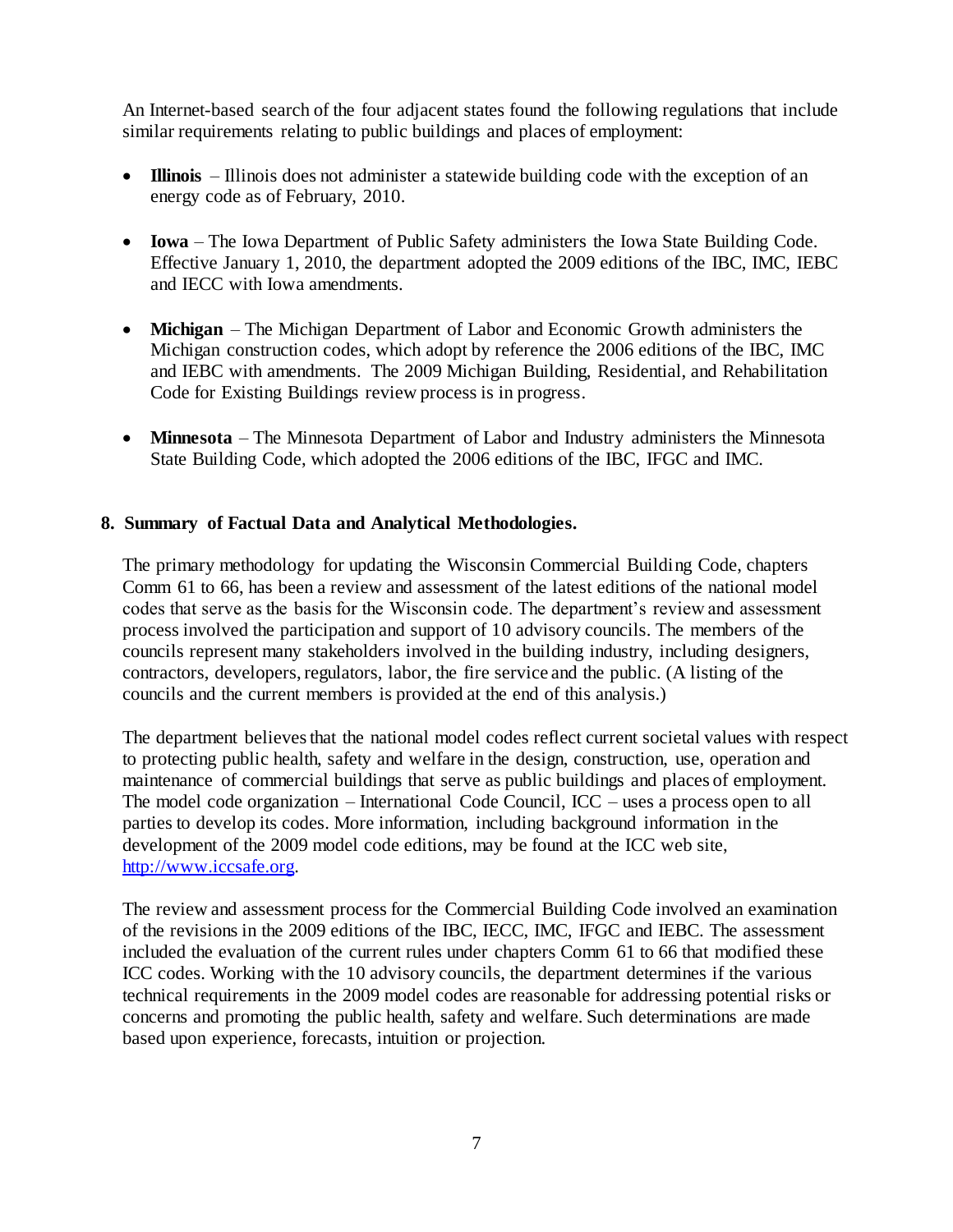### **9. Analysis and Supporting Documents Used to Determine Effect on Small Business or in Preparation of Economic Impact Report.**

The department used 10 advisory code councils to analyze and develop the proposed revisions to the Commercial Building Code. The councils involve a variety of organizations whose memberships include many types of small businesses. The department uses these councils to gather information on potential impacts in complying with the technical and administrative requirements of the codes. Council members are responsible for bringing forth the concerns that their respective organizations may have with the requirements including economic impacts. (Copies of the council meetings summaries are available on the Safety and Building Division web site, <http://www.commerce.state.wi.us/SB/SB-CodeCouncilsComBldgSum.html> .)

The department also offers an e-mail subscription service to anyone who is interested in rule development and/or council activities. The service provides e-mail notification of council meetings, meeting agendas and council meeting progress reports. Currently, there are about 2,000 subscriptions for information pertaining to the commercial building program.

The department believes the rules will not increase the effect on small businesses from what the current rules impose on them. An economic impact report is not required pursuant to section 227.137, Stats.

### **10. Effect on Small Business**

The requirements of the Commercial Building Code impact all businesses, regardless of size, that use public buildings and places of employment in Wisconsin. The codes impact a variety of businesses, including small businesses, particularly those businesses that design, build, or maintain commercial buildings; provide or produce building materials or components; own commercial buildings; or occupy commercial buildings. It is indeterminable how many small businesses may be impacted by the rules in some manner.

The potential effects of the codes occur on two basic levels, administrative and technical. The codes dictate certain administrative procedural requirements that are to be followed to acquire various approvals. For the most part, the codes establish numerous technical standards that are to be adhered to when designing, constructing, using, operating or maintaining a commercial building to protect public health, safety and welfare.

The proposed rule revisions do not substantially modify the current administrative requirements of the Commercial Building Code. Therefore, this type of impact on small businesses will not substantially change.

How the code's technical standards may impact small businesses is dependent upon many variables. The proposed revisions for the Commercial Building Code do not apply retroactively to existing buildings. The proposed revisions would apply when a new building or modification to an existing building is proposed. The various advisory councils did not identify major economic concerns for updating the Commercial Building Code to the latest ICC codes as amended in this proposal.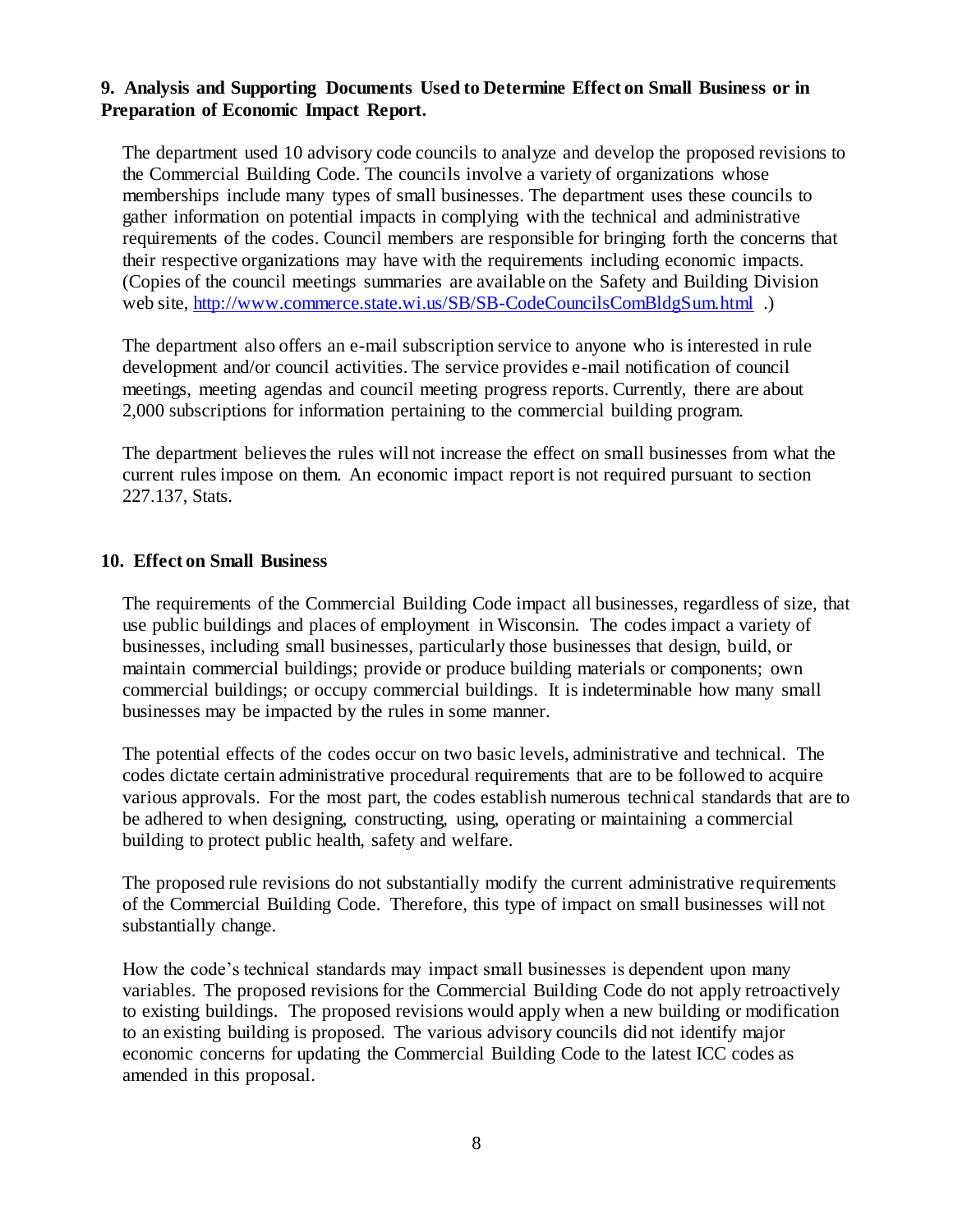Regarding s. 227.115, Stats., the department believes the proposed rule changes for the Commercial Building Code will not directly or substantially affect the development, construction, cost or availability of housing.

### **11. Agency Contact.**

Jim Smith, Program Manager,  $\overline{\lim_{m \to \infty}}$  (608) 266-0251.

### **12. Public Hearing Comments.**

A public hearing has been scheduled for October 5, 2010. The hearing record on this proposed rulemaking will remain open until October 18, 2010. Written comments on the proposed rules may be submitted to Jim Smith, at the Department of Commerce, P.O. Box 2689, Madison, WI 53701-2689, or email at [jim.smith@wisconsin.gov.](mailto:jim.smith@wisconsin.gov)

\* \* \* \* \* \* \* \* \* \* \* \* \* \* \* \* \* \* \* \* \* \* \* \* \* \* \* \* \* \* \* \* \* \* \* \* \* \* \* \* \* \* \* \* \* \* \* \* \* \* \* \* \*

### **Council Members and Representation**

The Commercial Building Code Council (CBCC) and the Multi-Family Dwelling Code Council (MDCC) oversaw the rule promulgation development process. Eight advisory code councils met as needed to develop the proposed rules. Their recommendations were forwarded to the CBCC/MDCC for final review.

The following councils were involved in the development of the proposed rules:

### **Commercial Building Code Council**

| <b>Inspectors Association</b>    |
|----------------------------------|
|                                  |
| Wisconsin                        |
|                                  |
|                                  |
| <b>Wisconsin Society</b>         |
|                                  |
|                                  |
|                                  |
| Facilities                       |
|                                  |
| Greater Milwaukee                |
|                                  |
|                                  |
| Council –Wisconsin State AFL-CIO |
|                                  |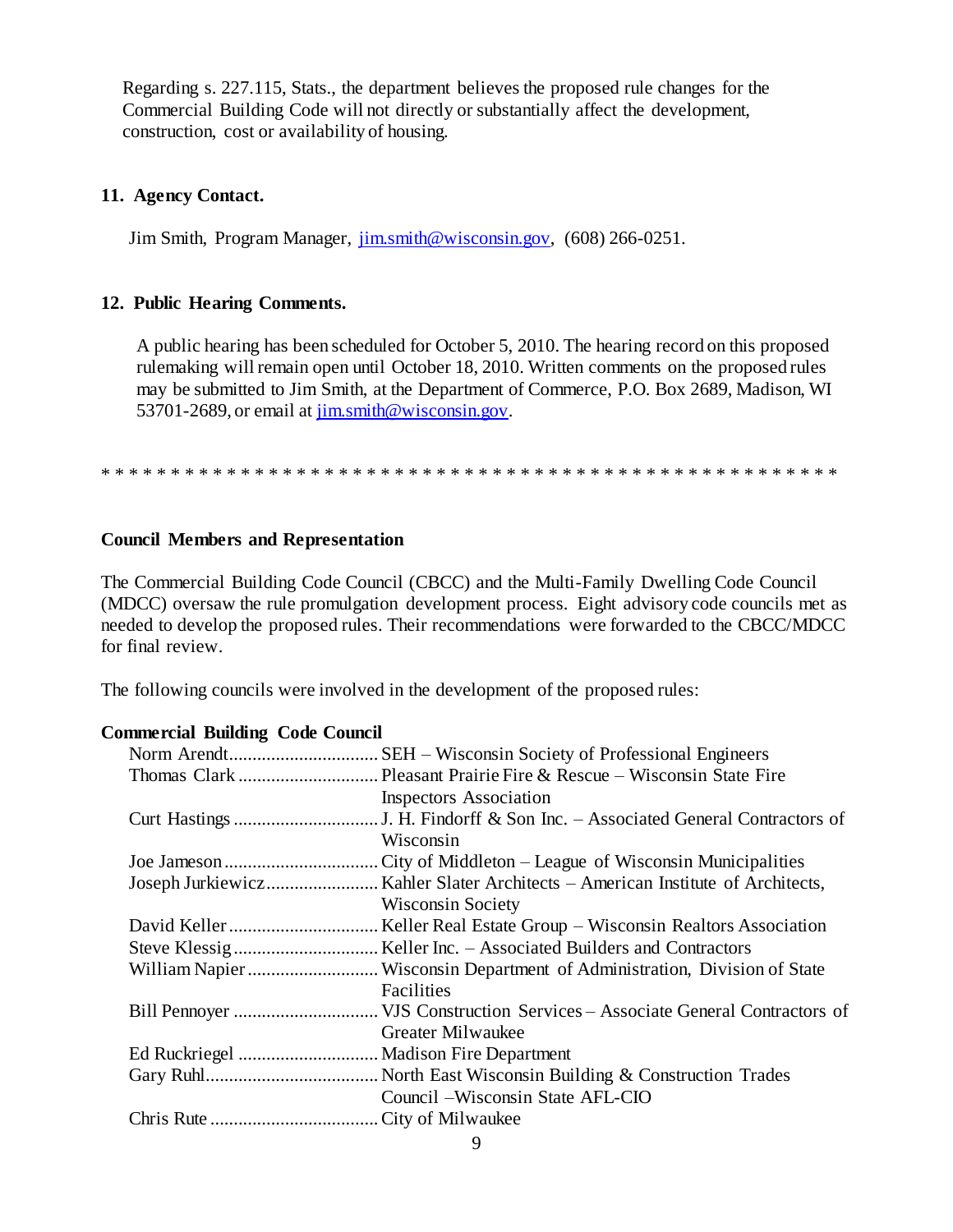| Association |
|-------------|
|             |
|             |

# **Multifamily Dwelling Code Council**

| Emory BudzinskiWeather Shield Windows & Doors - Manufacturer/Supplier<br><b>Wood Products</b><br>Nicholas RiveccaSonag Ready Mix LLC – Manufacturer/Supplier (Concrete) |  |
|-------------------------------------------------------------------------------------------------------------------------------------------------------------------------|--|
|                                                                                                                                                                         |  |
|                                                                                                                                                                         |  |
|                                                                                                                                                                         |  |
|                                                                                                                                                                         |  |
|                                                                                                                                                                         |  |
|                                                                                                                                                                         |  |
|                                                                                                                                                                         |  |
|                                                                                                                                                                         |  |
|                                                                                                                                                                         |  |
|                                                                                                                                                                         |  |
|                                                                                                                                                                         |  |
|                                                                                                                                                                         |  |
|                                                                                                                                                                         |  |
|                                                                                                                                                                         |  |
|                                                                                                                                                                         |  |

# **Alteration and Change of Occupancy**

| <b>Inspectors Association</b>                                     |
|-------------------------------------------------------------------|
|                                                                   |
| Jennie Macaluso-Ruditys  Building Owners and Managers Association |
|                                                                   |
|                                                                   |
|                                                                   |
|                                                                   |
| Municipalities                                                    |
|                                                                   |

# **Energy Conservation**

| American Society of Heating, Refrigeration, and Air- |
|------------------------------------------------------|
| Conditioning Engineers (ASHRAE)                      |
|                                                      |
| Architects, Wisconsin Society                        |
|                                                      |
| of Wisconsin                                         |
|                                                      |
|                                                      |
|                                                      |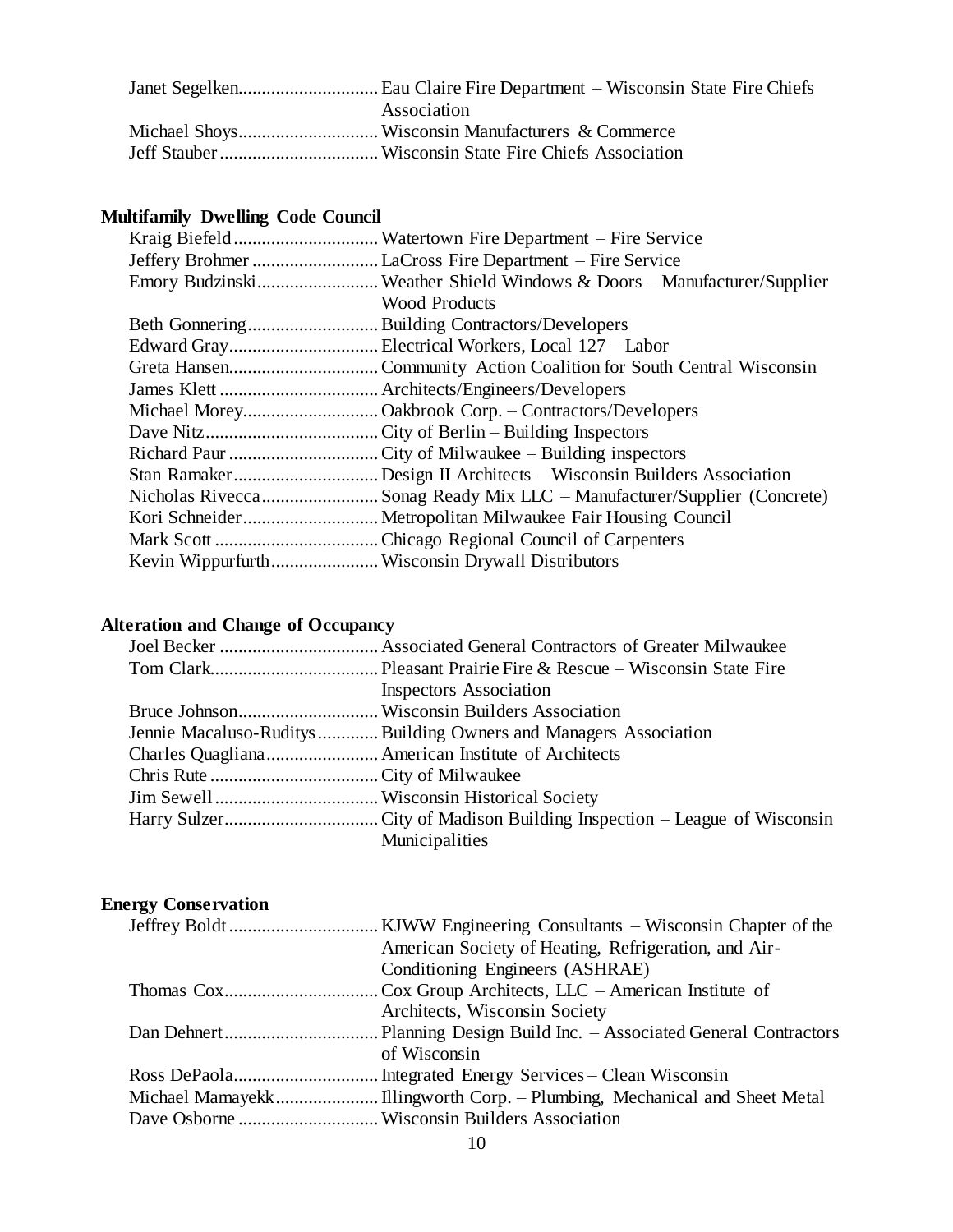| <b>Municipalities</b> |
|-----------------------|

# **Fire Safety**

|                                   | Milwaukee, Inc.                   |
|-----------------------------------|-----------------------------------|
|                                   |                                   |
|                                   |                                   |
|                                   | State Fire Inspectors Association |
| Michael GardnerGypsum Association |                                   |
|                                   |                                   |
|                                   |                                   |
|                                   | Contractors of Wisconsin, Inc.    |
|                                   |                                   |

# **Fire Protection Systems**

| of Wisconsin, Inc.                |
|-----------------------------------|
|                                   |
| State Fire Inspectors Association |
|                                   |
|                                   |

# **General**

| Wisconsin                |
|--------------------------|
|                          |
| <b>Wisconsin Society</b> |
|                          |
|                          |
|                          |
| of Greater Milwaukee     |
|                          |
|                          |

# **HVAC**

| American Society of Heating, Refrigeration, and Air-              |
|-------------------------------------------------------------------|
| Conditioning Engineers (ASHRAE)                                   |
| Jennie Macaluso-Ruditys  Building Owners and Managers Association |
|                                                                   |
| Milwaukee and Southeast Wisconsin                                 |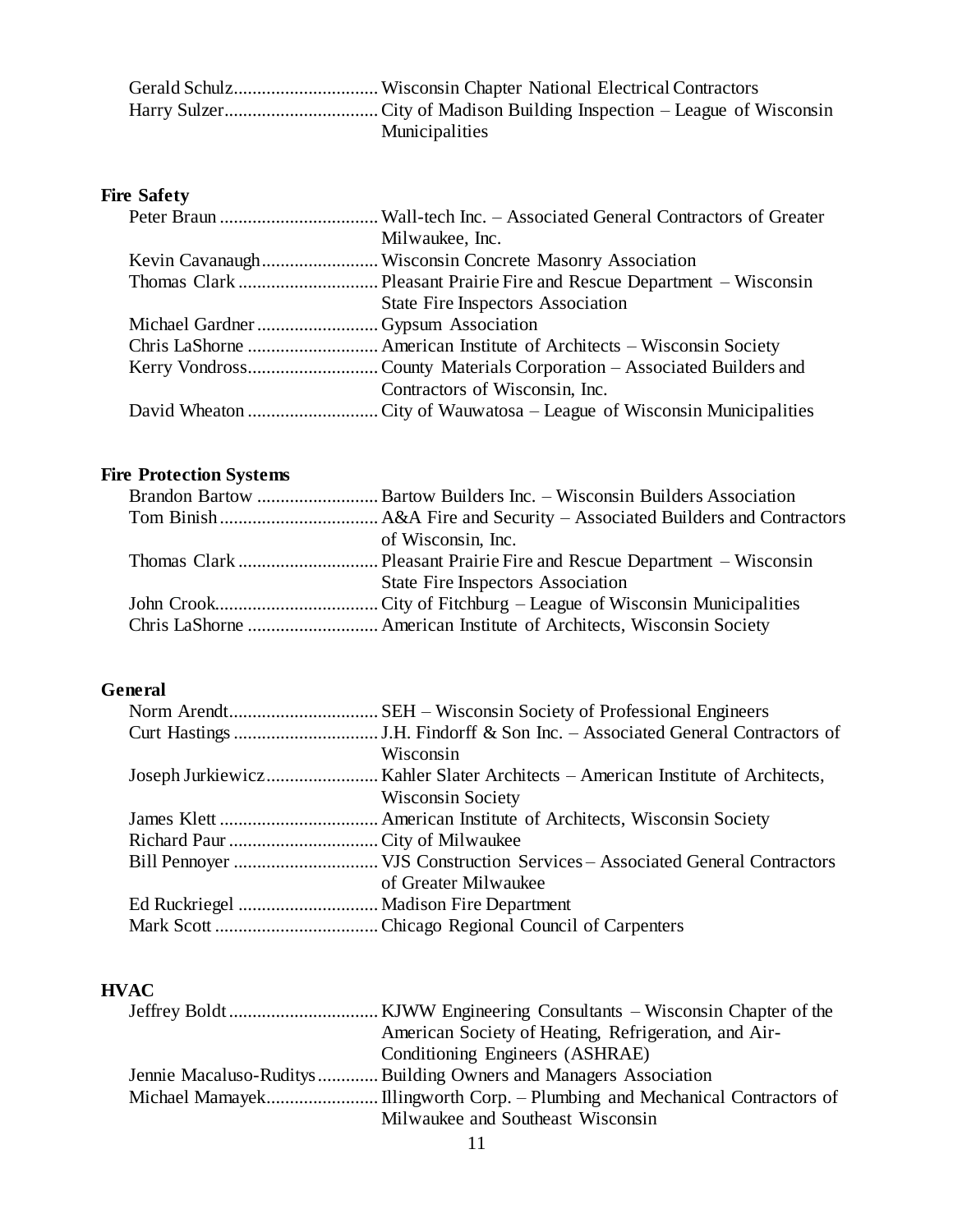| Refrigeration, and Air-Conditioning Engineers, Madison |
|--------------------------------------------------------|
| Chapter                                                |
|                                                        |
| Conditioning Contractors of Wisconsin                  |
|                                                        |
| American Institute of Architects, Wisconsin Society    |
|                                                        |
| Contractors of Wisconsin                               |
|                                                        |
| <b>Wisconsin Municipalities</b>                        |
|                                                        |

# **Means of Egress and Accessibility**

| <b>Wisconsin Society</b>                                             |
|----------------------------------------------------------------------|
|                                                                      |
| <b>Wisconsin Society</b>                                             |
|                                                                      |
| of Greater Milwaukee                                                 |
| Monica Sommerfeldt Archer Lion Inc. – Wisconsin Builders Association |
|                                                                      |
| Association                                                          |

# **Structural**

|                   | . UW-Madison, Department of Civil and Environmental             |
|-------------------|-----------------------------------------------------------------|
|                   | Engineering                                                     |
|                   |                                                                 |
|                   |                                                                 |
|                   | Facilities                                                      |
|                   |                                                                 |
|                   | Engineering                                                     |
|                   | 4 <sup>th</sup> Dimension Design Inc. – Associated Builders and |
|                   | Contractors of Wisconsin                                        |
| Robert Schumacher | . GRAEF – American Society of Civil Engineers, Wisconsin        |
|                   | Section                                                         |
|                   |                                                                 |
|                   | Society of Civil Engineers, Wisconsin Section                   |
|                   | Computerized Structural Design – American Society of Civil      |
|                   | Engineers, Wisconsin Section                                    |
|                   |                                                                 |

**\* \* \* \* \* \* \* \* \* \* \* \* \* \* \* \* \* \* \* \* \* \* \* \* \* \* \* \* \* \* \* \* \* \* \* \* \* \* \* \* \* \* \* \* \* \* \* \* \* \* \* \***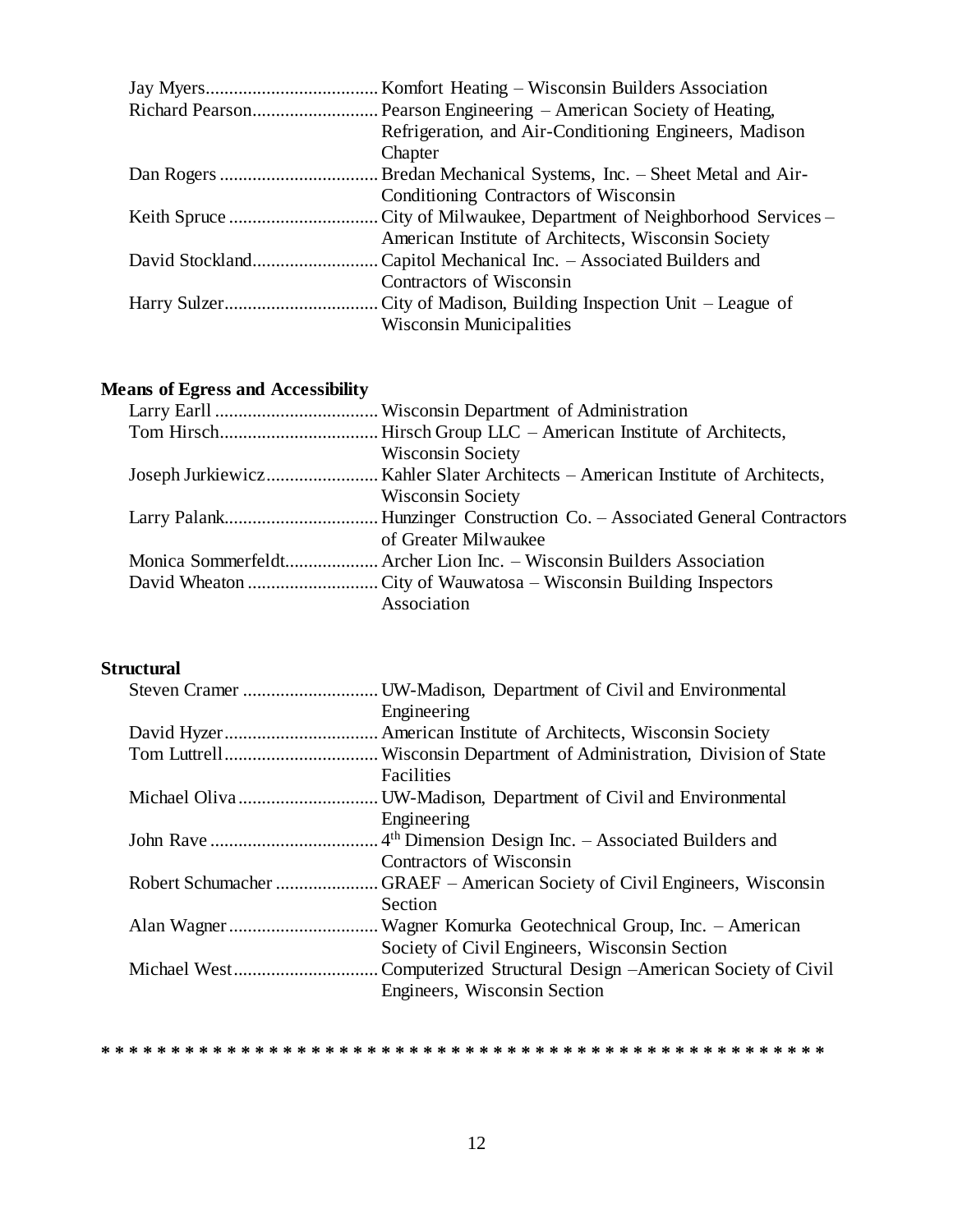SECTION 1. Comm 2.31 (1) (a) and (d) are amended to read:

**Comm 2.31 (1)** (a) *General*. Fees relating to the submittal of all plans, submitted in accordance with the requirements of chs. Comm  $60\overline{61}$  to 66, shall be determined in accordance with this section.

(d) *Miscellaneous plans*. The fee for miscellaneous plans shall be \$250 per plan. Miscellaneous plans are plans which have no building, HVAC or fire protection system plan submissions and those plans for which no area may be associated. Miscellaneous plans include, but are not limited to, all of the following:

1. Footing and foundation plans submitted prior to the submission of the building plans.

2. Industrial exhaust Exhaust systems for dust, fumes, vapors and gases, for governmentowned buildings only.

3. Spray booth plans, for government-owned buildings only.

4. 3. Stadium, grandstand and bleacher plans, and interior bleacher plans submitted as independent projects.

5. Structural plans submitted as independent projects, such as docks, piers, antennae, outdoor movie screens and observation towers.

6. 4. Any building component, other than building, HVAC and fire protection systems, submitted after installation.

7. Building, HVAC and fire protection system plans submitted following denial of plan approval, if the submission is within 8 months of the denial.

SECTION 2. Comm 2.31 (1) (i) is repealed and recreated to read:

**Comm 2.31 (1)** (i) *Resubmission*. The fee for building, HVAC or fire protection system plans resubmitted within 8 months following denial of plan approval shall be \$250 per plan.

SECTION 3. Comm 2.36 is repealed.

SECTION 4. Comm 2.52 (3) (title) and (a) are amended to read:

**Comm 2.52 (3)** (title) PETITIONS FOR VARIANCE ON RULES UNDER CHS. COMM 60 61 TO 66, WISCONSIN COMMERCIAL BUILDING CODE. (a) Except as provided under sub. (4), the fee for reviewing petitions for variance on rules under chs. Comm  $60\,61$  to 66 shall be \$550.00 per petition.

SECTION 5. Comm 5.61 (1) is amended to read: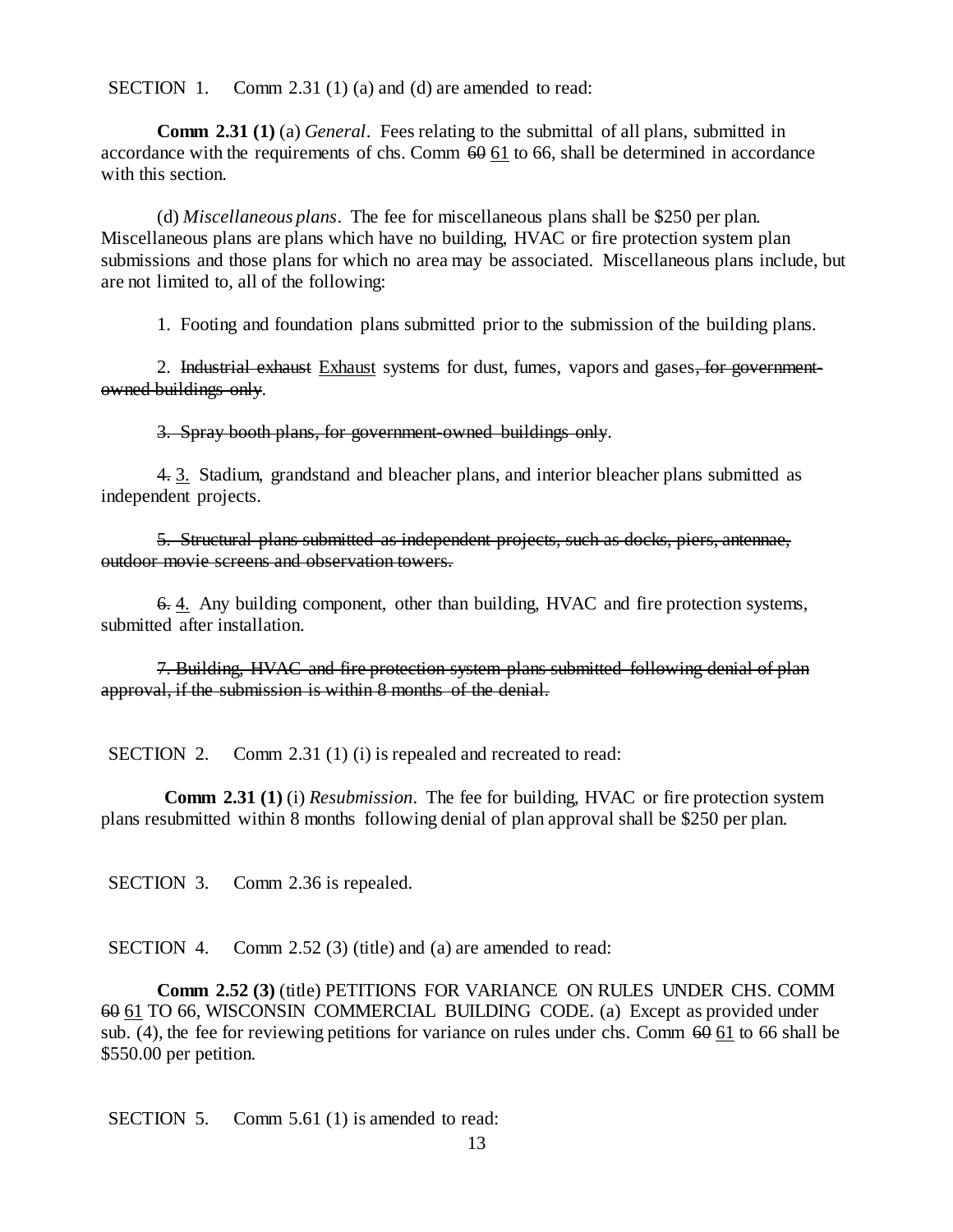**Comm 5.61 (1)** GENERAL. A person who holds a certification issued by the department as a certified commercial building inspector may conduct inspections of public buildings and places of employment for the purpose of administering and enforcing chs. Comm  $60 \times 61$  to 66 and 75 to 79.

SECTION 6. Comm 5.63 (1) (b) 5. is amended to read:

**Comm 5.63 (1)** (b) 5. Certified soil erosion inspector may inspect one- and 2-family dwellings for the purpose of administering and enforcing s. Comm 21.125, and public buildings and places of employment for the purpose of administering and enforcing ch. Comm 60.

SECTION 7. Comm 14.13 (3) (title) and (intro.) are amended to read:

**Comm 14.13 (3) (title) MAINTENANCE OF SMOKE DETECTORS IN RESIDENTIAL** BUILDINGS AND ALARMS. This is a These are department informational note notes to be used under NFPA 1 section 13.7.4.6:

SECTION 8. Comm 14.13 (3) Note [2] is created to read:

**Comm 14.13 (3) Note** [2]**:** Under ch. Comm 66, all smoke alarms must be replaced by the end of the service period specified by their manufacturer, and a replacement alarm that uses a battery as the primary power source must have a non-replaceable, non-removable battery which is capable of powering the alarm for at least ten years.

SECTION 9. Comm 14.13 (4) is amended to read:

**Comm 14.13 (4)** MANUAL WET SPRINKLER SYSTEMS. This is a department rule and informational note in addition to the requirements in NFPA 1 section 13.8: Inspection, testing and maintenance of manual wet sprinkler systems shall comply with all of the requirements of NFPA 25, for an automatic fire sprinkler system, except that the main drain test specified in NFPA 25 is not required.

**Note:** Wisconsin has unique design requirements for these manual wet systems, as established in chapters Comm 61 to 66.

SECTION 10. Comm 18.1702 (1) (a) and (b) are repealed and recreated to read:

**Comm 18.1702 (1)** (a) This is a department informational note to be used under ASME A17.1 section 2.2.2.3:

**Note:** See ch. Comm 62 of the building code for hoistway drain and sump requirements.

(b) The requirements in ASME A17.1 section 2.2.2.5 are not included as part of this chapter.

**Note:** See ch. Comm 62 of the building code for hoistway drain and sump requirements.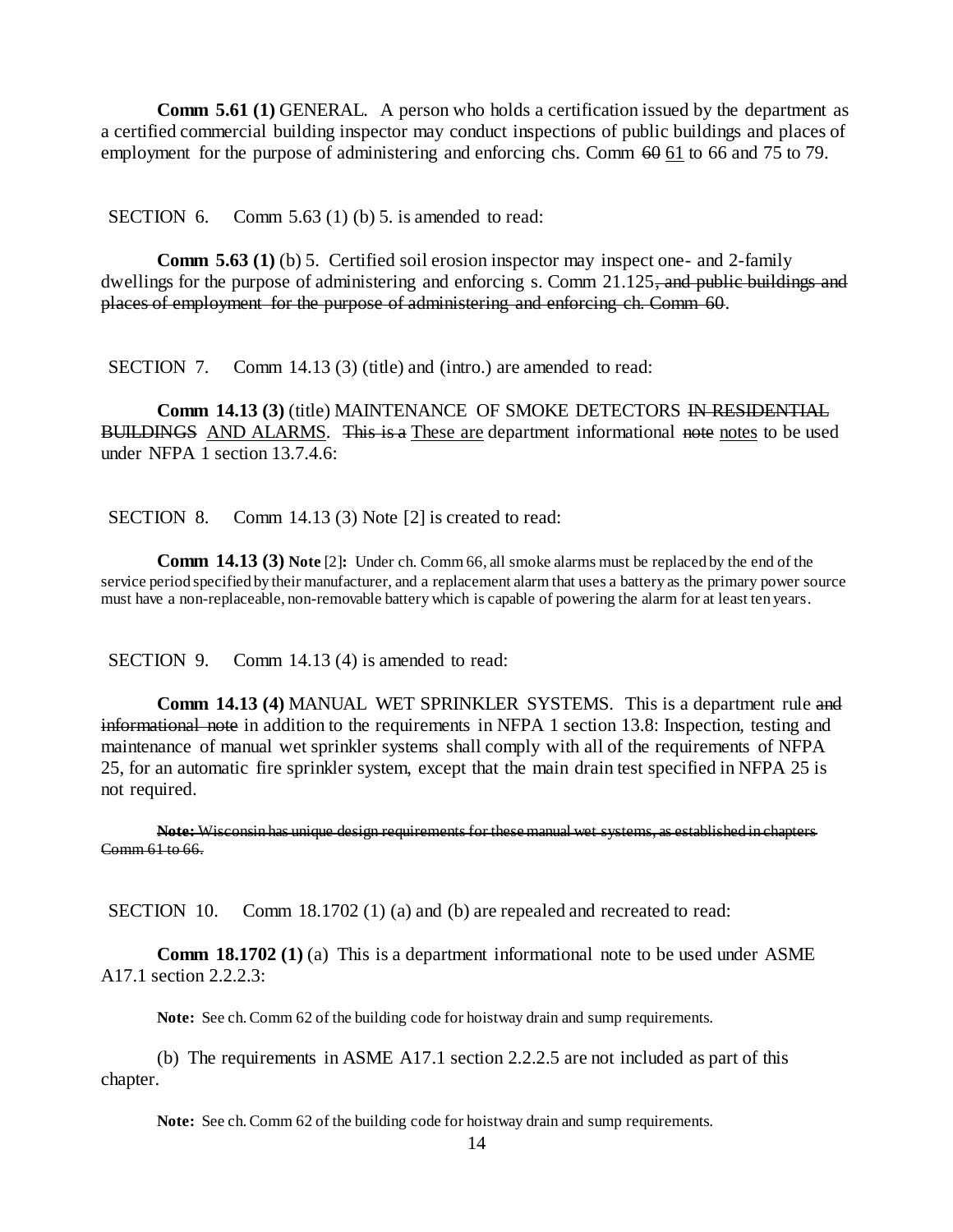SECTION 11. Comm 21.095 is repealed and recreated to read:

**Comm 21.095 Automatic fire sprinklers. (1)** Except as provided in subs. (2) and (3), the design, installation, testing and maintenance of automatic fire sprinklers shall conform to NFPA 13D.

**(2)** (a) The requirements of NFPA 13D sections 6.3 (4), 8.1.3 and 8.6 are not included as part of this code.

(b) Fire department connections are prohibited in multipurpose piping systems.

**(3)** (a) Limited area automatic fire sprinkler systems are allowed in dwellings.

(b) 1. A limited area automatic fire sprinkler system shall add the following wording to the warning sign required in 6.3(5) of NFPA 13D: "The number and location of sprinklers in this system does not conform to NFPA 13D."

2. An automatic fire sprinkler system providing fire protection throughout the dwelling in accordance with NFPA 13D shall add the following wording to the warning sign required in 6.3(5) of NFPA 13D: "The number and location of sprinklers in this system conform with NFPA 13D."

**Note:** Multipurpose piping systems need to conform to provisions of the Plumbing Code, chs. Comm 81 to 87. These systems attach fire sprinkler heads to the dwelling's potable water piping system.

**Note:** Chapter 145 of the Statutes requires automatic fire sprinkler systems on dedicated water supply systems, to be installed by a licensed sprinkler fitter.

SECTION 12. Comm 61.03 (14) (a) to (c) are amended to read:

**Comm 61.03 (14)** (a) Design and construction-related requirements shall apply that are addressed in IFC section 102.6; IFC chapters 2 to 4; IFC sections 501 to 502 and 504 to 510; IFC sections 601 to 605 and 607 to 609; IFC chapters 7 and 8; IFC sections 901.1 to 901.4.2, 901.4.4 to 909.18.9, and 909.20 to 913; and IFC chapters 10, 12 to 21, 23 to 29, 31 to 33, 36, 37, and 39 to 44 47.

(b) Occupant loads addressed in IFC section 1003.2.2.10 1004.8 shall apply but shall be established by the owner rather than by the code official.

(c) Construction-related inspections and reports shall apply that are addressed in IFC chapters 2 to 8; IFC sections 901 to 909.18.9 and 909.20 to 913; and IFC chapters 10, 12 to 21, 23 to 29, 31, 32, 33, 36, 37, and 39 to 44 47 but may be performed or compiled by any qualified agency, rather than by a special inspector.

SECTION 13. Comm 61.03 (14) (d) and (e) are repealed.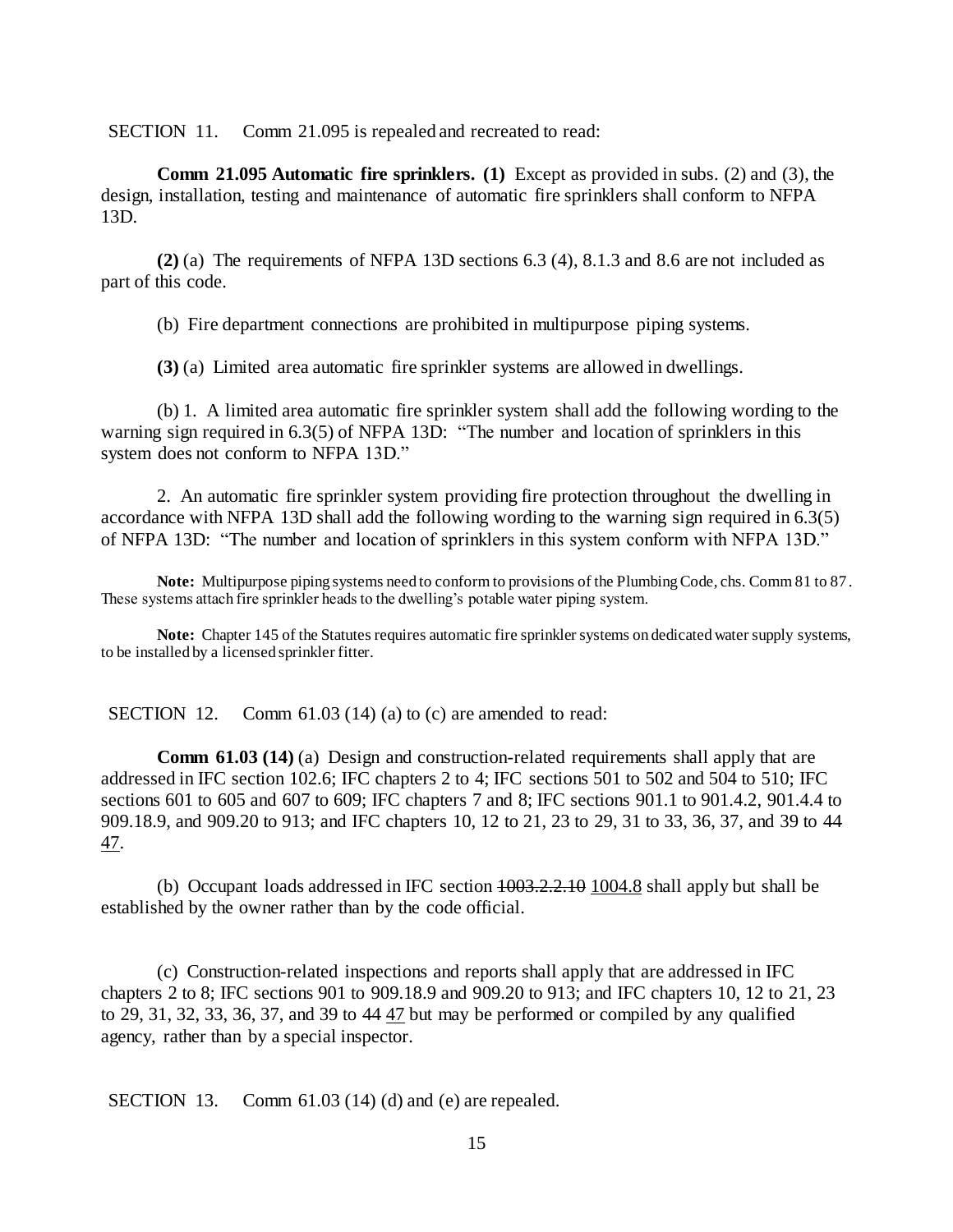SECTION 14. Comm  $61.03$  (14) (f) is renumbered Comm  $61.03$  (14) (d) and amended to read:

**Comm 61.03 (14)** (d) Use and operation provisions shall apply which are a contingency of design and construction-related requirements and which are addressed in IFC chapters 2 to 4; IFC sections 501 and 502 and 504 to 510; IFC sections 601 to 605 and 607 to 609; IFC chapters 7 and 8; IFC sections 901.1 to 901.4.2, 901.4.4 to 909.18.9, and 909.20 to 913; and IFC chapters 10, 12 to 21, 23 to 29, 31 to 33, 36, 37, and 39 to 44 47.

SECTION 15. Comm 61.03 (15) is created to read:

**Comm 61.03 (15)** GLOBAL DELETIONS FOR THE INTERNATIONAL CODES. Unless specifically applied by another department-written rule in this code, the following requirements of the IBC, IEBC, IECC, IFC, IFGC and IMC do not apply as rules of the department:

(a) All requirements that specify submittal and approval of construction documents, shop drawings or acceptance tests and records.

(b) All requirements that specify employing special inspectors or obtaining special inspections or structural observations.

(c) All requirements that mandate obtaining approval, acceptance or other direction from a building or fire code official.

**Note:** This paragraph does not delete options to obtain approval from the Department or its authorized agents for specific circumstances that differ from conditions which are more generally prescribed in the above-listed codes.

(d) All requirements that specify providing information to a building or fire code official, unless that official requests the information.

(e) All requirements that address construction in flood hazard areas.

(f) All requirements that address construction of detached one- or two-family dwellings.

(g) All requirements that specify obtaining a permit or certificate of occupancy.

**Note:** For an example of a Department-written rule that specifically applies one or more of the requirements referenced above, see s.Comm 62.1700, which specifically applies the special inspections and determinations in IBC sections 1711 to 1716.

SECTION 16. Comm 61.04 (4) is repealed and recreated to read:

**Comm 61.04 (4)** "HVAC system" means a heating, ventilating or air conditioning system or a component thereof that is permanently installed to provide control of environmental conditions within buildings.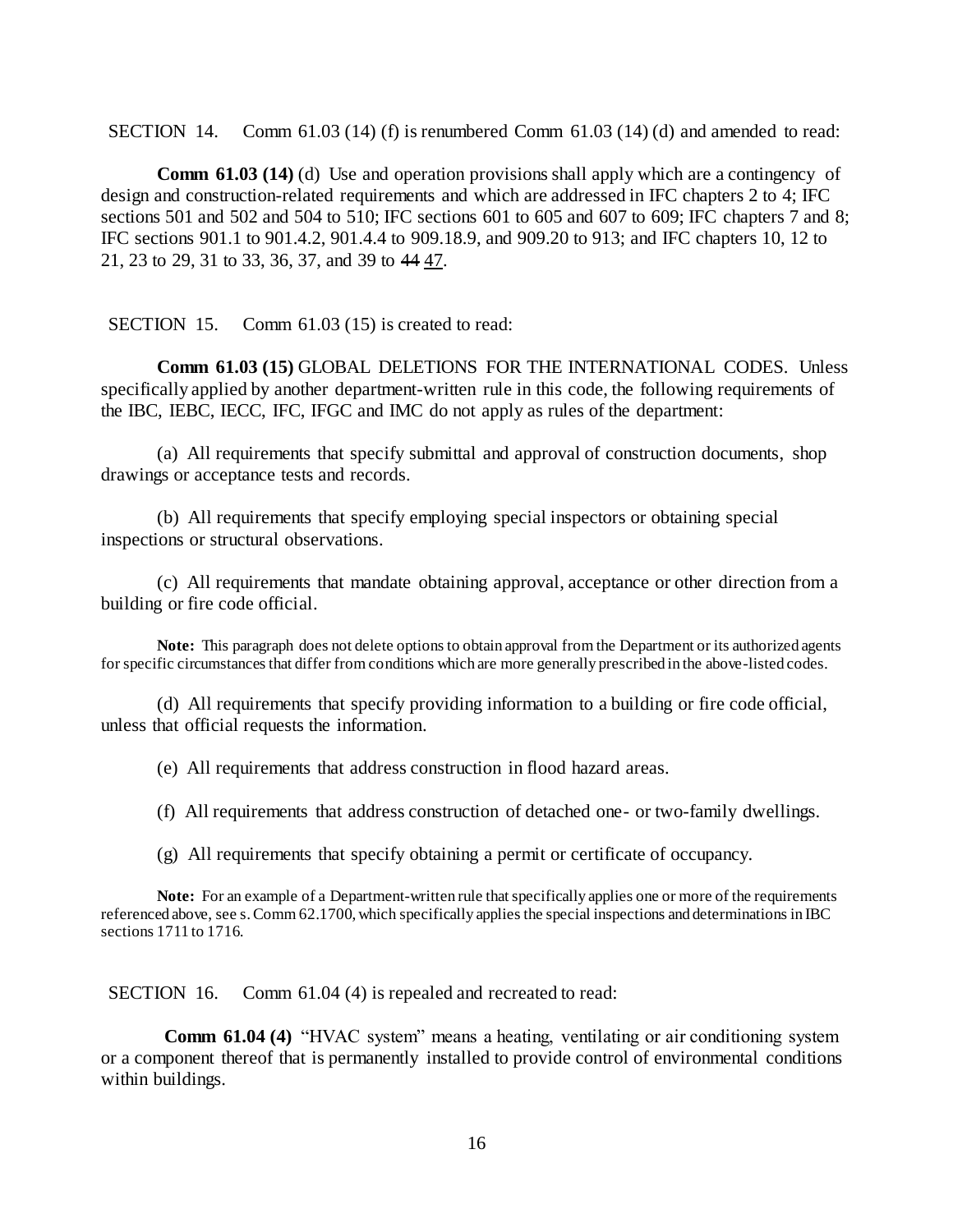SECTION 17. Comm 61.04 (15) are amended to read:

**Comm 61.04 (15)** "This code" means chs. Comm  $60 \underline{61}$  to 66, which is the Wisconsin Commercial Building Code.

SECTION 18. Comm 61.05 is amended to read:

**Comm 61.05 Adoption of the International Codes. (1)** IBC. The *International Building Code*® – 2006 2009, subject to the modifications specified in this chapter and ch. Comm 62 is hereby incorporated by reference into this code.

**(2)** IECC. The *International Energy Conservation Code*® – 2006 2009, subject to the modifications specified in this chapter and in ch. Comm 63 is hereby incorporated by reference into this code.

**(3)** IMC. The *International Mechanical Code*® – 2006 2009, subject to the modifications specified in this chapter and in ch. Comm 64 is hereby incorporated by reference into this code.

**(4)** IFGC. The *International Fuel Gas Code*® – 2006 2009, subject to the modifications specified in this chapter and in ch. Comm 65 is hereby incorporated by reference into this code.

**(5)** IEBC. The *International Existing Building Code*® – 2006 2009, subject to the modifications specified in this chapter and ch. Comm 66, is hereby incorporated by reference into this code.

**Note:** A copy of the *International Building Code®*, *International Energy Conservation Code®*, *International Mechanical Code®*, *International Fuel Gas Code®*, and *International Existing Building Code®* is on file in the offices of the Department and the Legislative Reference Bureau. Copies of the International Codes may be purchased from the International Code Council*®*, 4051 West Flossmoor Road, Country Club Hills, IL 60478−5795, (708) 799−2300, Websit[e www.iccsafe.org.](http://www.iccsafe.org/)

Note: The references in chs. Comm 62 to 66 to individual ICC code sections typically are to a particular paragraph or set of paragraphs within a referenced ICC section, and are not intended to affect any subsequent subdivisions of the specified section unless stated otherwise. For example, the directive in s. Comm 62.0907 (1)to substitute certain language for IBC section 907.1 is not intended to mean that IBC sections 907.1.1 through 907.1.2 are also being changed.

SECTION 19. Comm 61.30 (1) (a) is amended to read:

**Comm 61.30 (1)** (a) Except as provided in par. (b) and sub. (4), the construction of, the alteration of or the addition to a public building or a place of employment may not commence unless plans for the project have been submitted to and approved by department or its authorized representative in accordance with s. Comm 61.31.

SECTION 20. Comm 61.30 (1) (b) 2. and 3. and Table 61.30-2 are repealed.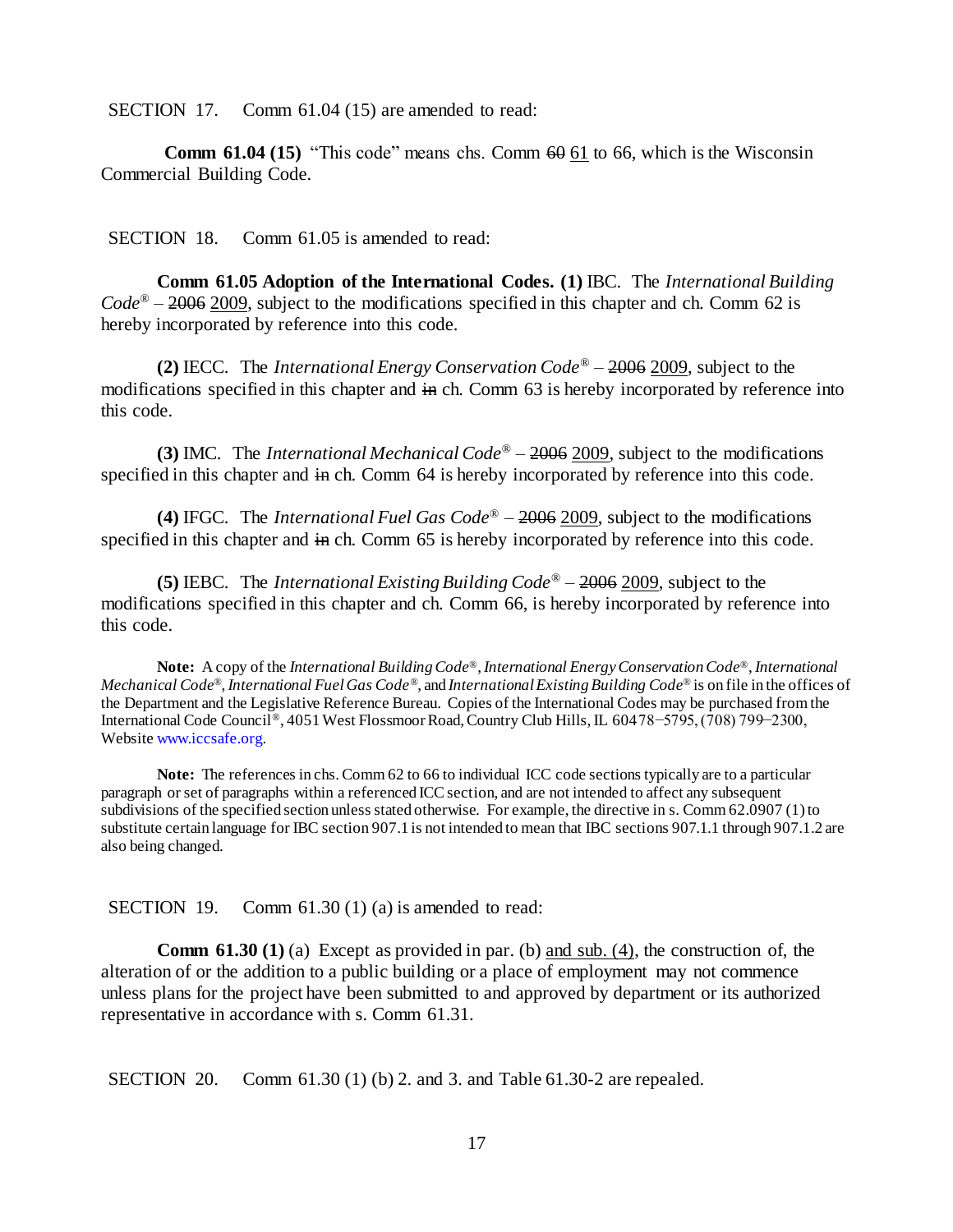SECTION 21. Comm 61.30 (1) (b) 1. is renumbered Comm 61.30 (1) (b).

SECTION 22. Comm 61.30 (3) is repealed and recreated to read:

**Comm 61.30 (3) TYPES OF BUILDING COMPONENTS.** (a) Except as provided in sub. (4), building component or system plans shall be submitted to and approved by the department or authorized representative prior to installation of the component or system, for each of the following type components or systems:

- 1. Pre-manufactured and pre-engineered structural components.
- 2. Heating, ventilating and air conditioning systems.
- 3. Fire protection systems.
- (b) Component or systems plans shall be submitted in one of the following manners:
- 1. Included with the plans under sub. (1) (a).
- 2. Submitted as a separate plan for the component or system.
- SECTION 23. Comm Table 61.30-3 is repealed.

SECTION 24. Comm 61.30 (4) is renumbered Comm 61.30 (4) (a).

SECTION 25. Comm 61.30 (4) (b) is created to read:

**Comm 61.30 (4)** (b) The submission and approval of fire protection system plans is not required for a project involving the alteration or addition of the following components:

- 1. Twenty or fewer sprinkler heads to an existing automatic fire sprinkler system.
- 2. Twenty or fewer alarm devices to an existing fire alarm system.

SECTION 26. Comm 61.31 (1) (b) 2. Note [2] is created to read:

**Comm 61.31 (1) Note** [2]**:** Nothing in this code is intended to prohibit the submission and acceptance of plans and construction documents in an electronic or digital media.

SECTION 27. Comm 61.31 (1) (b) 3. is created to read: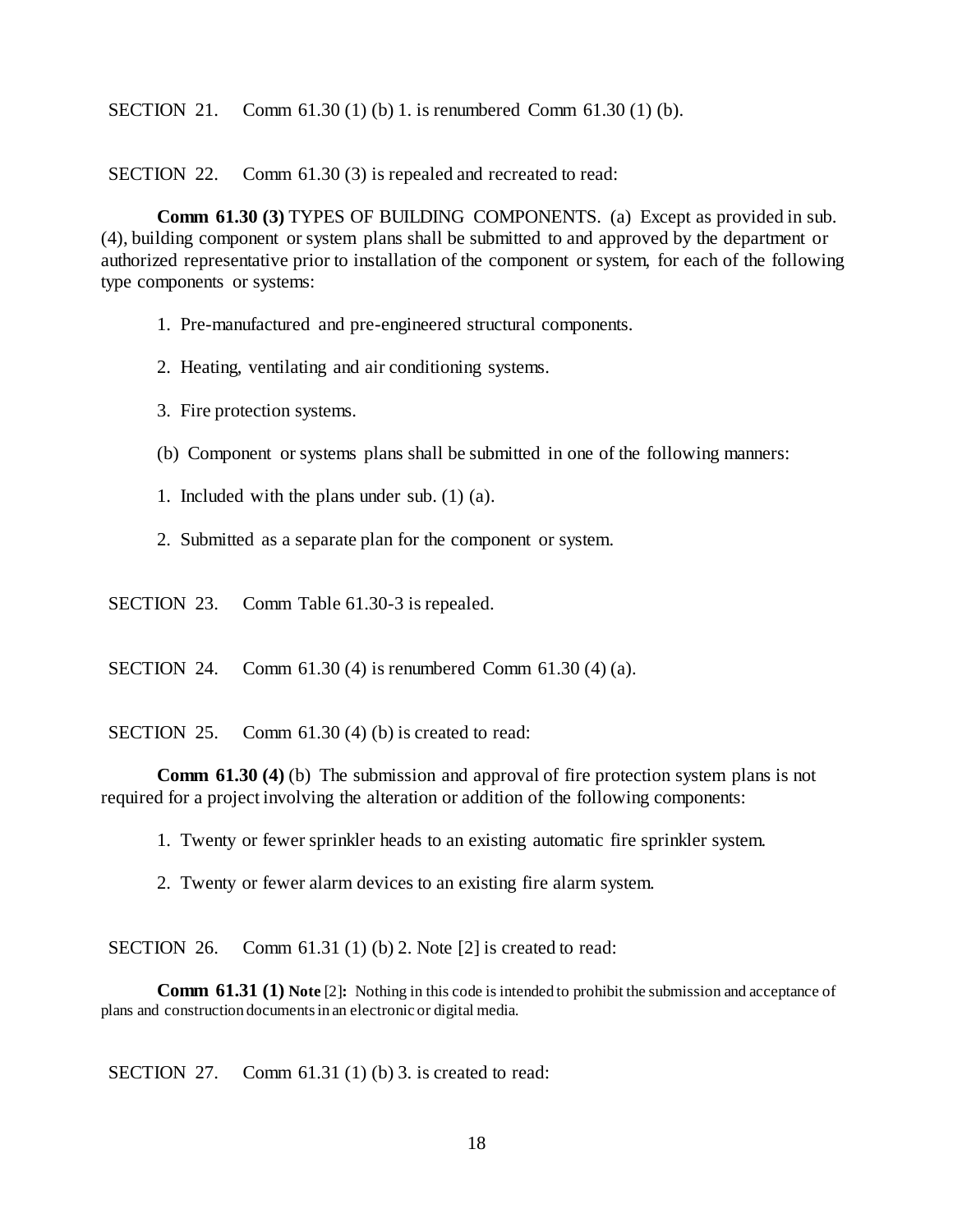**Comm 61.31 (1)** (b) 3. Be signed, including license number, and dated by the master plumber who is responsible for the installation of a NFPA 13D multipurpose piping system and who is licensed by the department of commerce.

**Note:** Plans for a multipurpose piping system must be submitted under s. Comm 82.20 to determine compliance for the non-fire protection aspects of the system.

SECTION 28. Comm 61.34 is repealed.

SECTION 29. Comm  $61.40(1)(a)$  is amended to read:

**Comm 61.40 (1)** (a) Except as provided in par. (b), the proposed construction of a project within the scope of this code shall be supervised by  $a$  one or more Wisconsin registered architect architects or engineer engineers, except that a Wisconsin registered designer designers may supervise the installation of heating, ventilating and air conditioning systems, fire protection systems and illumination systems. The person responsible for supervision shall also be responsible for the construction and installation being in substantial compliance with the approved plans and specifications. If the supervising architect, engineer or designer is confronted with a nonconformance with the code during or at the end of construction, that party, together with the designing architect, engineer or designer shall effect compliance or shall notify the department of the noncompliance.

SECTION 30. Comm 62.0202 (1) and (2) are repealed and recreated to read:

**Comm 62.0202 (1)** ADDITIONS. This is a department definition for this chapter in addition to the definitions in IBC section 202: "High-piled combustible storage" means storage of combustible materials in closely packed piles, or on pallets, in racks or on shelves, where the top of storage is greater than 12 feet in height. When required by the fire code official, high-piled combustible storage also includes certain high-hazard commodities, such as rubber tires, Group A plastics, flammable liquids, idle pallets and similar commodities, where the top of storage is greater than 6 feet in height.

**(2)** SUBSTITUTIONS. Substitute the following definition for the corresponding definition in IBC section 202: "Approved" means acceptable to the department.

SECTION 31. Comm 62.0400 (1) Note is created to read:

**Comm 62.0400 (1) Note:** Pursuant to s. 167.10 (6) (d), Stats., no wholesaler, dealer or jobber may store fireworks within 50 feet of a dwelling.

SECTION 32. Comm 62.0401 Note is amended to read: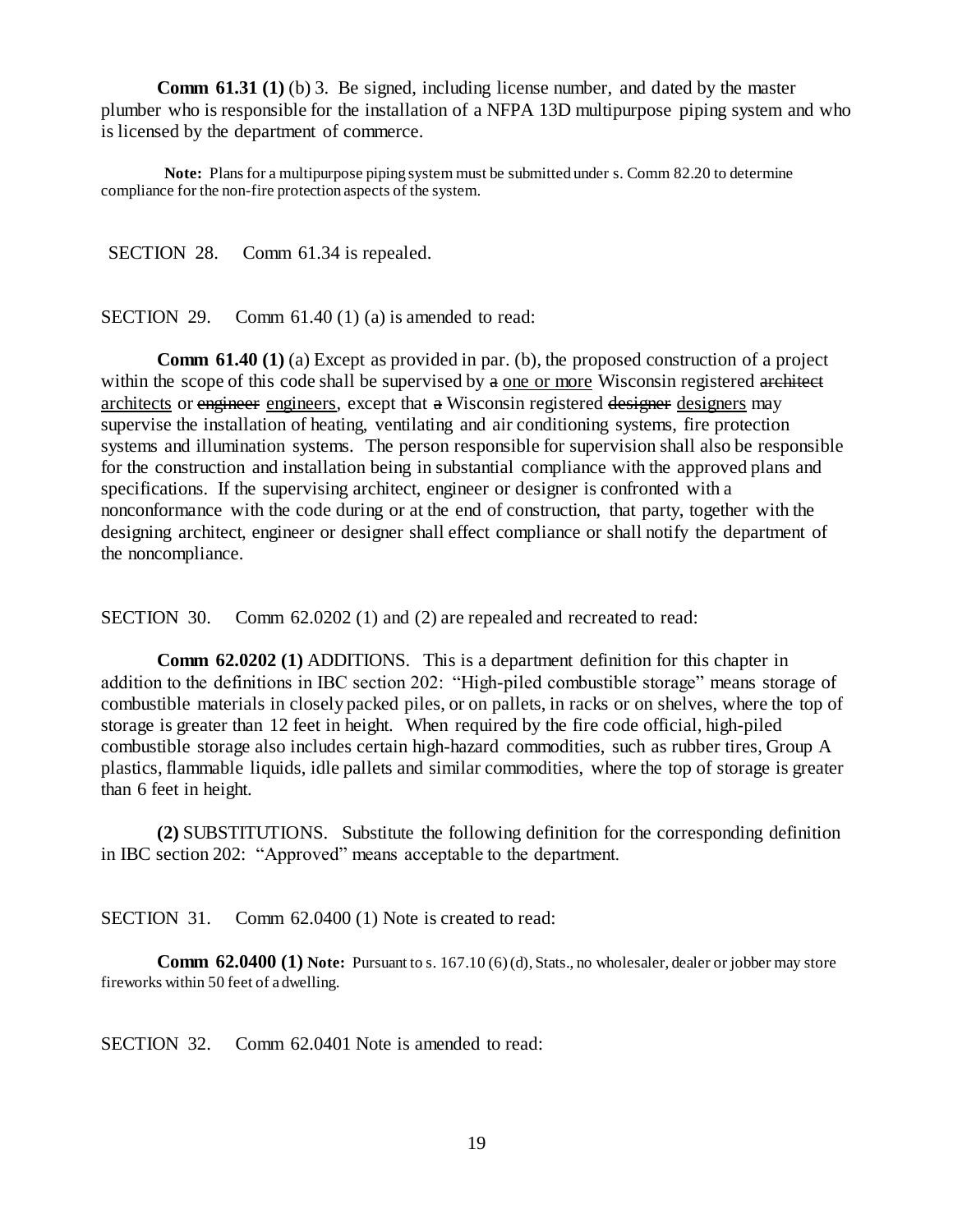**Comm 62.0401 Note:** See chapter ch. Comm 10 for additional requirements for relating to motor vehicle service stations fuel dispensing facilities and repair garages and for to storage, handling, processing and transporting of flammable, and combustible and hazardous liquids.

SECTION 33. Comm 62.0402 is repealed.

SECTION 34. Comm 62.0414 is repealed.

SECTION 35. Comm 62.0702 is repealed and recreated to read:

**Comm 62.0702 Fire separation distance.** Substitute the following definition for the corresponding definition listed in IBC section 702: "Fire separation distance" means the distance measured at right angles from the face of the building wall to one of the following:

- **(1)** The closest interior lot line.
- **(2)** To a permanent no-build easement line.
- **(3)** To the centerline of a street, an alley or a public way.
- **(4)** To an imaginary line between two buildings on the same property.

SECTION 36. Comm 62.0703 is repealed.

SECTION 37. Comm 62.0704 and 62.0705 are renumbered Comm 62.0705 and 62.0706, and Comm 62.0705 and 62.0706 (intro.), as renumbered, are amended to read:

**Comm 62.0705 Connections between buildings.** This is a department exception to the requirements in IBC section 704.1 705.1: This section does not apply to connections between buildings, that are in compliance with IBC section 3104.

**Comm 62.0706 Fire wall identification.** These are department rules in addition to the requirements in IBC section 705 706:

SECTION 38. Comm 62.0707 is repealed and recreated to read:

**Comm 62.0707 Fire barriers.** Substitute the following wording for IBC section 707.5: Fire barriers shall extend from the top of the foundation; or horizontal assembly constructed in accordance with IBC section 712; or floor/ceiling assembly below to the underside of the floor or roof sheathing, slab or deck above, or to the underside of the horizontal assembly constructed in accordance with IBC section 712 and shall be securely attached thereto. Such fire barriers shall be continuous through concealed spaces, such as the space above a suspended ceiling.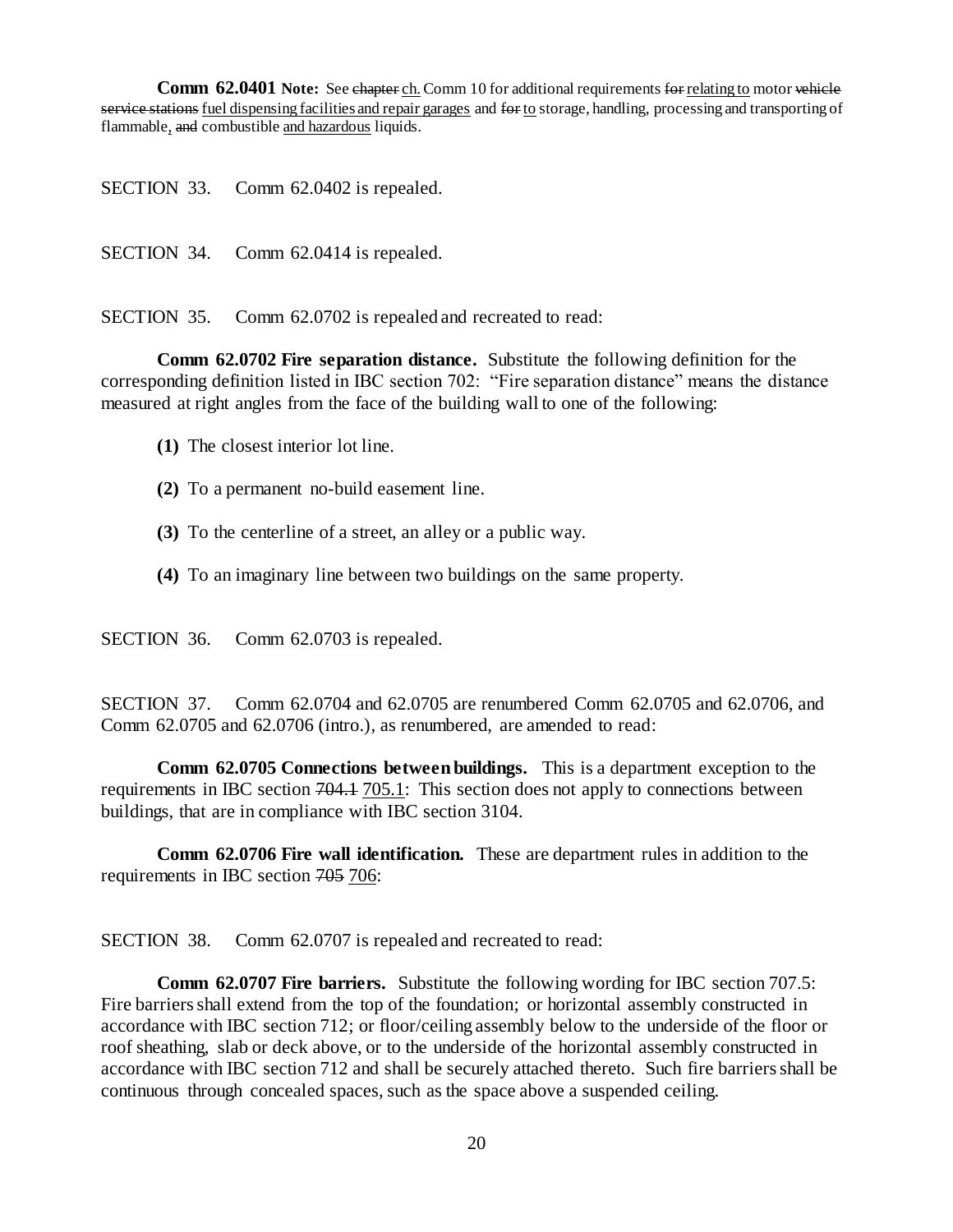SECTION 39. Comm 62.0708 is created to read:

**Comm 62.0708 Shaft enclosures.** Substitute the following wording for the 7.2 exception in IBC section 708.2: Is not part of a required exit enclosure.

SECTION 40. Comm 62.0721 is created to read:

**Comm 62.0721 Calculated fire resistance (1)** NONSYMETRICAL ASSEMBLIES. Substitute the following wording for the exception in each of IBC sections 721.2.1.4.3, 721.3.2.3 and 721.4.1.4: Exception: For an exterior wall with a fire separation distance greater than 10 feet, the fire shall be assumed to occur on the interior side only.

**(2)** EXTERIOR WALLS. Substitute the following wording for IBC Section 721.6.2.3: For an exterior wall with a fire separation distance greater than 10 feet, the wall is assigned a rating dependant on the interior membrane and the framing as described in IBC Tables 721.6.2(1) and 721.6.2(2). The membrane on the outside of the nonfire-exposed side of exterior walls with a fire separation distance greater than 10 feet may consist of sheathing, sheathing paper and siding as described in IBC Table 721.6.2(3).

SECTION 41. Comm 62.0902 and (title) are amended to read:

**Comm 62.0902 Definition Definitions.** Substitute the following definition definitions and informational note for the corresponding definition definitions listed in IBC section 902.1:

**(1)** "Automatic sprinkler system" or "Automatic fire sprinkler system" has the meaning given in s. 145.01 (2), Stats.

**Note:** Section 145.01 (2), Stats., reads as follows: " 'Automatic fire sprinkler system,' for fire protection purposes, means an integrated system of underground and overhead piping designed in accordance with fire protection engineering standards. The system includes a suitable water supply, such as a gravity tank, fire pump, reservoir or pressure tank or connection beginning at the supply side of an approved gate valve located at or near the property line where the pipe or piping system provides water used exclusively for fire protection and related appurtenances and to standpipes connected to automatic sprinkler systems. The portion of the sprinkler system above ground is a network of specially sized or hydraulically designed piping installed in a building, structure or area, generally overhead, and to which sprinklers are connected in a systematic pattern. The system includes a controlling valve and a device for actuating an alarm when the system is in operation. The system is usually activated by heat from a fire and discharges water over the fire area."

**(2)** "Fire area" means the aggregate floor area enclosed and bounded by fire walls, fire barriers, exterior walls or fire-resistance-rated horizontal assemblies of a building.

SECTION 42. Comm 62.0903 (1) is repealed.

SECTION 43. Comm 62.0903 (2) to (5) are renumbered Comm 62.0903 (1) to (4) and Comm 62.0903 (4) (intro.), as renumbered, is amended to read: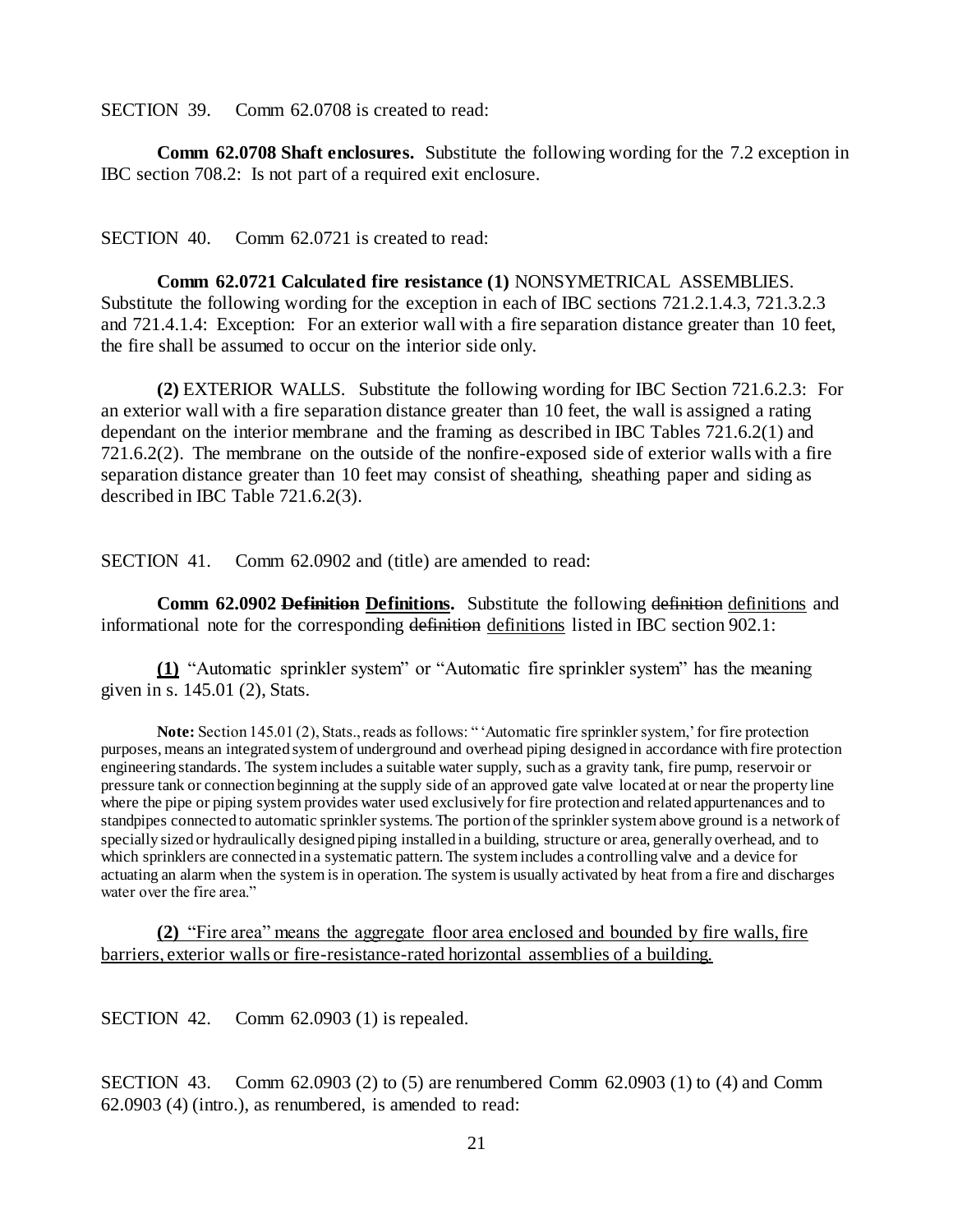**Comm 62.0903 (4)** GROUP E. Substitute the following wording for the requirements in IBC section 903.2.2 903.2.3:

SECTION 44. Comm 62.0903 (6) (b) and Table 62.0903 are repealed.

SECTION 45. Comm 62.0903 (6) (intro.), (a), (c) and (d) are renumbered Comm 62.0903 (5) (intro.), (a), (b) and (c), and Comm  $62.0903$  (5) (intro.), (b) (intro.) and (c) 3. (intro.) and 3. b., as renumbered, are amended to read:

**Comm 62.0903 (5)** GROUP R. Substitute the following wording for the requirements in IBC section 903.2.7 903.2.8:

(b) An automatic sprinkler system installed in a multifamily dwelling may conform with sub.  $(14)$  (10) provided the multifamily dwelling complies with all of the following:

(c) 3. An automatic sprinkler system installed in a townhouse may conform with sub.  $(14)$ (10) provided the townhouse complies with all of the following:

3. b. Each dwelling unit within the townhouse is separated from other dwelling units by at least 2 hour fire-resistive-rated separation walls constructed in accordance with the requirements of IBC section 705 706 and do not contain any openings and or have any plumbing equipment or mechanical equipment within. The separation wall does not have to comply with the structural stability requirements of IBC section 705.2 706.2 and the horizontal continuity requirements of IBC section 705.5-706.5.

SECTION 46. Comm 62.0903 (5) (c) is repealed and recreated to read:

**Comm 62.0903 (5)** (c) An automatic sprinkler system installed in a townhouse may conform with sub. (10) provided the townhouse complies with all of the following:

1. The townhouse does not exceed more than 3 stories above grade plane in height.

2. Each dwelling unit within the townhouse is separated from other dwelling units by at least one hour fire-resistive-rated separation walls constructed in accordance with the requirements of IBC section 706 and do not contain any openings or have any plumbing equipment or mechanical equipment within. The separation wall does not have to comply with the structural stability requirements of IBC section 706.2 and the horizontal continuity requirements of IBC section 706.5.

[**Note to reader:** per the Effective Date clause, treatment section 46 is to be effective July 1, 2014.]

SECTION 47. Comm 62.0903 (5) (d) is created to read: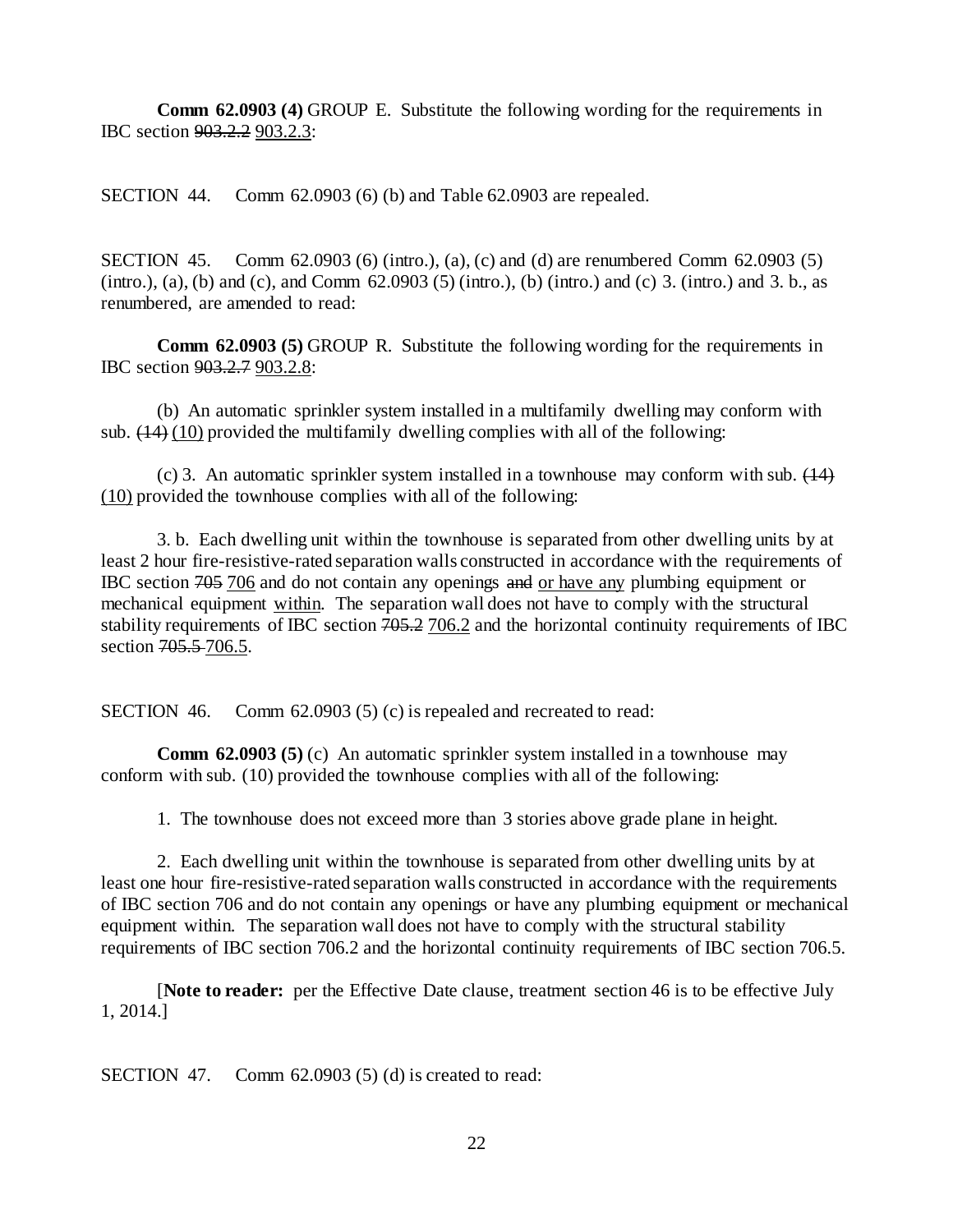**Comm 62.0903 (5)** (d) An automatic sprinkler system installed in a building with a Group R-3 fire area may conform with sub. (10) provided the Group R-3 use complies with all of the following:

1. The Group R-3 use is limited to a single-room bunkhouse type sleeping unit.

2. The fire area does not exceed 1,500 square feet.

3. The fire area is not more than one story above grade plane in height.

4. The fire area has an occupant load of 10 or less.

5. The Group R-3 use is not served by either a community water system or a municipal water system as defined under s. NR 811.02.

**Note:** Under s. NR 811.02, ""community water system"means a public water system which serves at least 15 service connections used by year–round residents or regularly serves at least 25 year–round residents. Any water system serving 7 or more homes, 10 or more mobile homes, 10 or more apartment units or 10 or more condominium units shall be considered a community water system unless information is provided by the owners indicating that 25 year–round residents will not be served."

**Note:** Under s. NR 811.02, ""municipal water system"means a community water system owned by a city, village, county, town, town sanitary district, utility district, public inland lake and rehabilitation district, municipal water district or a federal, state, county or municipal owned institution for congregate care or correction, or a privately owned water utility serving the foregoing."

SECTION 48. Comm 62.0903 (6m) (b) 1. and 2. are repealed.

SECTION 49. Comm  $62.0903$  (6m) (intro.), (a), (b) 3. to 5. and (c) are renumbered Comm 62.0903 (6) (intro.), (a), (b) 1. to 3. and (c), and Comm 62.0903 (6) (intro.), as renumbered, is amended to read:

**Comm 62.0903 (6)** STUDENT HOUSING. These are department rules in addition to the requirements in IBC section 903.2.7 903.2.8:

SECTION 50. Comm 62.0903 (8) to (10) are repealed.

SECTION 51. Comm 62.0903 (11) to (13) are renumbered Comm 62.0903 (7) to (9), and Comm  $62.0903$  (7) (intro.) and (b) 4. and (9), as renumbered, are amended to read:

**Comm 62.0903 (7)** BUILDINGS OVER 60 FEET IN HEIGHT. This is a department rule in addition to the requirements in IBC section 903.2.10.3 903.2.11.3:

(b) 4. Special industrial occupancies complying with the criteria outlined in IBC section 503.1.2 503.1.1.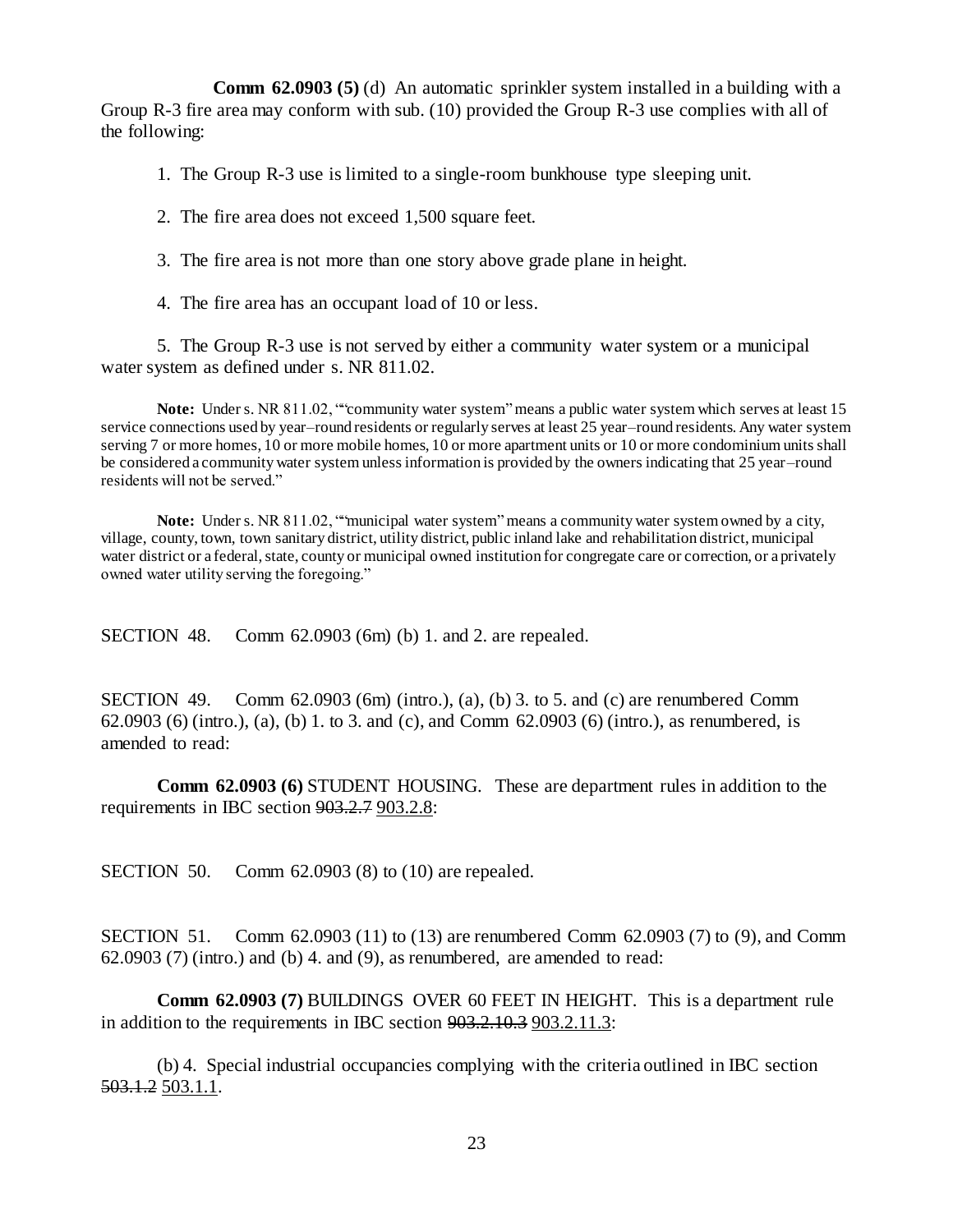**(9)** BALCONIES. Substitute the following wording for the requirements in IBC section 903.3.1.2.1: Sprinkler protection complying with NFPA 13 shall be provided for exterior balconies, decks and ground-floor patios of dwelling units where the building is of Type V construction, provided there is a roof or deck above. Sidewall sprinklers that are used to protect such areas shall be permitted to be located such that their deflectors are within 1 inch to 6 inches below the structural members, and a maximum distance of 14 inches below the deck of the exterior balconies and decks that are constructed of open wood joist construction.

SECTION 52. Comm 62.0903 (14) (b) is repealed.

SECTION 53. Comm 62.0903 (14) is renumbered Comm 62.0903 (10).

SECTION 54. Comm 62.0903 (10) (b) is created to read:

**Comm 62.0903 (10)** (b) 1. The requirements in NFPA 13D section 6.3 (4) are not included as part of this code.

2. Fire department connections are prohibited in multi-purpose piping systems.

**Note:** Multipurpose piping systems must conform with the applicable provisions of the Plumbing Code, chs. Comm 81 to 87.

SECTION 55. Comm 62.0903 (15) is renumbered Comm 62.0903 (11).

SECTION 56. Comm 62.0907 (2) to (4) are repealed.

SECTION 57. Comm 62.0907 (5) to (7) are renumbered Comm 62.0907 (2) to (4) and amended to read:

**Comm 62.0907 (2)** SMOKE ALARMS. These are department informational notes to be used under IBC section 907.2.10 (intro.) 907.2.11:

**(3)** PROTECTIVE COVERS. Substitute the following wording for the requirements in IBC section 907.3.5 907.4.2.5: The building official is authorized to require the installation of listed manual fire alarm box protective covers to prevent malicious false alarms or provide the manual fire alarm box with protection from physical damage. The protective cover shall be transparent or red in color with a transparent face to permit visibility of the manual fire alarm box. Each cover shall include proper operating instructions. Protective covers shall not project more than that permitted by IBC section 1003.3.3.

**(4)** EMPLOYEE WORK AREAS. Substitute the following wording for the requirements in IBC section 907.9.1.2 907.5.2.3.2: Where employee work areas have audible alarm coverage, the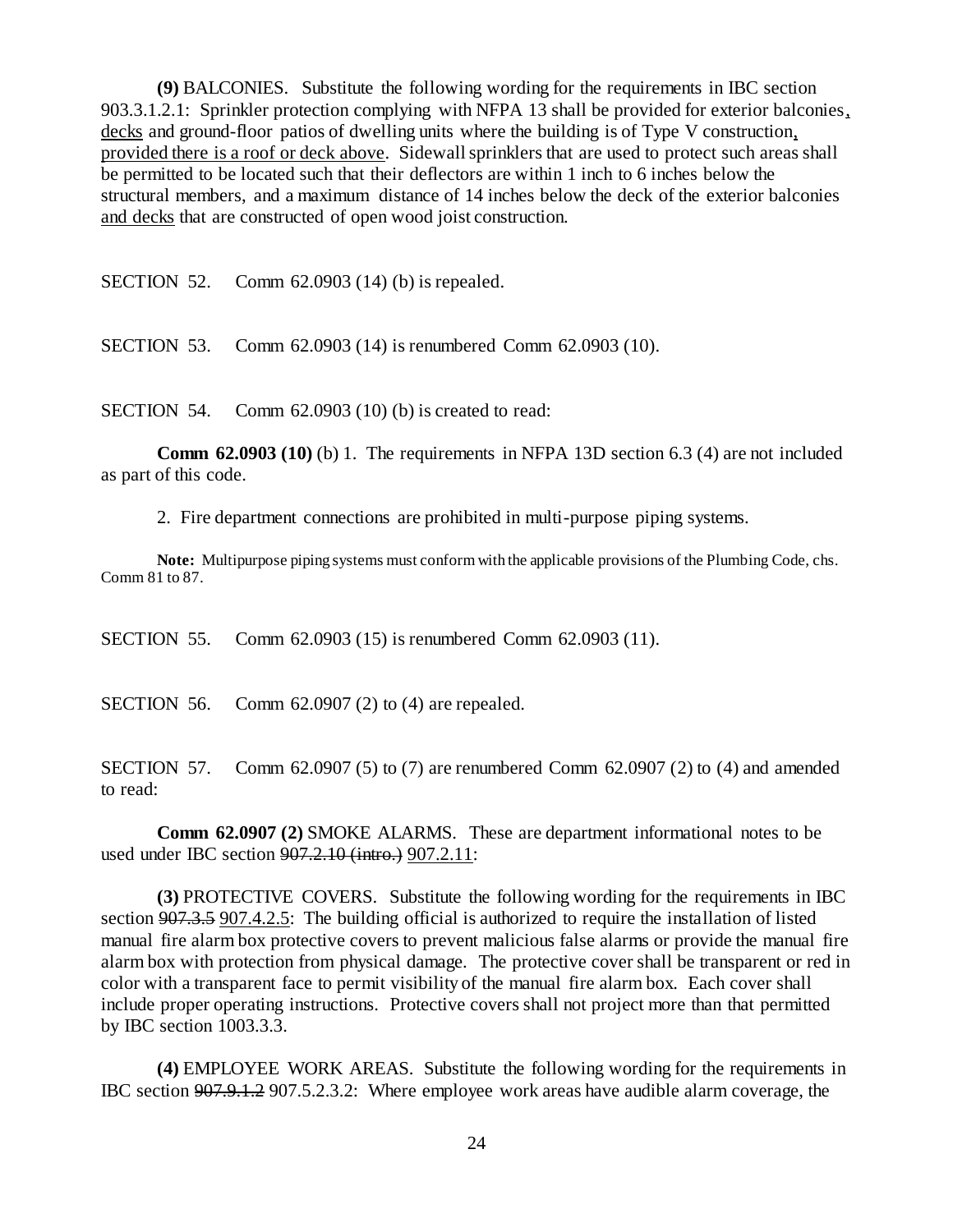alarm system shall be designed so that visible notification appliances can be integrated into the system.

SECTION 58. Comm 62.0909 (7) is repealed.

SECTION 59. Comm 62.1007 is repealed.

SECTION 60. Comm 62.1008 (2) is amended to read:

**Comm 62.1008 (2)** DOOR ARRANGEMENT. This is a department exception to the requirements in IBC section  $1008.1.7 \underline{1008.1.8}$ : Where ample maneuvering space is provided between the doors in accordance with IBC section 1101.2 such that use by an individual in a wheelchair will not block the operation of the doors.`

SECTION 61. Comm 62.1009 and Comm 62.1016 are repealed.

SECTION 62. Comm 62.1017 is renumbered Comm 62.1018, and Comm 62.1018 (intro.), as renumbered, is amended to read:

**Comm 62.1018 Corridor continuity.** This is a department exception to the requirements in IBC section 1017.5 1018.6: Other spaces or rooms constructed as required for corridors, and that are adjacent to a fire-resistance-rated corridor, shall not be construed as intervening rooms; and may be open to the corridor when all of the following are satisfied:

SECTION 63. Comm 62.1019 (2) is repealed.

SECTION 64. Comm 62.1019 is renumbered Comm 62.1021, and Comm 62.1021 (title) and (1), as renumbered, are amended to read:

**Comm 62.1021 (title) Minimum number of exits Exits from stories. (1)** Substitute the following wording for the requirements in IBC section  $\overline{1019.1}$  1021.1: All rooms and spaces within each story shall be provided with and have access to the minimum number of approved independent exits required by Table 1019.1 1021.1 based on the occupant load of the story. For the purposes of this chapter, occupied roof shall be provided with exits as required for stories. The required number of exits from any story, basement or individual space shall be maintained until arrival at grade or the public way.

SECTION 65. Comm 62.1021 (2) is created to read:

**Comm 62.1021 (2)** This is a department exception to the requirements in IBC section 1021.1: Buildings of Group I−3 occupancy that are used as guard towers, provided the towers are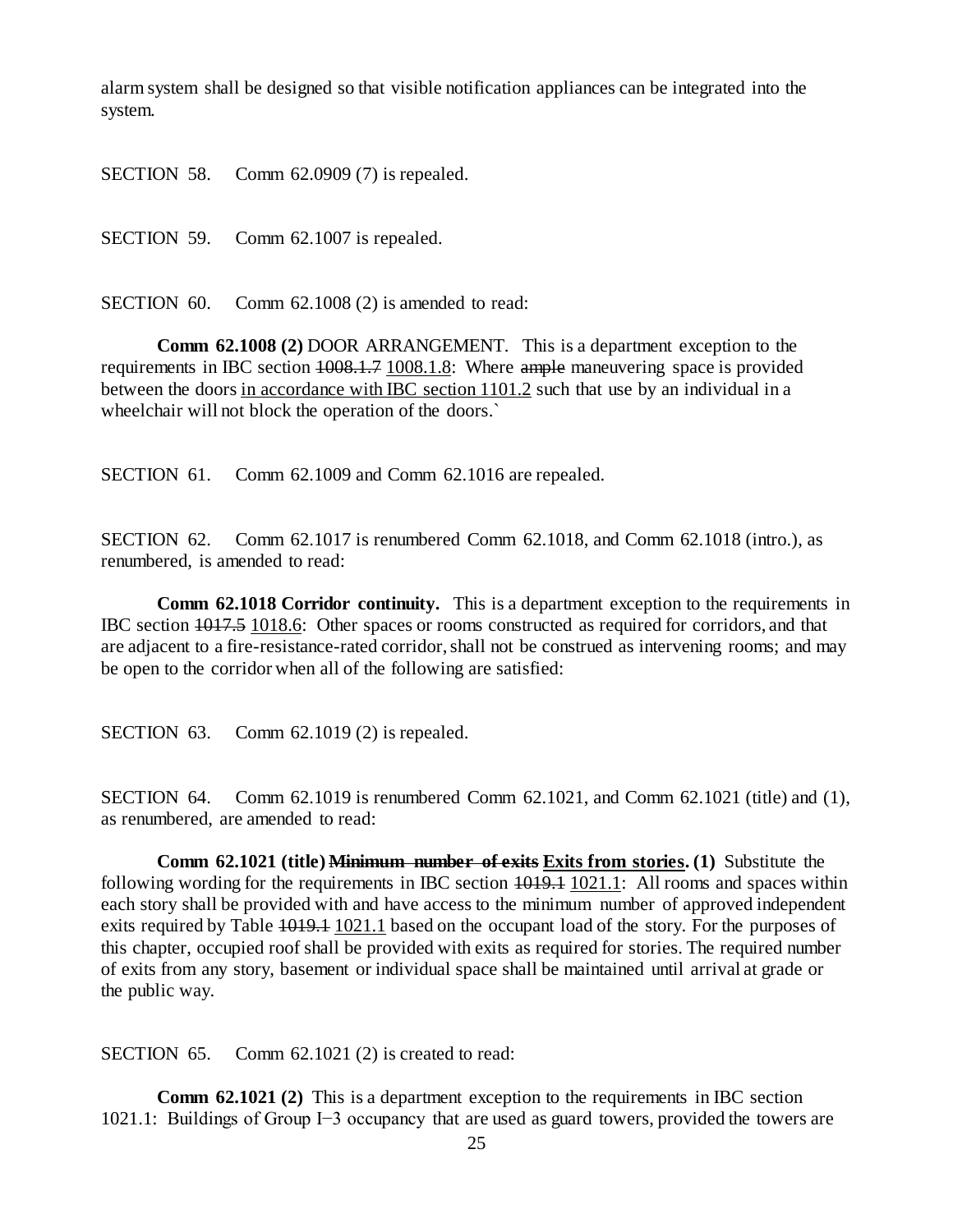no higher than 2 stories above grade, accommodate no more than 10 occupants, and have a travel distance of no more than 75 feet.

SECTION 66. Comm 62.1020 is repealed.

SECTION 67. Comm 62.1022 is created to read:

**Comm 62.1022 Enclosures required.** Substitute the following wording for exceptions 6. and 7. in IBC section 1022.1:

**(1)** Stairways as required by IBC sections 410.5.3 and 1015.6.1 are not required to be enclosed.

**(2)** Stairways from balconies, galleries or press boxes as provided for in IBC section 1028.5.1 are not required to be enclosed.

SECTION 68. Comm 62.1101 (2) (a) is amended to read:

**Comm 62.1101 (2) (a)** When toilet and bathing rooms are provided in dwelling units and sleeping units within an R−2 occupancy, the rooms shall conform to ICC/ANSI A117.1 section 1004.11.3.2 and with the requirements specified under part pars. (b) and (c).

SECTION 69. Comm 62.1101 (2) (c) is created to read:

**Comm 62.1101 (2) (c)** The controls for a roll-in, 60-inch transfer shower may be located on the back wall of the shower.

SECTION 70. Comm 62.1103 (1) is repealed.

SECTION 71. Comm 62.1103 (2) (a) and (b) are renumbered Comm 62.1103 (1) and (2).

SECTION 72. Comm 62.1107 (title), (1) (a) to (c) and (2) (a) are amended to read:

**Comm 62.1107 (title) General dwelling unit Dwelling units and sleeping unit exceptions units. (1)** GROUP I. (a) *Group I−1.* Substitute the following wording for the requirements, but not the exception, in IBC section 1107.5.1.2: In structures with three or more dwelling units or sleeping units intended to be occupied as a residence, every dwelling unit and sleeping unit intended to be occupied as a residence shall be a Type B unit.

(b) *Group I−2 nursing homes.* Substitute the following wording for the requirement, but not the exception, in IBC section 1107.5.2.2: In structures with three or more dwelling units or sleeping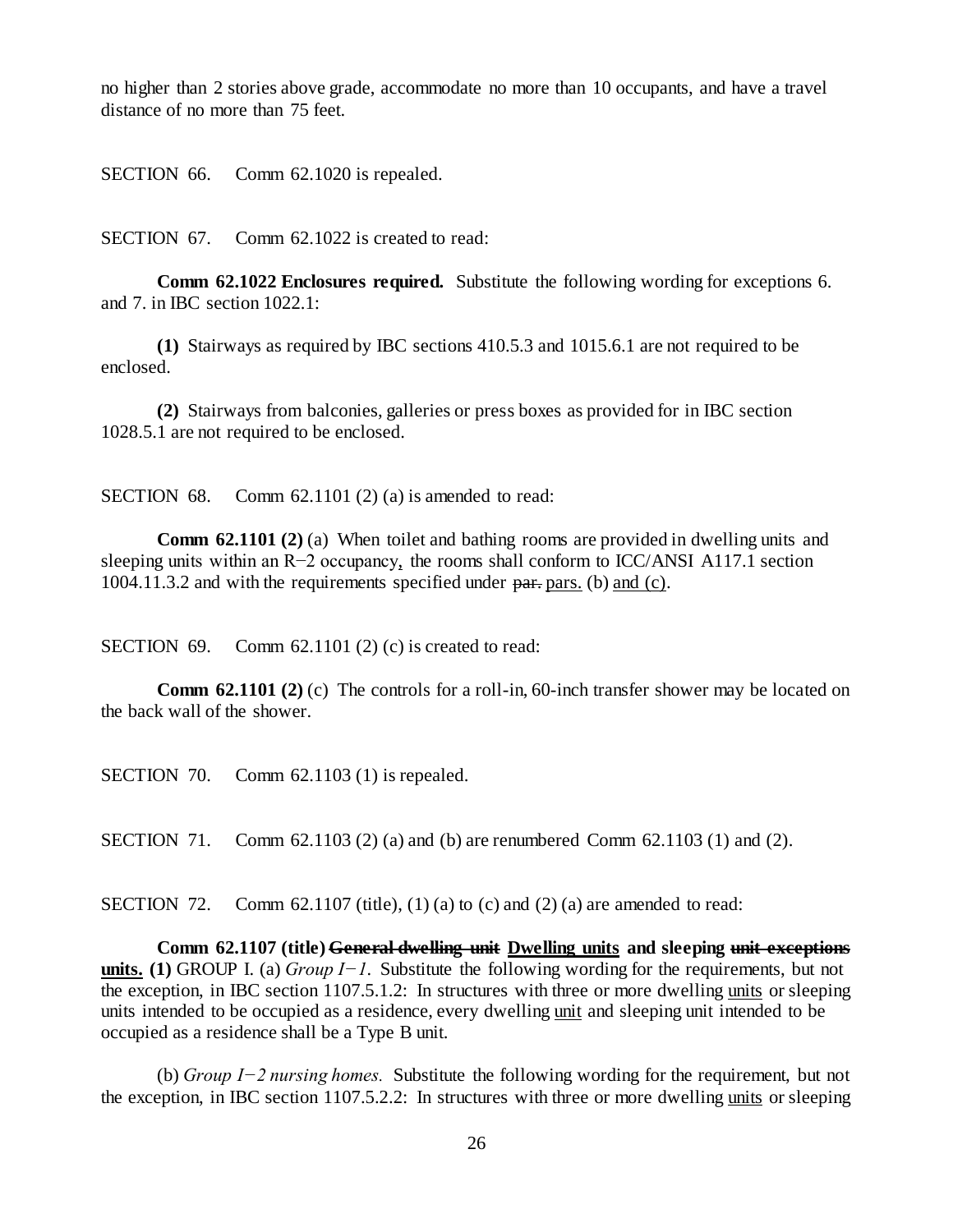units intended to be occupied as a residence, every dwelling unit and sleeping unit intended to be occupied as a residence shall be a Type B unit.

(c) *Group I−2 hospitals.* Substitute the following wording for the requirement, but not the exception, in IBC section 1107.5.3.2: In structures with three or more dwelling units or sleeping units intended to be occupied as a residence, every dwelling unit and sleeping unit intended to be occupied as a residence shall be a Type B unit.

**(2)** (a) *Group R−1.* Substitute the following wording for the requirement, but not the exception, in IBC section 1107.6.1.2: In structures with three or more dwelling units or sleeping units intended to be occupied as a residence, every dwelling unit and sleeping unit intended to be occupied as a residence shall be a Type B unit.

SECTION 73. Comm 62.1107 (2) (c) is renumbered Comm 62.1107 (2) (d) and amended to read:

**Comm 62.1107 (2)** (d) *Group R−4.* Substitute the following wording for the requirement, but not the exception, in IBC section 1107.6.4.2: In structures with three or more dwelling units or sleeping units intended to be occupied as a residence, every dwelling unit and sleeping unit intended to be occupied as a residence shall be a Type B unit.

SECTION 74. Comm 62.1107 (2) (c) is created to read:

**Comm 62.1107 (2)** (c) *Group R-3*. Substitute the following wording for the requirement, but not the exception, in IBC section 1107.6.3: In Group R-3 occupancies where there are three or more dwelling units or sleeping units intended to be occupied as a residence in a single structure, every dwelling unit and sleeping unit intended to be occupied as a residence shall be a Type B unit.

SECTION 75. Comm 62.1107 (3) (a) is amended to read:

**Comm 62.1107 (3)** (a) *Petition for variance*. This is a department rule in addition to the requirements in IBC section 1107.7.4: In accordance with s. 101.132 (2) (b) 4. and (c) 2., Stats., the owner may use the petition for variance procedure specified in s. Comm 61.22 to request a reduction in the number of Type A or Type B dwelling units due to site impracticality through the petition for variance procedures specified in ch. Comm 61.

SECTION 76. Comm 62.1107 (3) (a) Note is created to read:

**Comm 62.1107 (3) (a) Note:** The Department may grant a variance in accordance with ch. Comm 3 which requires the submittal of a petition for variance form (SBD−9890) and a fee, and that an equivalency is established in the petition for variance that meets the intent of the rule being petitioned. Chapter Comm 3 also requires the Department to process regular petitions within 30 business days and priority petitions within 10 business days. The SBD−9890 form is available from the Department's web site at www.commerce.wi.gov, through links to Safety and Buildings Division forms.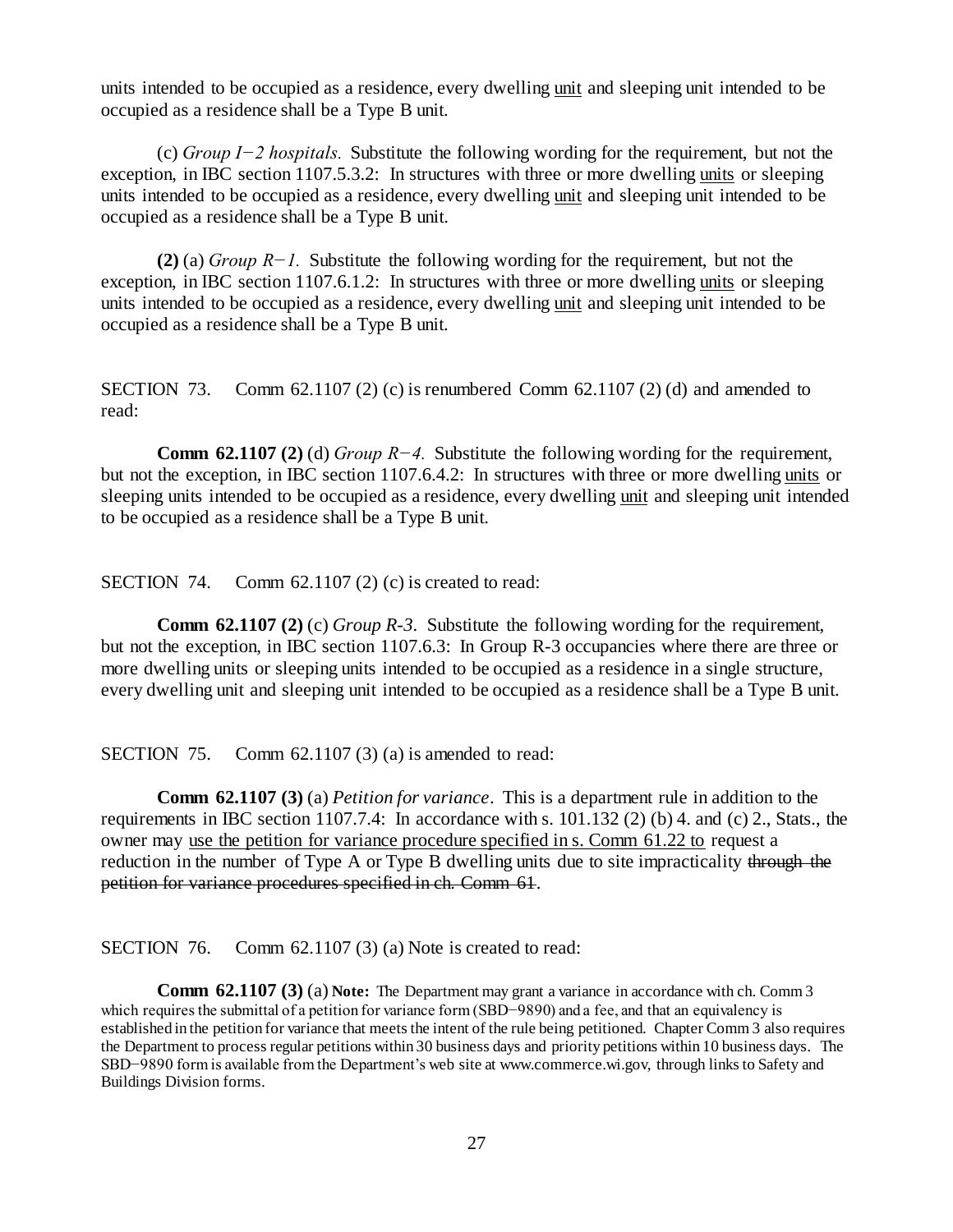SECTION 77. Comm 62.1107 (3) (b) (title) is amended to read:

**Comm 62.1107 (3)** (b) (title) Condition *Condition*.

SECTION 78. Comm  $62.1110(1)$  (title) and  $(2)$  (title) and (a) are amended to read:

**Comm 62.1110 (1) (title) PUBLIC PARKING SIGNS.** 

**(2)** (title) DIRECTIONAL AND INFORMATIONAL SIGNS SIGNAGE. (a) Substitute the following wording for the introductory paragraph of IBC section  $1110.3$  1110.2: Signs Signage indicating directional information or information about functional spaces or signage indicating special accessibility provisions shall comply with ICC A117.1 and be provided as follows at the following locations:

SECTION 79. Comm 62.1110 (2) (b) Note is repealed.

SECTION 80. Comm 62.1200 (2) (a) 1. is amended to read:

**Comm 62.1200 (2) (a) 1.** Listed and labeled carbon monoxide alarms or detectors shall be installed at locations specified in s. 101.149 (2), Stats., and maintained in accordance with s. 101.149 (3), Stats., in buildings, including buildings existing on October 1, 2008, which are residential buildings or include residential buildings, and contain fuel-burning appliances, except as provided in subd. 4. 5.

SECTION 81. Comm 62.1200 (3) (d) is amended to read:

**Comm 62.1200 (3)** (d) For the propose of sub. (2) (a) 5. b., the inspection of the sealed combustion appliances, vents and chimneys shall be performed by an individual who holds a certification issued under s. Comm 5.73 5.71 as an HVAC qualifier.

SECTION 82. Comm 62.1405 is repealed and recreated to read:

**Comm 62.1405 Exterior walls. (1)** This is a department exception in addition to the exceptions in IBC section 1405.3: Where other approved means to avoid condensation in unventilated framed wall, floor, roof, and ceiling cavities, and box sills are provided.

**(2)** This is a department rule in addition to the requirements in IBC section 1405.14.1: Polystyrene sheathing may be utilized as the required backing material for vinyl siding provided all of the following characteristics and conditions are met:

(a) The sheathing is extruded, rigid and cellular.

(b) The sheathing is type IV, as specified in ASTM C 578.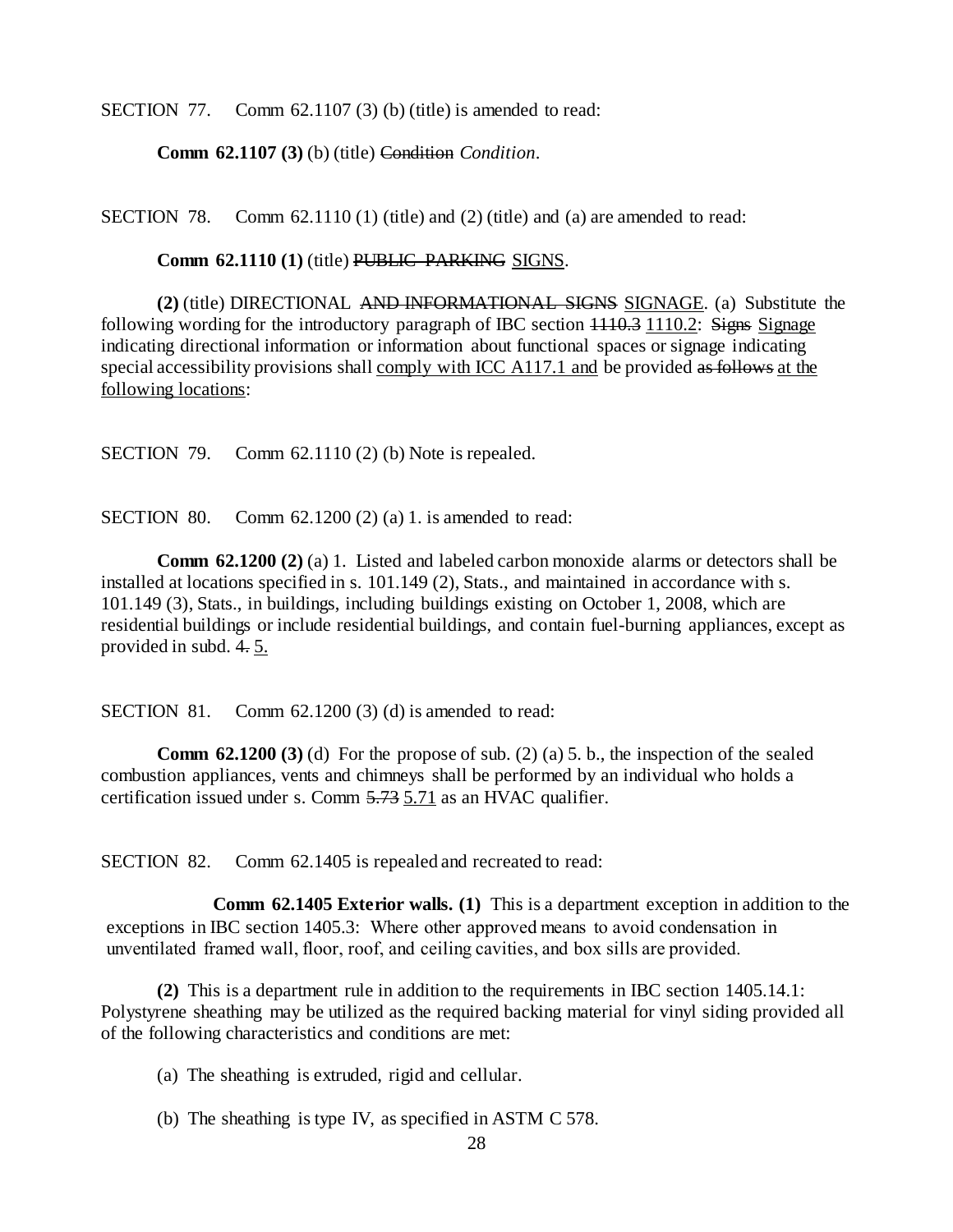(c) The sheathing has a thickness of at least one inch.

(d) The sheathing is installed with an on-center stud spacing of 16 inches or less.

(e) The mean roof height of the building is 40 feet or less.

(f) The building wall has a wind exposure category of B or C, as established in IBC section 1609.4; and the building is not sited on the upper half of an isolated hill or escarpment meeting conditions 1, 2, and 3 in IBC section 1609.1.1.1.

SECTION 84. Comm 62.1603 (title), (1), (3), (4) and (6) are repealed.

SECTION 85. Comm 62.1603 (5) is renumbered Comm 62.0400 (6) and amended to read:

**Comm 62.0400 (6)** LIVE LOADS POSTED. Substitute the following wording for the requirements in IBC section 1603.3: Where the live loads for which each floor or portion thereof of a commercial or industrial building is or has been designed to exceed 100 pounds per square foot, such design live loads shall be conspicuously posted by the owner in that part of each story in which they apply, using durable signs. It shall be unlawful to remove or deface such notices.

SECTION 86. Comm 62.1603 (2) is renumbered Comm 62.1603.

SECTION 87. Comm 62.1604 (title) and (1) are repealed.

SECTION 88. Comm 62.1604 (2) is renumbered Comm 62.1604.

SECTION 89. Comm 62.1607 (1) is amended to read:

**Comm 62.1607 (1)** RESIDENTIAL FLOOR LOADS. Substitute the following wording and live loads for the requirements in line 28 27 and footnote j of IBC Table 1607.1:

SECTION 90. Comm Table 1607.1 and footnote j are amended to read: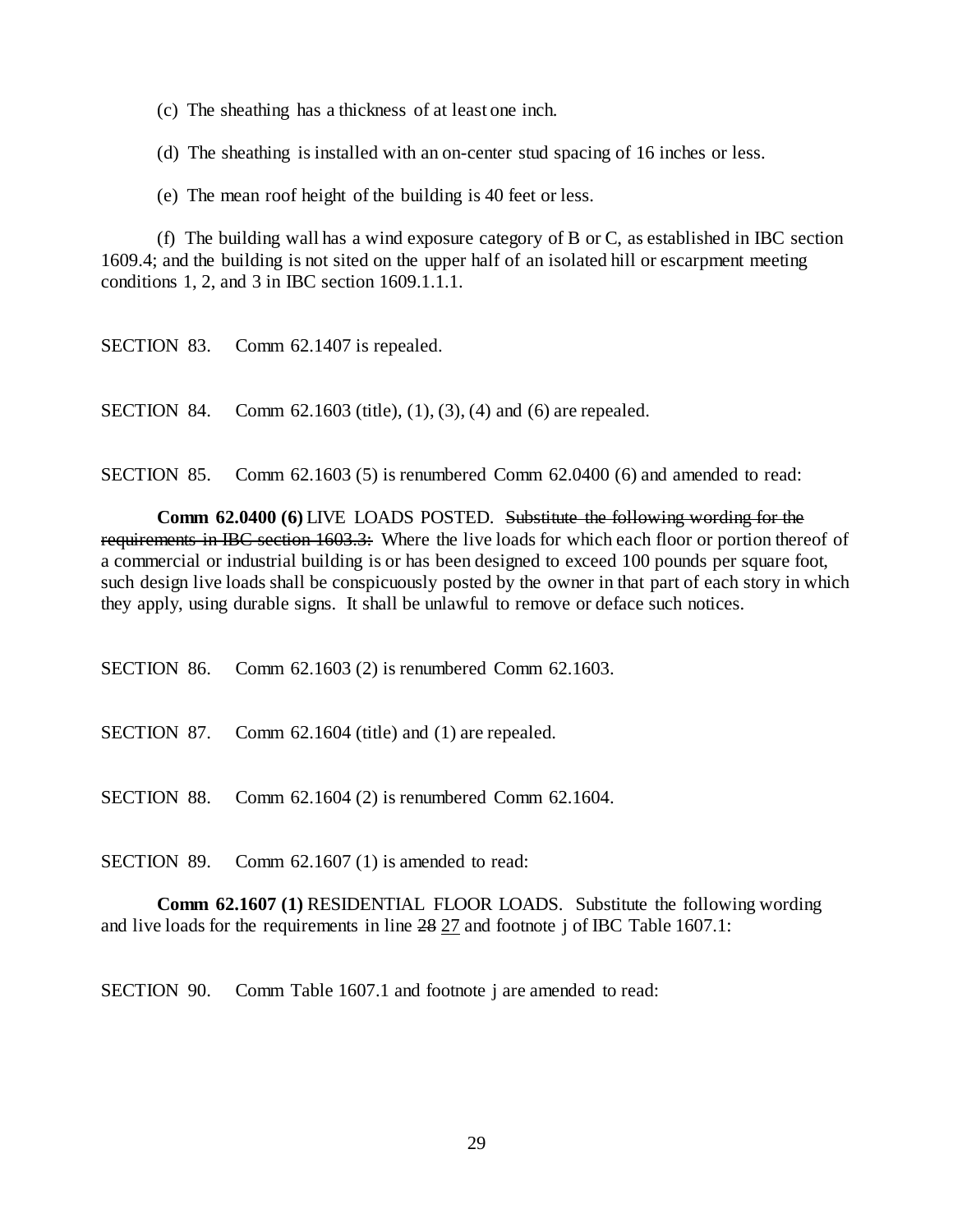### **Table 1607.1 Minimum Uniformly Distributed Live Loads and Minimum Concentrated Live Loads<sup>g</sup>** (Partial Table)

| <b>Occupancy or Use</b>                              | Uniform<br>(psf) | <b>Concentrated</b><br>$(lbs.)$ |
|------------------------------------------------------|------------------|---------------------------------|
| 28 27. Residential                                   |                  |                                 |
| Three or more attached dwelling units not            |                  |                                 |
| more than 3 stories high, with separate              |                  |                                 |
| means of egress for each unit                        |                  |                                 |
| Uninhabitable attics without storage <sup>i</sup>    |                  |                                 |
| Uninhabitable attics with storage <sup>i, j, k</sup> | 20               |                                 |
| All other areas except balconies Habitable           | 40               |                                 |
| attics                                               |                  |                                 |
| Hotels and Group R-2                                 |                  |                                 |
| Private rooms and corridors serving them             | 40               |                                 |
| Public rooms and corridors serving them              | 100              |                                 |

j. For attics with storage and constructed with trusses, this live load need only be applied to those portions of the bottom chord where there are two or more adjacent trusses with the same web configuration capable of containing a rectangle 42 inches high by 2 feet wide or greater, located within the plane of he the truss. The rectangle shall fit between the top of the bottom chord and the bottom of any other truss member, provided that each of the following criteria is met:

- i. The attic area is accessible by a pull-down stairway or framed opening in accordance with Section IBC section 1209.2.
- ii. The truss shall have a bottom chord pitch less than 2:12.
- iii. Bottom chords of trusses shall be designed for the greater of actual imposed dead load or 10 psf, uniformly distributed over the entire span.

SECTION 91. Comm 62.1607 (2) is repealed.

SECTION 92. Comm 62.1607 (3) is renumbered Comm 62.1607 (2) and amended to read:

**Comm 62.1607 (2)** TRUCK AND BUS GARAGES. Substitute the following wording for the requirements in IBC section 1607.6: Minimum live loads for garages having trucks or buses shall be as specified in IBC Table 1607.6, but shall not be less than 50 pounds per square foot, unless other loads are specifically justified and approved by the department. Actual loads shall be used where they are greater than the loads specified in the table.

SECTION 93. Comm 62.1612 is repealed.

SECTION 94. Comm 62.1613 (1) and (2) are repealed.

SECTION 95. Comm 62.1613 (3) is renumbered Comm 62.1613.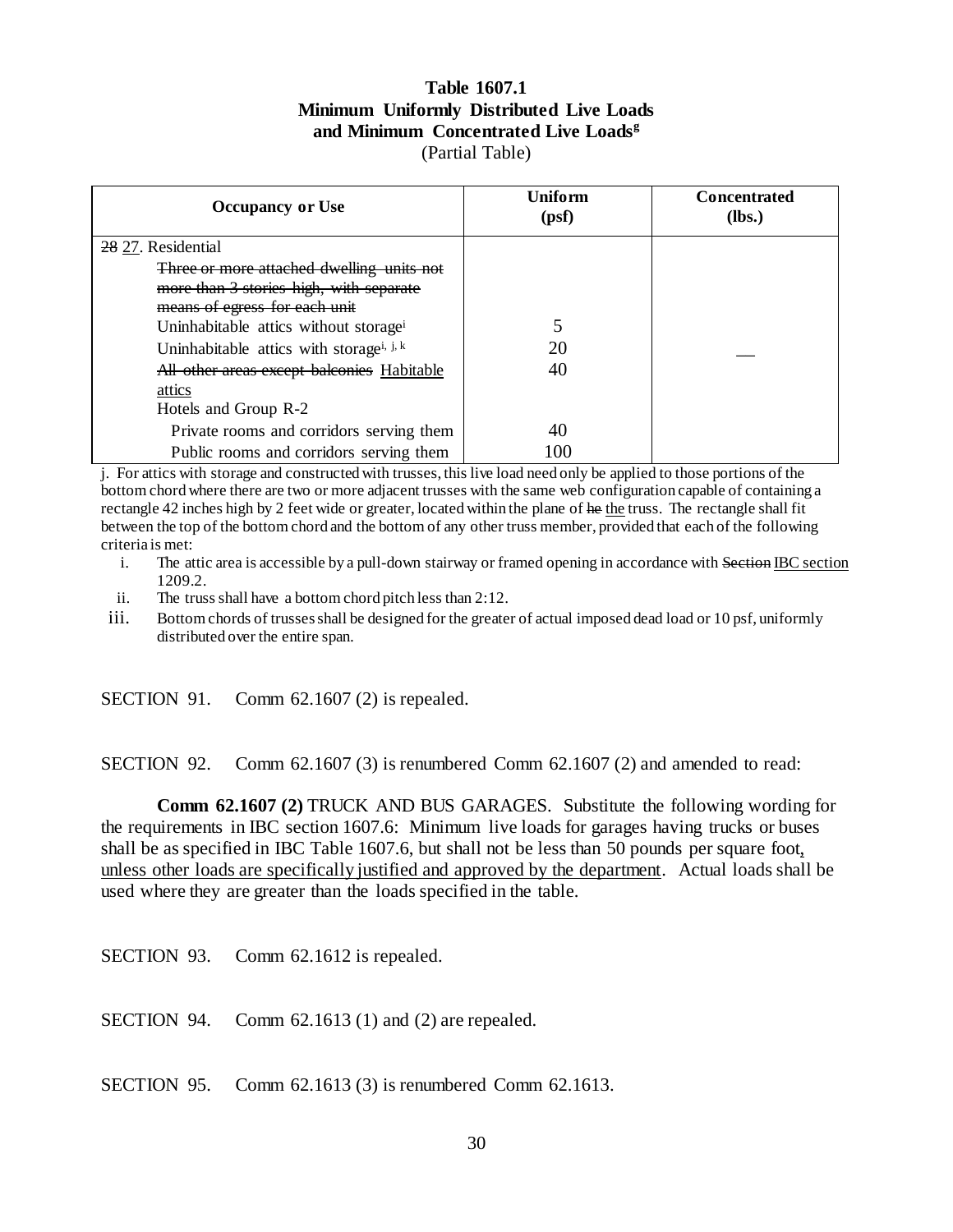SECTION 96. Comm 62.1700 is amended to read:

**Comm 62.1700 Structural tests and special inspections.** The requirements in IBC chapter 17, except for the requirements in IBC sections 1710 1711 to 1715 1716, are not included as part of this code.

SECTION 97. Comm 62.1802 is repealed.

SECTION 98. Comm 62.1803 is repealed and recreated to read:

**Comm 62.1803 Deep foundations.** Item 5 in IBC section 1803.5.5 is not included as part of this code.

SECTION 99. Comm 62.1804 is created to read:

**Comm 62.1804 Ground improvement.** These are department rules in addition to the requirements in IBC section 1804:

**(1)** DESIGN OF GROUND IMPROVEMENT. Ground improvement for support of foundations or floor slabs shall be designed by an architect or engineer who is registered by the department of regulation and licensing.

**(2)** ALLOWABLE FOUNDATION PRESSURE OF IMPROVED GROUND. The allowable foundation pressure for improved ground shall incorporate a minimum safety factor of 3 with respect to a bearing capacity failure within the composite improved ground.

**(3)** SETTLEMENT OF STRUCTURES SUPPORTED ON IMPROVED GROUND. The improved ground shall be designed and constructed for a maximum anticipated total settlement of one inch and a maximum anticipated differential settlement of three fourths of an inch, unless it can be shown that the predicted total and differential settlement will not cause any of the following:

(a) Harmful distortion of the structure.

- (b) Instability in the structure.
- (c) Any element to be loaded beyond its capacity.

**(4)** DESIGN CONFIRMATION TESTING. The registered design professional responsible for the design of the ground improvement shall determine the scope of field testing required to confirm the design, shall supervise the testing, and shall write a report indicating whether the test results confirm the design. At the discretion of that design professional, testing may be limited to a modulus load test to measure deformation behavior of a single ground improvement element. The design of the ground improvement shall be modified as appropriate based on the results of the confirmatory testing.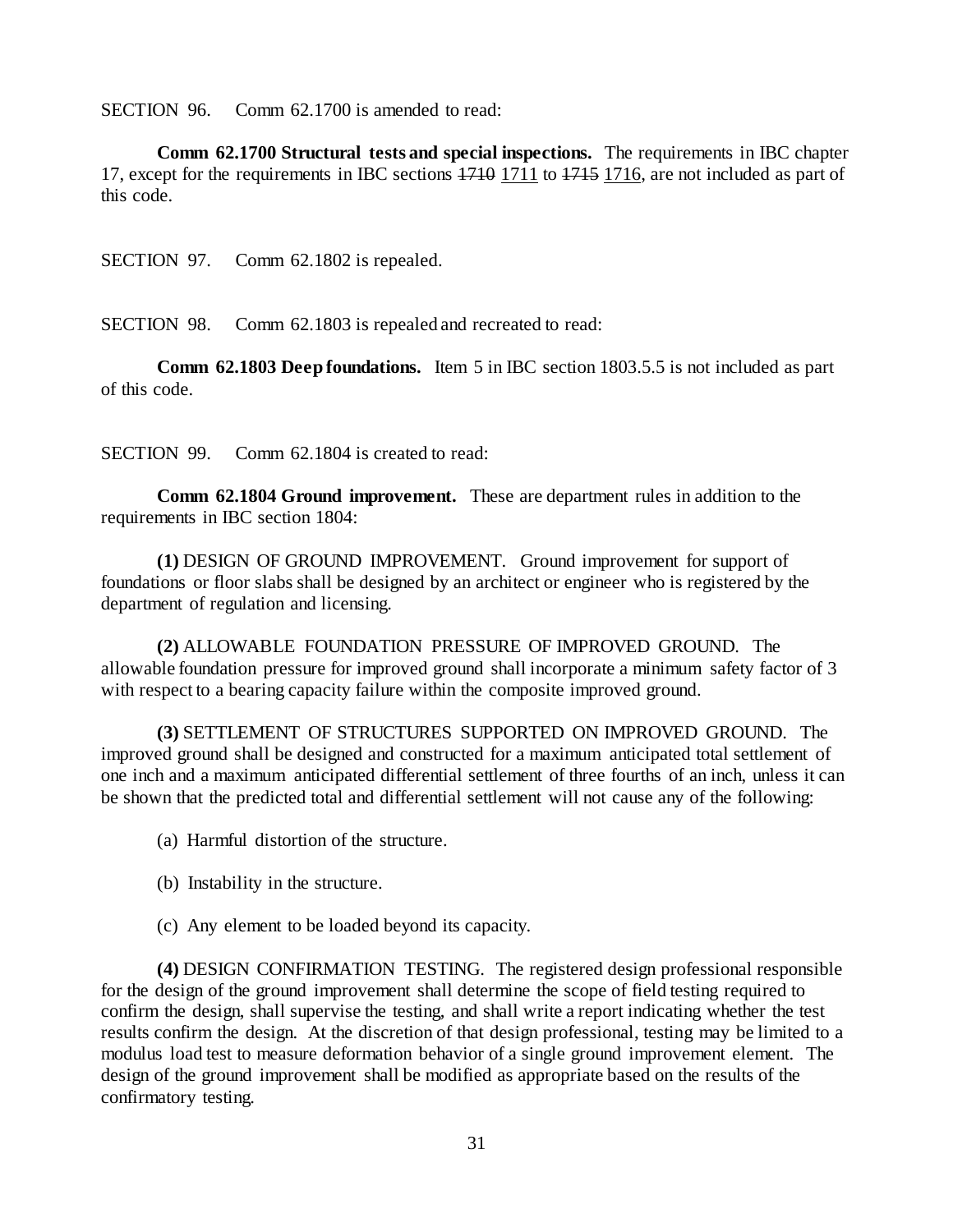**(5)** QUALITY CONTROL OBSERVATIONS AND TESTING. The registered design professional responsible for the design of the ground improvement, or a technician working under supervision of that professional, shall observe construction of the ground improvement, perform quality control testing, and upon completion of work, prepare a report stating whether the ground improvement meets the intent of the approved construction documents. A copy of the report shall be provided to the registered design professional in responsible charge of the project, and to the building official if requested.

SECTION 100. Comm 62.1805 is repealed and recreated to read:

**Comm 62.1805 Basement floor base course.** This is a department rule in addition to the requirements in IBC section 1805.4.1: A required base course shall be placed on a geotextile fabric that is designed to limit migration of silt and fine sand into the base course.

SECTION 101. Comm 62.1806 is created to read:

**Comm 62.1806 Presumptive load-bearing values for saturated soils.** This is an additional department footnote for IBC Table 1806.2: Footnote c. Values to be multiplied by 0.5 for saturated soils.

SECTION 102. Comm 62.1807 is repealed and recreated to read:

**Comm 62.1807 Shallow post foundations.** This is a department alternative to the requirements in IBC section 1807.3.2: The design criteria in ANSI/ASAE EP 486.1 may be used in lieu of the design criteria in IBC section 1807.3.2.

SECTION 103. Comm 62.1808 (1) is renumbered Comm 62.1802 and amended to read:

**Comm 62.1802 Definition of neutral plane.** This is a department definition in addition to the definitions in IBC section 1808.1 1802.1: NEUTRAL PLANE. A pile's deep foundation's neutral plane is the level at which drag load, accumulated from the top down, added to the longterm static service load, equals the upward acting shaft resistance accumulated from the bottom up, added to the pile's deep foundation's toe resistance.

SECTION 104. Comm 62.1810 is repealed.

SECTION 105. Comm 62.1808 (title), (2) and (3) are renumbered Comm 62.1810 (title) and (1) and  $(2)$ , and Comm  $62.1810$  (title),  $(1)$ ,  $(2)$  (intro.),  $(a)$ ,  $(b)$  and  $(d)$  to  $(f)$ , as renumbered, are amended to read:

**Comm 62.1810 (title) Pier and pile Deep foundations. (1)** DOWNDRAG. This is a department rule in addition to the requirements in IBC section 1808.2.2 1803.5.5: Investigations and reports for pier or pile deep foundations shall include analysis of whether downdrag is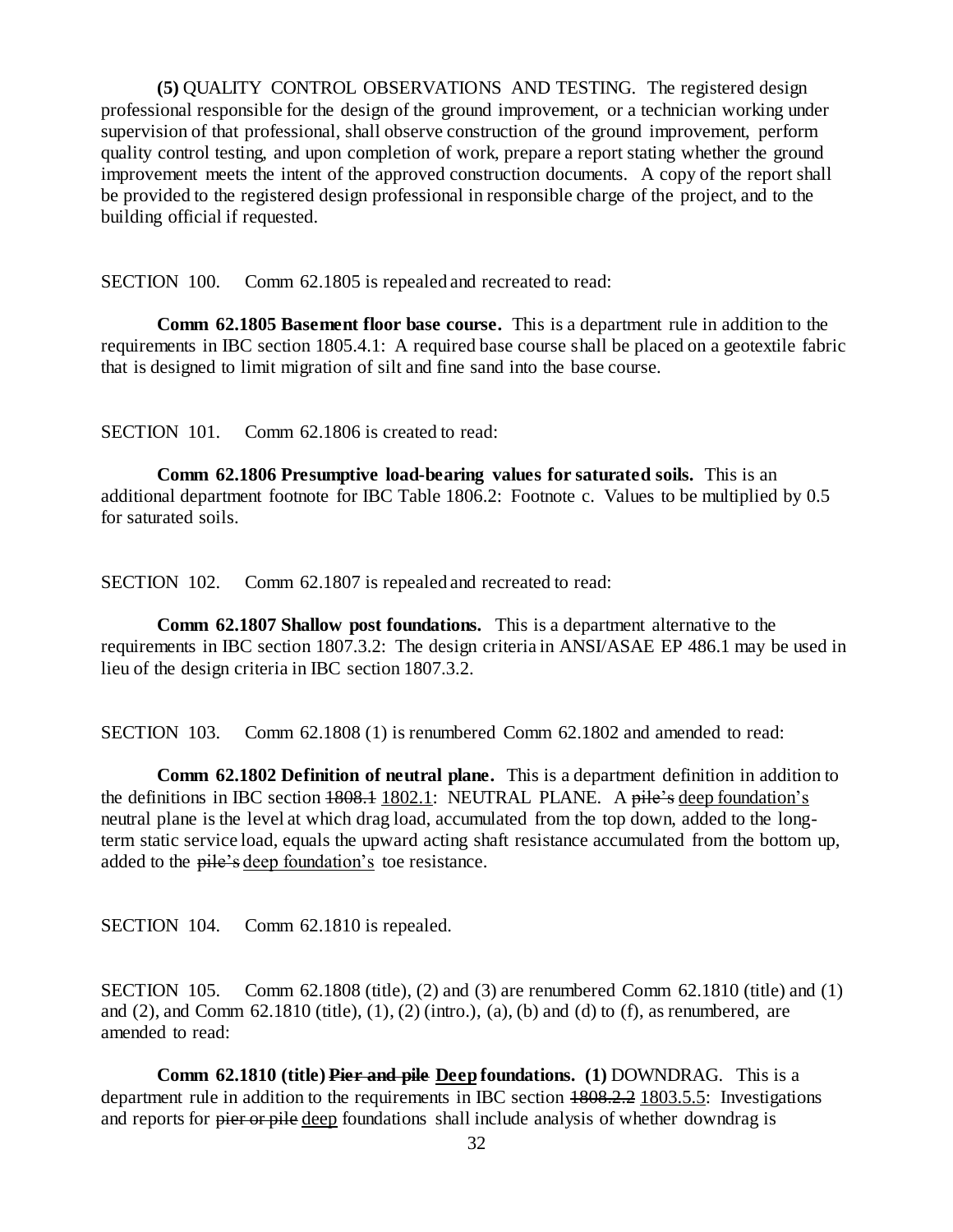anticipated. Where downdrag is anticipated, the report shall include a determination of the position of the pile's deep foundation's neutral plane, an estimate of the soil settlement at the neutral plane, and a determination of the maximum load at the neutral plane.

**(2)** DETERMINATION OF ALLOWABLE LOADS. Substitute the following wording for the requirements in IBC section  $1808, 2.8.1$   $1810, 3.3$ :

(a) The allowable axial and lateral loads on piers or piles deep foundations shall be determined by an approved formula, load tests or static analysis.

(b) The factor of safety to be used for pier or pile deep foundation design shall depend on the extent of field testing performed to verify capacity.

(d) If only static analysis and dynamic field testing are performed, a minimum factor of safety of 2.5 shall be applied to the ultimate capacity to determine allowable load capacity.

(e)  $\overline{1}$ . If one or more static load tests are performed, in addition to a static analysis, a minimum factor of safety of 2.0 shall be applied to the ultimate allowable capacity to determine allowable load capacity, except as provided in subd. 2.

(f) A minimum factor of safety of 2.0 shall be used for occupiable structures in occupancy categories II to IV provided that all of the conditions in pars. (a) to (e) are met. 2. A minimum factor of safety of 1.5 may be used for non-occupiable structures in occupancy category I, provided that all of the following conditions are met:

a. The deep foundations are required only to control settlement, and it can be demonstrated that.

b. The deep foundations are not required to prevent a bearing capacity failure.

c. A static load test, a static analysis and dynamic field testing have been performed.

SECTION 106. Comm 62.1808 (4) and (6) are repealed.

SECTION 107. Comm 62.1808 (5) is renumbered Comm 62.1810 (7) and amended to read:

**Comm 62.1810 (7)** (title) PILES DEEP FOUNDATIONS IN SUBSIDING AREAS. Substitute the following wording for the requirements in IBC section 1808.2.11 1810.3.4:

(a) Where piles deep foundations are installed through subsiding fills or other subsiding strata and derive support from underlying firmer materials, consideration shall be given to the downward drag load that may be imposed on the piles deep foundations by the subsiding upper strata.

(b) Where the influence of subsiding fills is considered as imposing loads on the pile deep foundation, the allowable stresses specified in this chapter are permitted to be increased where satisfactory substantiating data are submitted.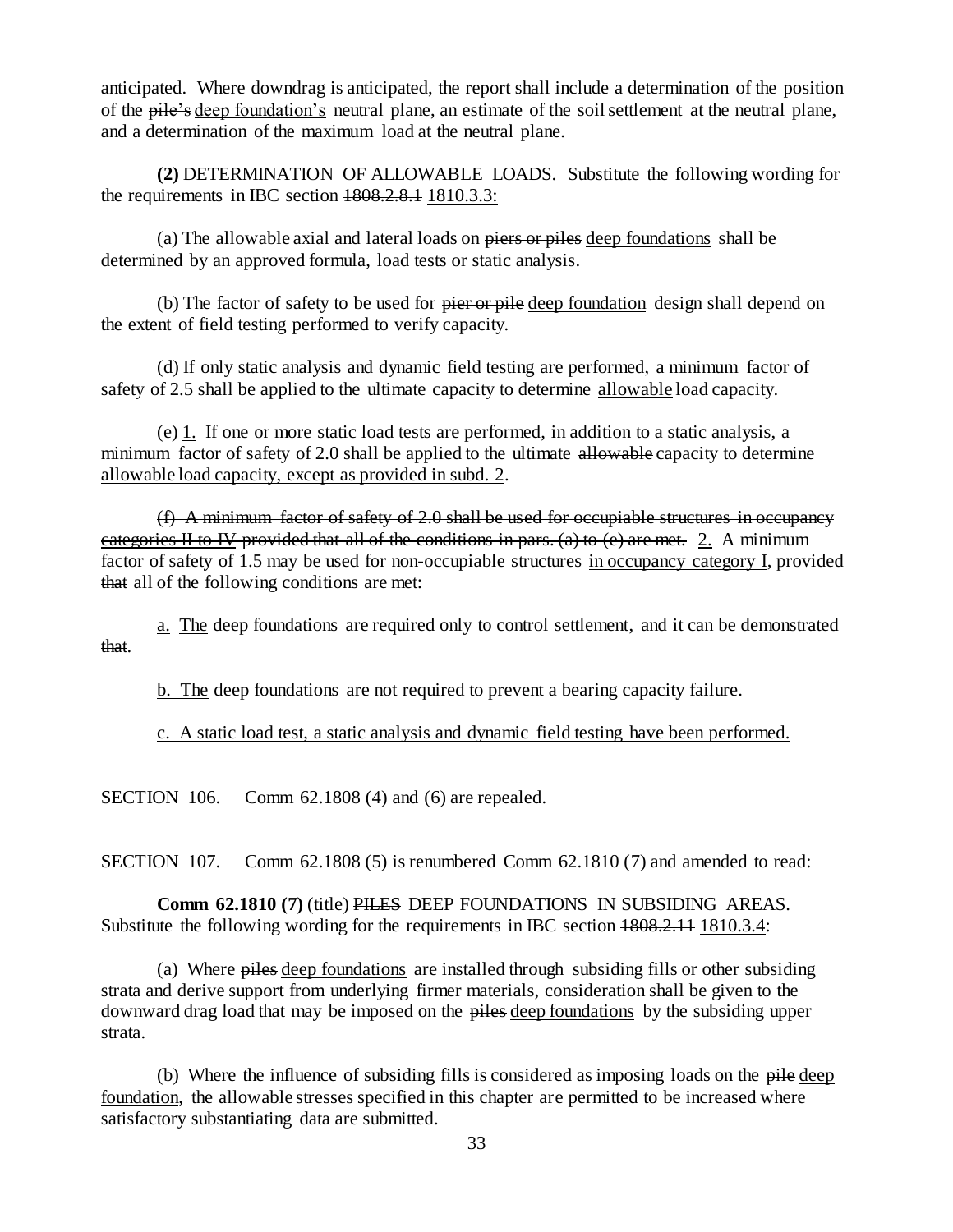(c) The position of the pile's deep foundation's neutral plane shall be determined, and the settlement of the soil at the level of the neutral plane shall be estimated. The maximum load in the pile deep foundation, which occurs at the neutral plane, shall be determined.

SECTION 108. Comm 62.1808 is created to read:

**Comm 62.1808 Foundations.** Substitute the following wording for the requirements in IBC section 1808.7.5: Alternate setbacks and clearances are permitted, subject to the approval of the department.

SECTION 109. Comm 62.1809 is renumbered Comm 62.1810 (9) and amended to read:

**Comm 62.1810 (9)** DRIVEN PILE FOUNDATIONS TIMBER PILES*.* Substitute the following wording for the requirements in IBC section  $\frac{1809.1.3}{1810.4.1.5}$ : Any sudden decrease in driving resistance of an end-supported timber pile shall be investigated with regard to the possibility of damage. If the sudden decrease in driving resistance cannot be correlated to loadbearing data, the pile shall be removed for inspection or rejected, or shall be assigned a reduced capacity commensurate with the loss of end-bearing in lieu of removing or rejecting the pile.

SECTION 110. Comm 62.1809 is created to read:

**Comm 62.1809 Frost-protected shallow foundations.** This is a department rule in addition to the requirements in IBC section 1809.5: Where a frost-protected shallow foundation is relied upon for a heated or semi-heated structure, permanent, legible notices shall be posted near the thermostats of all building heating appliances that indicates all of the following:

**(1)** That the structure is designed using a frost-protected-shallow foundation.

**(2)** The minimum monthly average temperature that the structure must be maintained at to avoid frost damage to the foundation.

SECTION 111. Comm 62.1810 (3) to (6) and (8) are created to read:

**Comm 62.1810 (3)** DRIVING CRITERIA. This is a department rule in addition to the requirements in IBC section 1810.3.3.1.1: Driving criteria for deep foundations shall be submitted prior to installing the foundations, if requested by the building official.

**(4)** APPROVED FORMULAS. This is a department informational note to be used under IBC section 1810.3.3.1.1: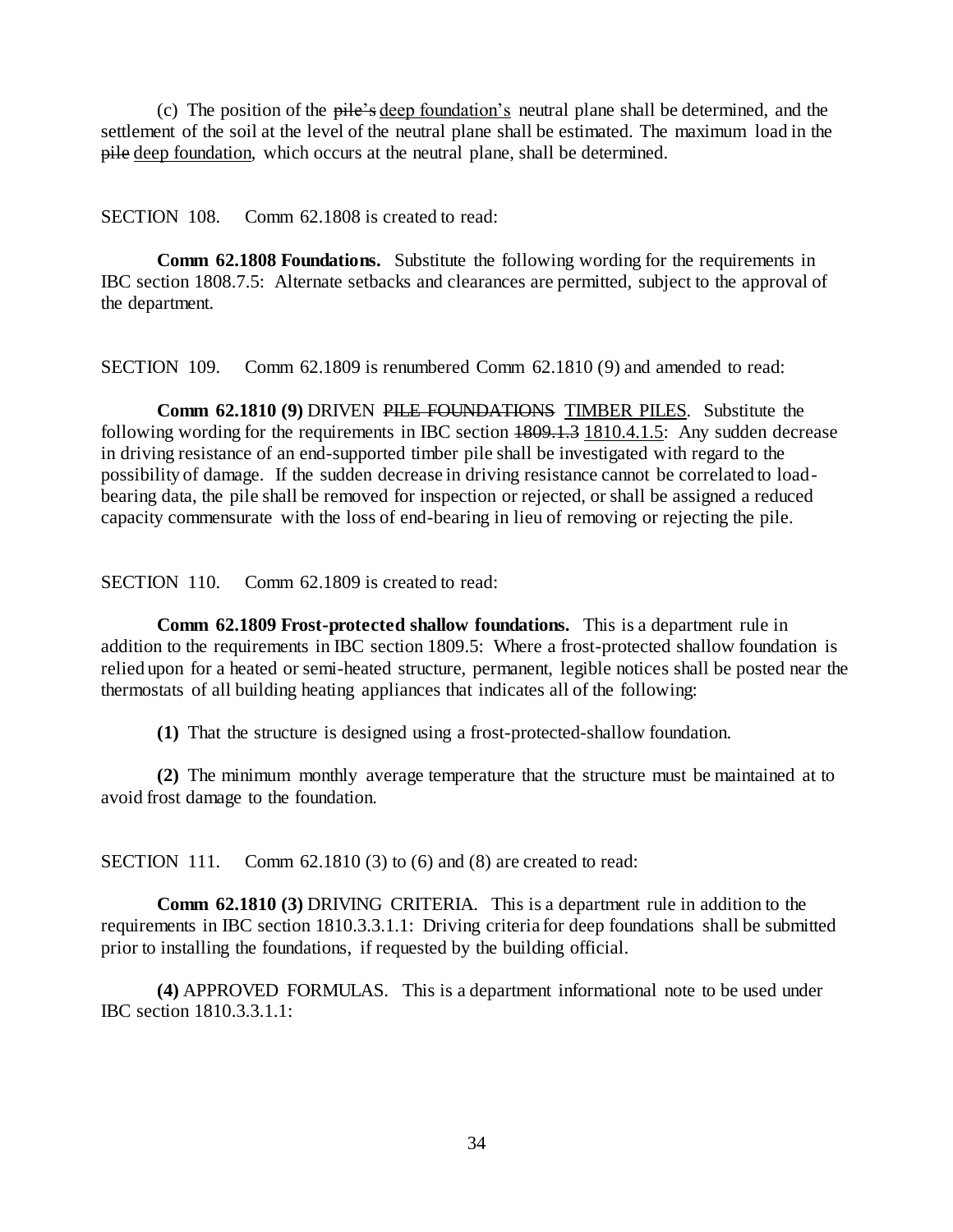**Note:** The Department has approved the following two dynamic driving formulas, when used within the parameters prescribed below.

1. Washington State Department of Transportation formula:  $R_n = 6.6 F_{\text{eff}} W H \ln(10N)$ 

Where:

*R<sup>n</sup>* is the ultimate axial compression capacity in kips. *Feff* is an efficiency factor based on hammer and pile type. *W* is the hammer weight in kips. *H* is the drop height of the hammer in feet. *N* is the average penetration resistance at the end of driving, in blows per inch.

Acceptable *Fe<sub>ff</sub>* values are:

0.55 for all pile types driven with an air or steam hammer.

0.37 for open-ended diesel hammers for concrete and timber piles.

0.47 for open-ended diesel hammers for steel piles.

0.35 for closed-ended diesel hammers for all pile types.

2. Corrected FHWA-Modified Gates Equation:  
\n
$$
R_u = [(1.75)((eE_r)^{0.5}) (\log(10N_b)) - 100] (F_o) (F_s) (F_p) (F_h)
$$

Where:

 $R_u$  is the ultimate axial compression capacity in kips. *e* is the hammer efficiency.  $E_r$  is the hammer energy in foot-pounds.  $N_b$  is the final penetration resistance in blows per inch. *F<sup>o</sup>* is an overall correction factor.  $F<sub>s</sub>$  is a correction factor for soil type.  $F_p$  is a correction factor for pile type. *F<sup>h</sup>* is a correction factor for hammer type.

Acceptable hammer-efficiency values are: 0.75 for drop hammers. 0.85 for other hammers, or an efficiency recommended by the hammer manufacturer.

Acceptable correction factors are: Overall *Fo*: 0.94.

Soil *Fs*: 1.00 for mixed soil profile. 0.87 for sandy soil profile. 1.20 for clayey soil profile.

Pile  $F_p$ : 1.00 for closed-ended pipe. 1.02 for open-ended pipe. 0.80 for H-Section piles.

Hammer *Fh*: 1.00 for open-ended diesel. 0.84 for closed-ended diesel. 1.16 for air or steam single-acting. 1.01 for air or steam double-acting. 1.00 for hydraulic.

If at least 1 static load test is performed to field-check the penetration resistance criteria calculated by the above dynamic formulas, a minimum safety factor of 2.5 must be applied to the ultimate axial compression capacity calculated by the dynamic formula to determine the allowable pile load. If only dynamic testing (including signal matching) is performed to field-check the penetration resistance criteria determined by the dynamic formula, a minimum safety factor of 2.75 must be applied to the ultimate axial compression capacity calculated by the dynamic formula to determine the allowable pile load. If no field testing is performed to check the penetration resistance criteria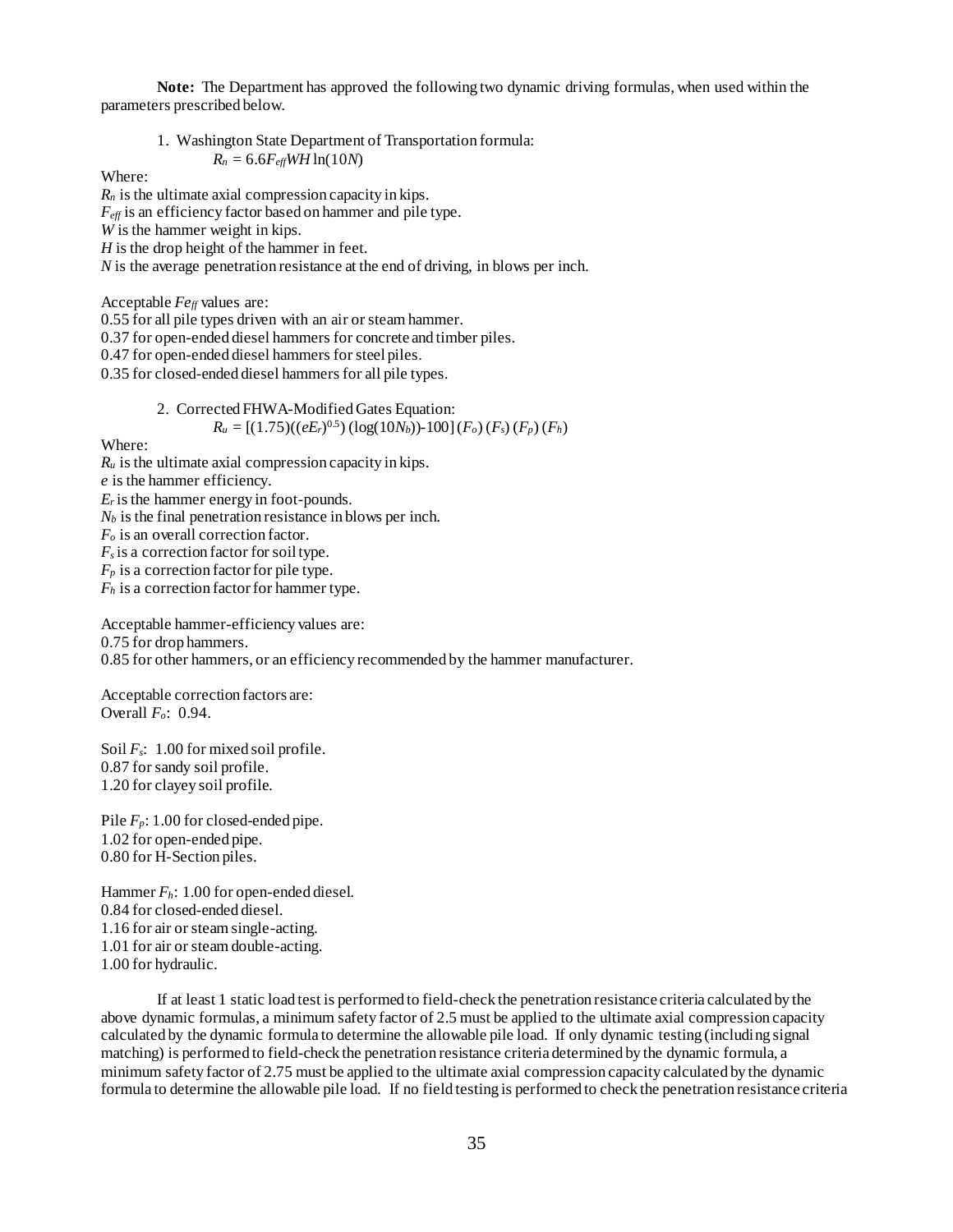calculated by the dynamic formula, a minimum safety factor of 3.0 must be applied to the ultimate axial compression capacity calculated by the dynamic formula to determine the allowable pile load.

The above formulas are predicated on the following three conditions: (1) static load testing and/or dynamic testing being performed on pile(s) driven in uniform site soil conditions, (2) test pile(s) being driven with the same hammer and cushion used for installation of production piles, and (3) test pile(s) being of the same type and section used for production piles. If any of the three conditions is not met, additional field testing is required. With static load testing and/or dynamic testing, penetration resistance criteria calculated by the dynamic formula must be modified as appropriate based on the results of the field testing. A site must be defined as a project site, or a portion of it, where subsurface conditions can be characterized as geologically similar in terms of subsurface stratigraphy, including the sequence, thickness, geologic history, engineering properties and groundwater aspects.

**(5)** FACTOR OF SAFETY FOR UPLIFT. The exception in IBC section 1810.3.3.1.5 is not included as part of this code.

**(6)** HELICAL PILES. This is a department informational note to be used under IBC section 1810.3.3.1.9:

**Note:** See sub. (2) for factors of safety that supersede the criteria in this section. For example, under sub. (2) (c), (d) and (e), this factor may be 3, 2.5 or 1.5, respectively.

**(8)** DESIGN CRACKING MOMENT. Substitute the following equation for IBC equation 18-11:  $\varphi M_n = 3(f'_c)^{0.5}(S_m)$ .

SECTION 112. Comm 62.1901 to 62.1908 are repealed.

SECTION 113. Comm 62.1913 is repealed and recreated to read:

**Comm 62.1913 Shotcrete clearance.** Substitute the following wording for the exception under IBC section 1913.4.2: Subject to the approval of the department, required clearances may be reduced where it is demonstrated by preconstruction tests that adequate encasement of the bars used in the design will be achieved.

SECTION 114. Comm 62.1915 and 62.2101 are repealed.

SECTION 115. Comm 62.2105 is repealed.

SECTION 116. Comm 62.2109 (2) and Table 62.2109-1 are repealed.

SECTION 117. Comm 62.2109 (3) is renumbered Comm 62.2109 (2), and Comm 62.2109 (2) (b), as renumbered, is amended to read:

**Comm 62.2109 (2)** (b) *Vertical jointing.* Vertical movement joints shall be provided at a spacing in compliance with Table 62.2109 – 2 62.2109.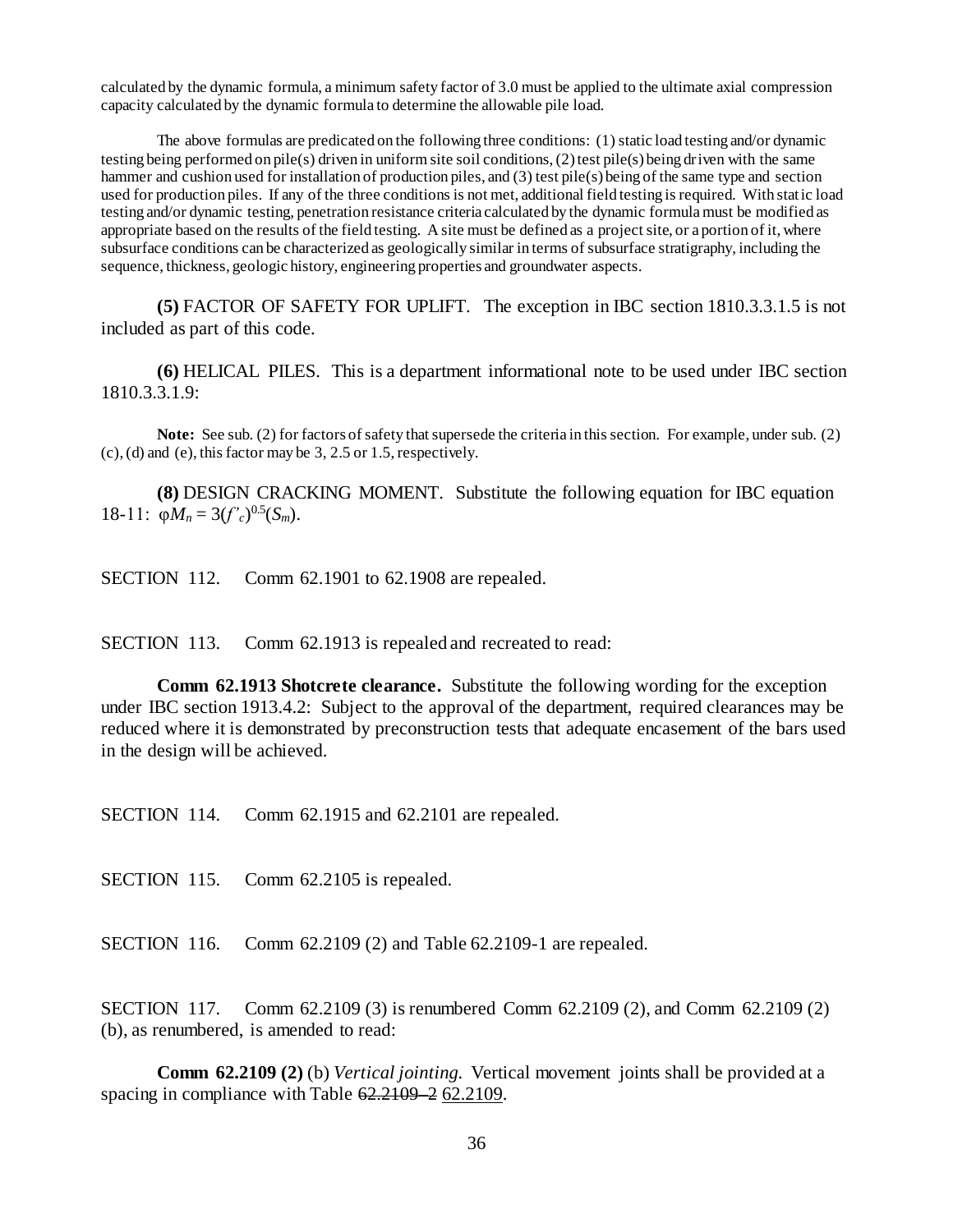SECTION 118. Comm Table 62.2109–2 is renumbered Comm Table 62.2109.

SECTION 119. Comm 62.2204 is repealed and recreated to read:

**Comm 62.2204 Welded connections.** This is a department informational note to be used under IBC section 2204.1:

**Note:** The rules pertaining to registration of structural welders are specified in ch. Comm 5.

SECTION 120. Comm 62.2206 is repealed.

SECTION 121. Comm 62.2210 is created to read:

**Comm 62.2210 Trusses spanning 60 feet or greater.** The requirements in IBC section 2210.3.4 are not included as part of this code.

SECTION 122. Comm 62.2303 is repealed and recreated to read:

**Comm 62.2303 Trusses spanning 60 feet or greater.** The requirements in IBC section 2303.4.1.3 are not included as part of this code.

SECTION 123. Comm 62.2902 (5) Note is amended to read:

**Comm 62.2902 (5) Note:** Additional location requirements for restaurant toilet rooms may be applied by the Department of Health Services.

SECTION 124. Comm 62.2903 is created to read:

**Comm 62.2903 Drinking facilities.** This is a department rule in addition to the requirements in IBC section 2903: Drinking fountains, water coolers and bottled water dispensers may not be located or installed in public restrooms.

SECTION 125. Comm 62.3001 (1) is repealed.

SECTION 126. Comm 62.3001 (2) and (3) are renumbered Comm 62.3001 (1) and (2), and Comm 62.3001 (1), as renumbered, is amended to read:

**Comm 62.3001 (1)** REFERENCED STANDARDS. Substitute the following wording for the requirements in IBC section 3001.2: Except as otherwise provided for in this code, the design,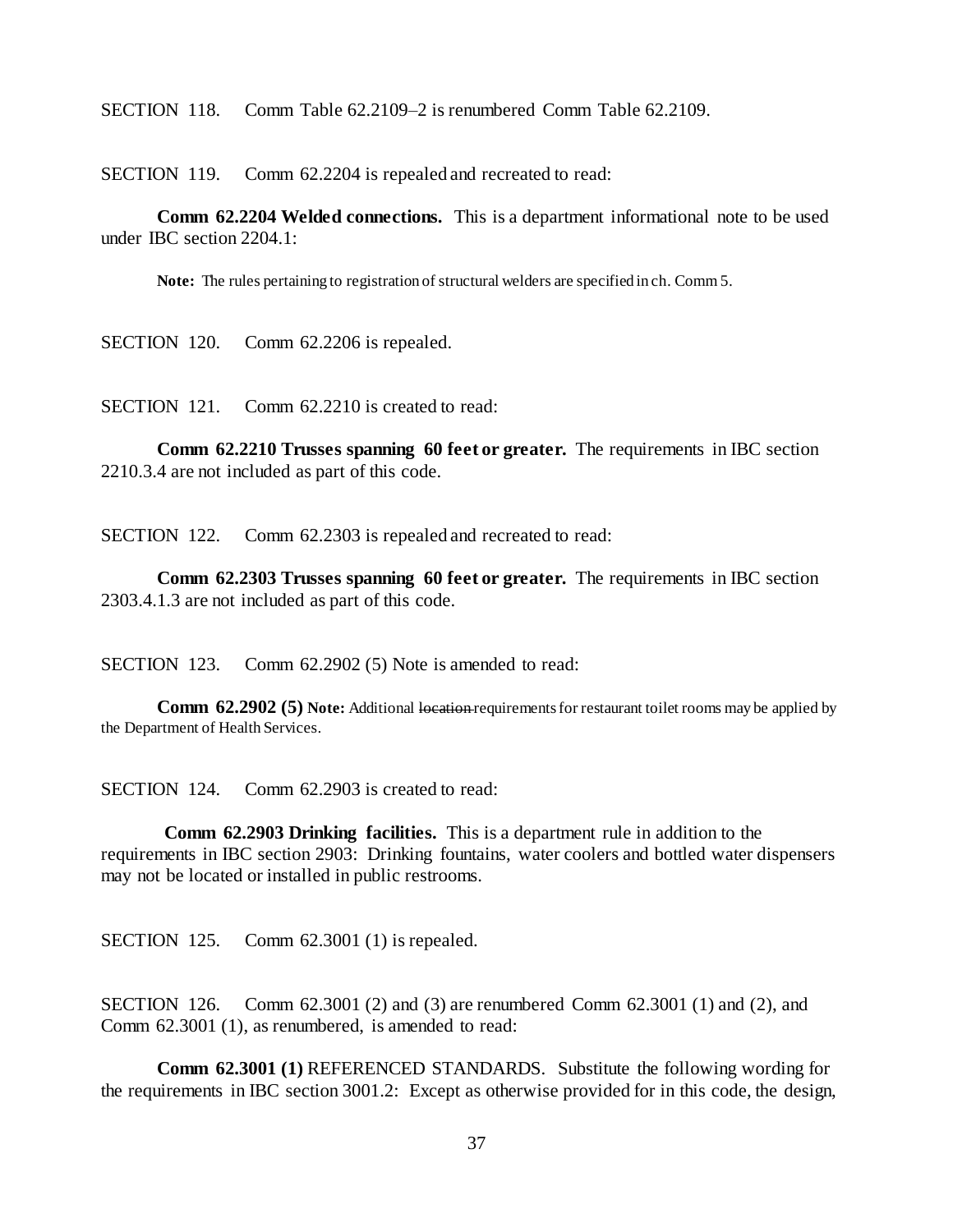construction, installation, alteration, repair and maintenance of elevators, dumbwaiters, escalators, moving walks conveyances and their components shall comply with ch. Comm 18.

SECTION 127. Comm 62.3002 is created to read:

**Comm 62.3002 Elevator car to accommodate ambulance stretcher.** Substitute the following wording for IBC section 3002.4:

**(1)** Where passenger elevators are provided, at least one elevator shall be provided for fire department emergency access to all floors served by passenger elevators in all of the following situations:

(a) A building four or more stories above or four or more stories below grade plane.

(b) Any floor above or below the level affording fire department vehicle access, if the floor accommodates any one of the following occupancies:

1. Group I.

2. R-2.

3. Outpatient clinic and ambulatory health care facility.

**(2)** The elevator car provided for fire department emergency access shall be of such a size and configuration to accommodate an ambulance stretcher 24 inches by 84 inches with not less than 5-inch radius corners, in the horizontal, open position.

**(3)** The elevator car provided for fire department emergency access shall be identified by the international symbol for emergency medical services, star of life. The symbol may not be less than 3 inches high and shall be placed inside on both sides of the hoistway door frame.

SECTION 128. Comm 62.3004 (2) (b) is repealed and recreated to read:

**Comm 62.3004 (2)** (b) 1. Except as provided in subd. 2., A drain or sump complying with ss. Comm 82.33 and 82.36 shall be provided in an elevator pit. Connection of the drain or sump to a sanitary system is prohibited.

2. An elevator pit is exempt from the sump or drain requirement under subd. 1. for any of the following situations:

a. The floor of an elevator walk-in pit is level with the adjacent floor.

b. The elevator does not extend to the building's lowest floor level and the pit floor is not in contact with the earth.

c. The pit floor is above adjacent grade where the elevator hoistway shaft has one or more exterior walls.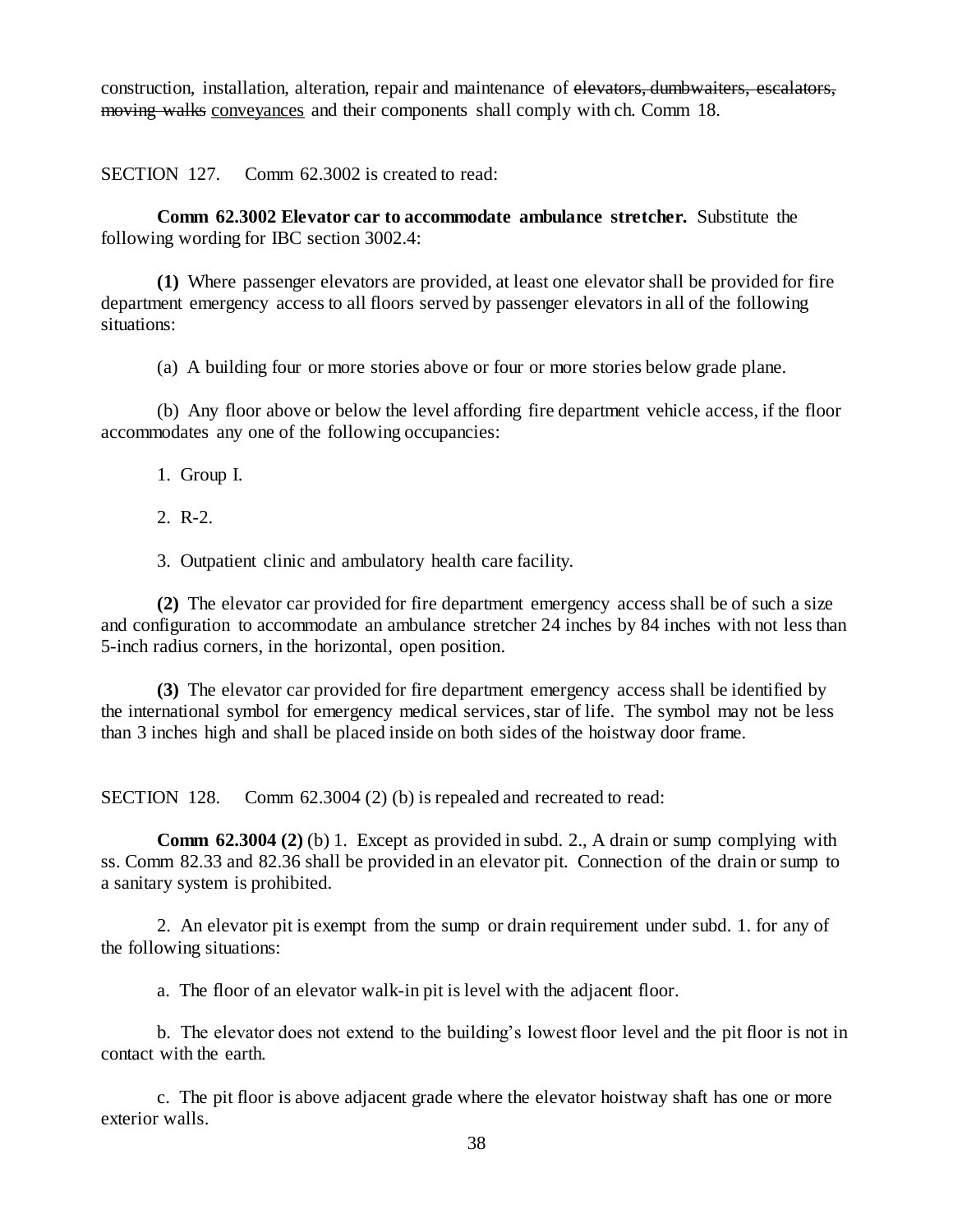- 3. The aggregate capacity for drainage from the pit shall be at least one of the following:
- a. 30 gpm in a hoistway with one elevator.
- b. 50 gpm in a hoistway with two or three elevators.
- c. 80 gpm in a hoistway with four elevators.

**Note:** See s. Comm 82.36 for the width or diameter and depth of a sump pump located in an elevator pit.

SECTION 129. Comm 62.3500 (3) (a) is repealed.

SECTION 130. Comm 62.3500 (3) (b) and (d) are amended to read:

**Comm 62.3500 (3)** (b) NFPA 30A – 2000 2008, Code for Motor Fuel Dispensing Facilities and Repair Garages.

(d) NFPA 750 – 1996 2010, Standard on Water Mist Fire Protection Systems.

SECTION 131. Comm 63.002 (2) is repealed and recreated to read:

**Comm 63.002 (2)** EXEMPTED BUILDINGS AND STRUCTURES. Glazed structures or glazed portions of buildings used for the production of plant life or for maintaining plant life as the primary purpose are exempt from the building thermal envelope provisions of this code, provided that glazed portions are separated from the remainder of the building by building thermal envelope assemblies complying with this chapter.

SECTION 132. Comm 63.0101 is amended to read:

**Comm 63.0101 Administration and enforcement.** The Except for IECC section 101.5..2, the requirements in IECC sections  $101$ , and  $103$  to  $106$  109 are not included as part of this chapter.

SECTION 133. Comm 63.0102 is renumbered Comm 63.0303 and Comm 63.0303 (intro.), as renumbered, is amended to read:

**Comm 63.0303 Materials, systems and equipment.** These are department rules in addition to the requirements in IECC section 102 303.

SECTION 134. Comm 63.0402 is repealed.

SECTION 135. Comm 63.0403 (2) is repealed and recreated to read: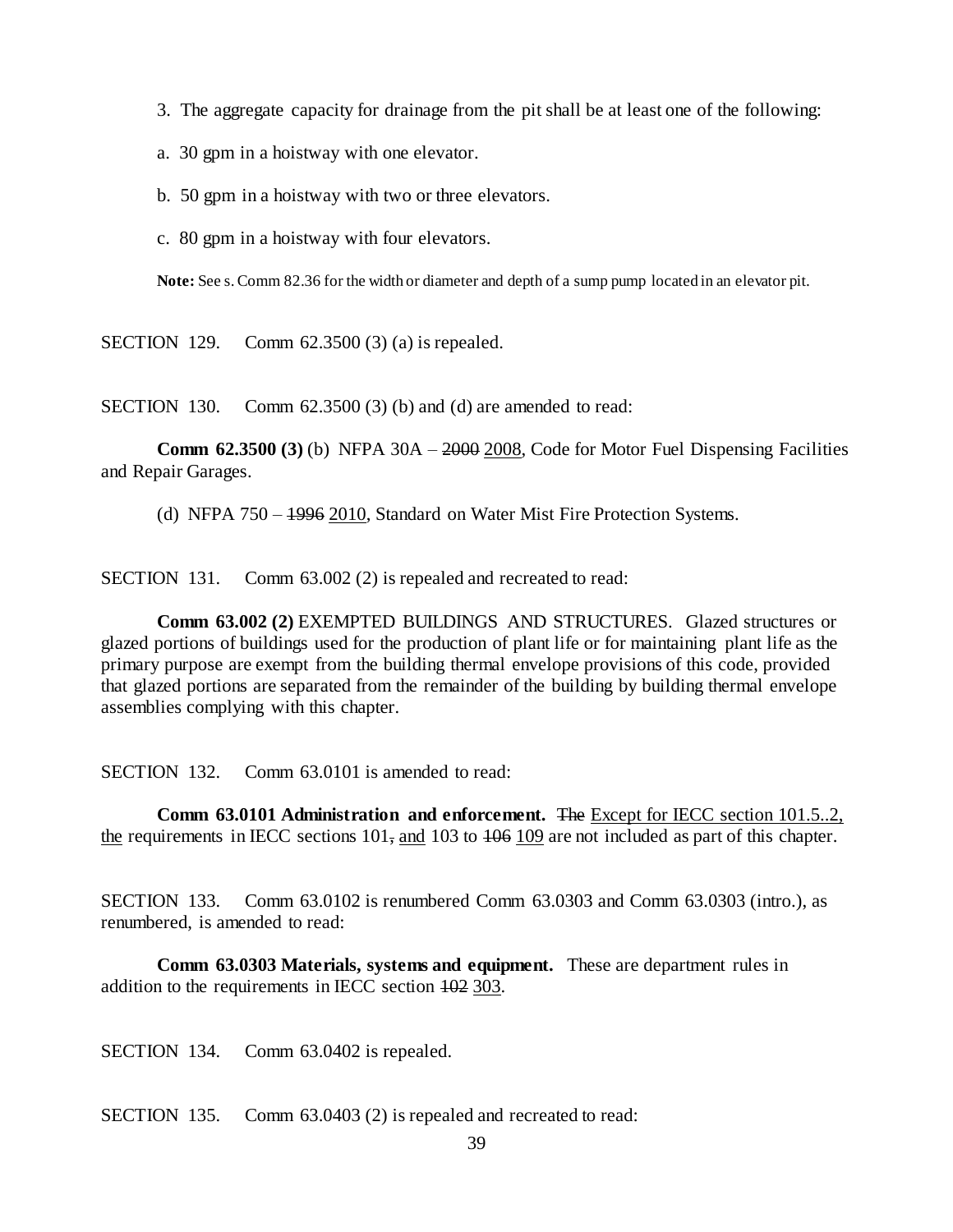**Comm 63.0403 (2)** DUCTS. Substitute the following wording for the requirements in IECC section 403.2.2: All ducts, air handlers, and filter boxes shall be sealed. Joints and seams shall comply with IMC section 603.9.

SECTION 136. Comm 63.0403 (3) is repealed.

SECTION 137. Comm 63.0404 is renumbered Comm 63.0405 and amended to read:

**Comm 63.0405 Calculation software tools.** This is a department informational note to be used under IECC section 404.6 405.6:

Note: The federal Department of Energy has developed REScheckTM, a computer program that may be used in demonstrating compliance for a residential building which has no more than 3 stories above grade and has 3 or more dwelling units. The REScheck program may be downloaded at http://www.energycodes.gov/. When using the program, the applicable code must be defined as the "2006 2009 IECC." The use of the "Wisconsin" option will apply requirements associated with a 1 or 2 family dwelling, which are more restrictive than those associated with low-rise multifamily buildings.

SECTION 138. Comm 63.0501 (2) is amended to read:

**Comm 63.0501 (2)** Sections Comm 63.0503  $(7)$  (3) and  $(8)$  (4) relating to economizers.

| SECTION 139. Comm 63.0502 is repealed.                                                    |
|-------------------------------------------------------------------------------------------|
| SECTION 140. Comm 63.0503 (3) to (6) and Tables 503.2.3 (1) and 503.2.3 (2) are repealed. |
| <b>SECTION</b> 141. Comm 63.0503 (7) is renumbered Comm 63.0503 (3).                      |
| SECTION 142. Comm 63.0503 (8), (9) and Table 63.0503 are repealed.                        |

SECTION 143. Comm 63.0503 (4) and (5) are created to read:

**Comm 63.0503 (4) ECONOMIZERS SIMPLE HVAC SYSTEMS.** Substitute the following wording for the requirements in IECC section 503.3.1 the first paragraph and Table 503.3.1 (1): Supply air economizers shall be provided on the following cooling systems:

- (a) Package roof top units  $> 33,000$ Btu/h.
- (b) All other cooling systems  $\geq 54,000$  Btu/h.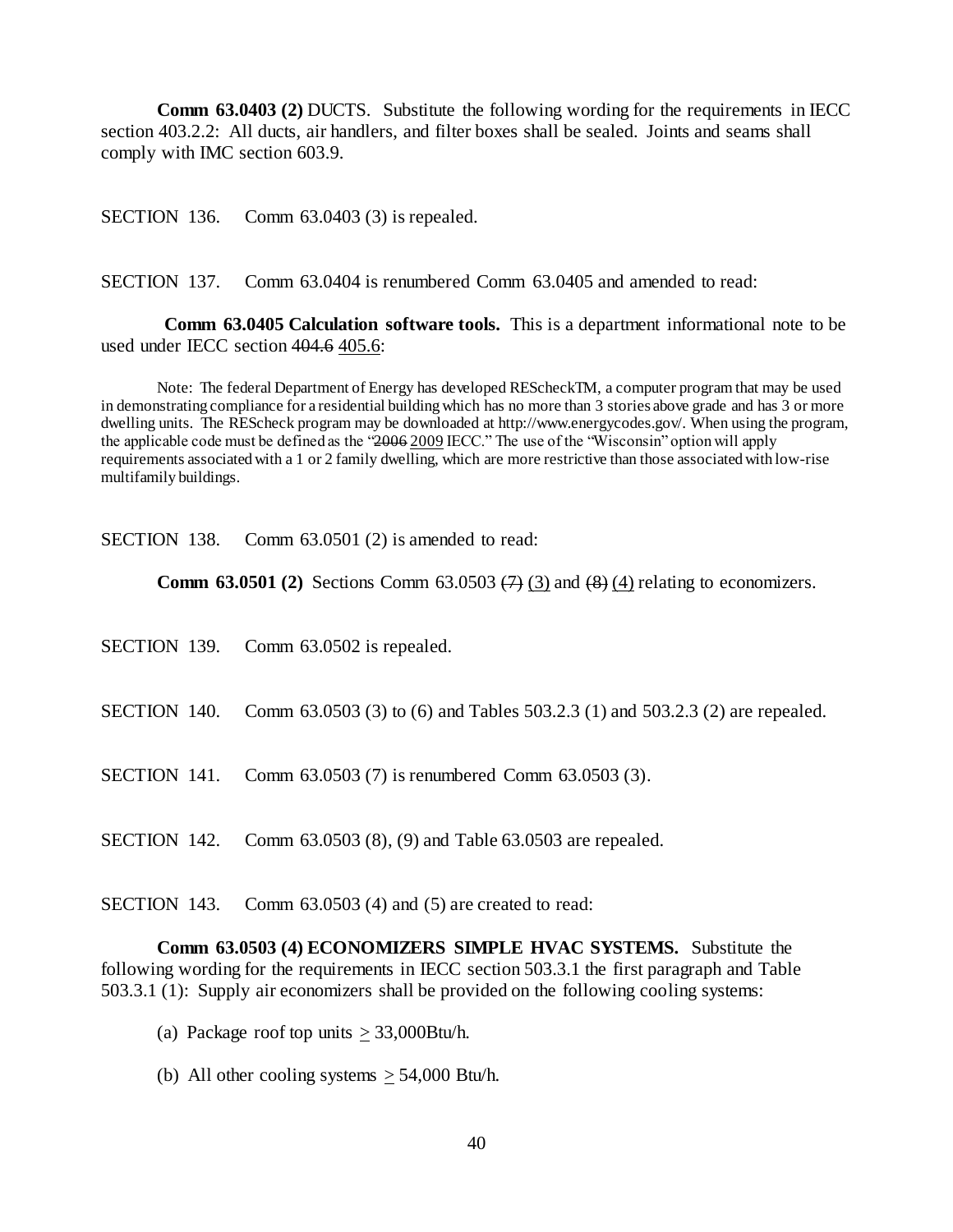**(5) ECONOMIZERS COMPLEX HVAC SYSTEMS.** Substitute the following wording for the requirements, but not the exceptions, in IECC section 503.4.1: Supply air economizers shall be provided on cooling systems as described under sub. (4). Economizers shall be capable of operating at 100 percent outside air, even if additional mechanical cooling is required to meet the cooling load of the building.

SECTION 144. Comm 63.0503 (6) is created to read:

**Comm 63.0503 (6)** CLIMATE ZONES 3 AND 4. Substitute the following wording for the requirements in IECC section 503.4.3.3.2.2: For climate Zones 5 through 8 as indicated in Figure 301.1 and Table 301.1, if an open-circuit cooling tower is used, then a separate heat exchanger shall be required to isolate the cooling tower from the heat pump loop, and heat loss shall be controlled by shutting down the circulation pump on the cooling tower loop and providing an automatic valve to stop the flow of fluid.

SECTION 145. Comm 63.0505 (1), (2) (a) 3. and (3) are repealed.

SECTION 146. Comm 63.0505 (2) and (4) are renumbered Comm 63.0505 (1) and (2) and Comm 63.0505 (1), as renumbered, is amended to read:

**Comm 63.0505 (1)** CONTROLS. These are department rules in addition to the requirements in IECC section 505:

(a) *General.* Except as provided in par. (b), daylit areas daylight zones in any interior enclosed space greater than 250 square feet and a lighting density more than  $0.8 \times 0.6$  W/ft<sup>2</sup> shall have at least one control that meets all of the following requirements:

1. Controls only luminaires in the daylit areas daylight zones.

2. Controls at least 50% of the lamps or luminaires in the davitation daylight zone, in a manner described in IECC section 505.2.2.1.

(b) *Exceptions.* The requirements of this subsection do not apply to any of the following:

1. Daylit areas Daylight zones where the effective aperture of glazing is equal or less than 0.1 for vertical glazing and 0.01 for horizontal glazing.

2. Daylit areas Daylight zones where existing adjacent structures or natural objects obstruct daylight to the extent that effective use of daylighting is not feasible.

SECTION 147. Comm 63.0506 Note is amended to read:

**Comm 63.0506 Note:** ComCheck is a computer program that may be used only for determining building envelope, or lighting or total building compliance. The ComCheck computer program may be downloaded at: http:/www.engergycodes.gov/.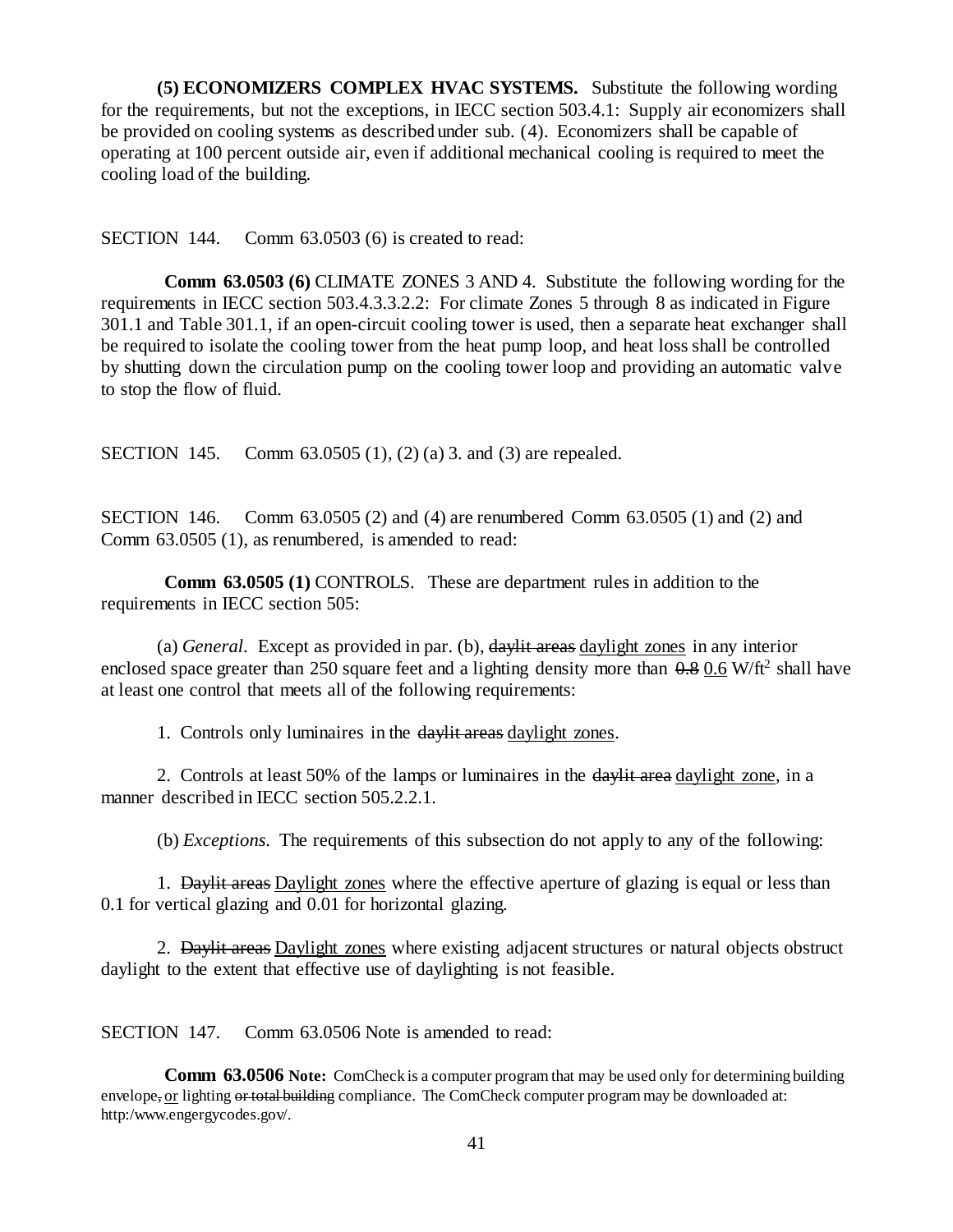SECTION 148. Comm 64.0101 is repealed.

SECTION 149. Comm 64.0102 (title) and (2) are renumbered Comm 64.0313 (4).

SECTION 150. Comm 64.0202 (1) (d) is amended to read:

**Comm 64.0202 (1)** (d) "Health care facility" means a hospital, nursing home, or ambulatory outpatient surgical center facility.

SECTION 151. Comm 64.0300 is renumbered Comm 64.0300 (1) and amended to read:

**Comm 64.0300 Health care facilities. (1)** This is a department rule in addition to the requirements in IMC chapter 3: In addition to the requirements in this code, the heating and ventilation systems for health care facilities only shall conform to the applicable provisions of the American Institute of Architects (AIA) The Facility Guidelines Institute (FGI) Guidelines for Design and Construction of Health Care Facilities, except as provided in sub. (2).

**Note:** The Guidelines for Design and Construction of Health Care Facilities are not intended for use in the design or construction of HVAC systems for other types of institutional health care facilities including communitybased residential facilities (CBRFs) or residential care apartment complexes (RCACs).

SECTION 152. Comm 64.0300 (2) is created to read:

**Comm 64.0300 (2)** (a) The requirements in parts 1 and 5 of FGI guidelines are not included as part of this chapter.

(b) This is a department rule in addition to the requirements in part 6 of the FGI guidelines: Addenda a, b, d, e and f for ASHRAE 170 are included as part of this chapter, except as provided in subd. 2.

(c) Substitute the following definition for the corresponding definition listed in ASHRAE 170 section 3: "Alteration", has the meaning as given in IEBC section 202.

**Note:** IEBC section 202 defines "alteration" as "any construction or renovation to an existing structure other than a *repair* or *addition*. Alterations are classified as Level 1, Level 2, and Level 3".

SECTION 153. Comm 64.0301 (3) (b) 2. is amended to read:

**Comm 64.0301 (3)** (b) 2. The results of a test conducted by a Wisconsin registered engineer on the output and safety controls in accordance with the national standard used by the manufacture.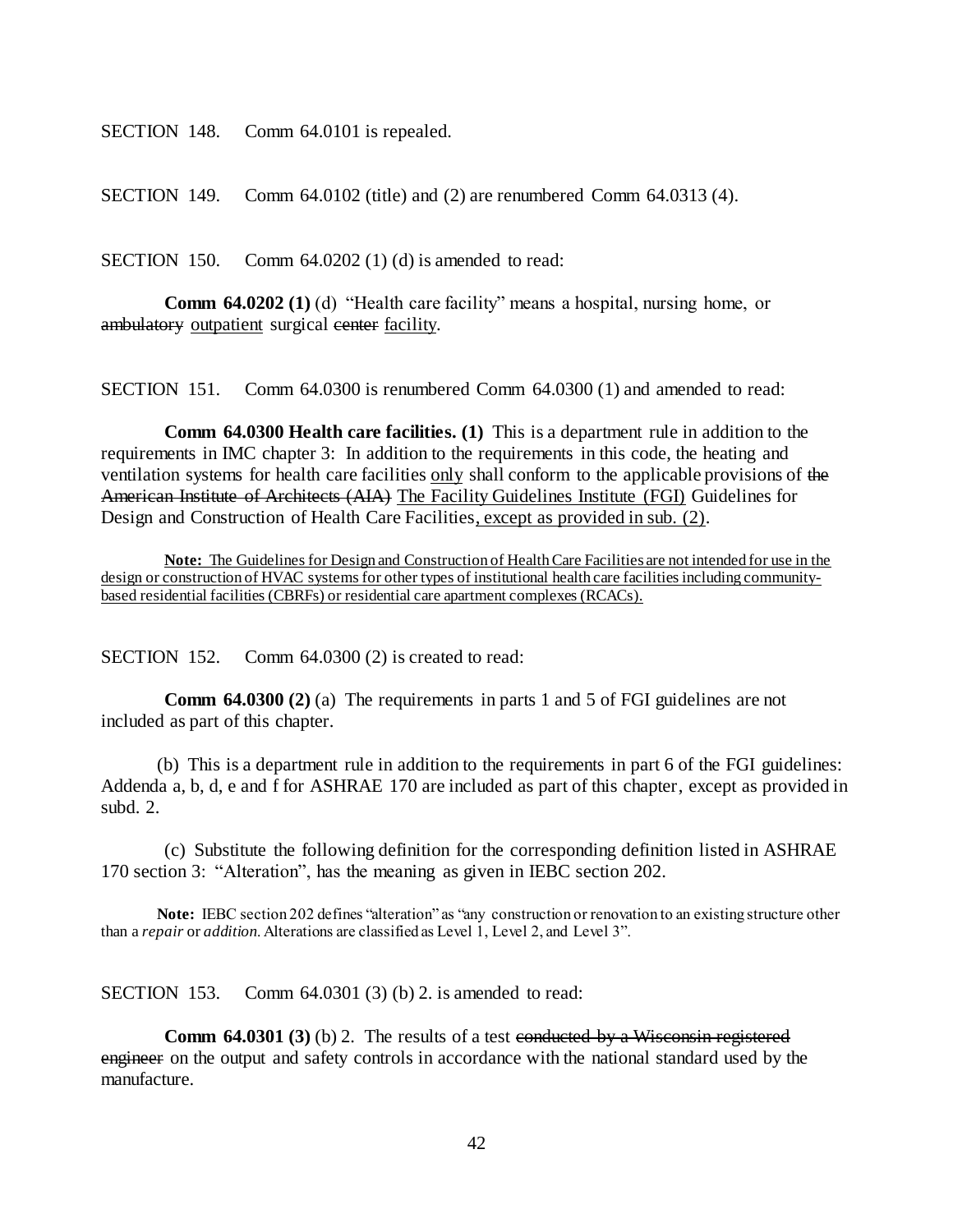SECTION 154. Comm 64.0307 is created to read:

**Comm 64.0307 Auxiliary and secondary drain systems.** The requirements in IMC section 307.2.3 are not included as part of this chapter.

SECTION 155. Comm 64.0401 (1) is repealed and recreated to read:

**Comm 64.0401 (1)** VENTILATION REQUIRED. (a) These are department rules in addition to the requirements in IMC section 401.2:

1. Natural ventilation shall be in accordance with s. Comm 64.0402.

2. Mechanical ventilation shall be in accordance with IMC section 403 and as modified in ss. Comm 64.0403 (1) to (6).

(b) These are department exceptions to the requirements of IMC section 401.2:

1. Outdoor air ventilation by natural or mechanical means shall be permitted to be omitted in large volume spaces containing 5,000 or more cubic feet per occupant.

2. A toilet room that has only one water closet or urinal and no bathtub or shower may be provided with either natural ventilation via a window or louvered opening with at least 2 square feet of area openable directly to the outside or mechanical exhaust ventilation as specified in Table 64.0403.

3. A janitor closet that has only one service sink may be provided with either natural ventilation via a window or louvered opening with at least 2 square feet of area openable directly to the outside or mechanical exhaust ventilation as specified in Table 64.0403.

SECTION 156. Comm 64.0401 (4) (a) and (b) are renumbered Comm 64.0401 (4) (c) and (d) and amended to read:

**Comm 64.0401 (4)** (c) This is a department rule in addition to the requirements in IMC section 401.4.1 401.4: The lowest side of outside air intake required openings shall be located at least 12 inches vertically from the adjoining grade level, above adjoining roof surfaces, or above the bottom of an areaway.

(d) These are department exceptions in addition to the requirements in IMC section 401.4.1  $401.4$  and par.  $(a)$  (c):

1. The setback distances as specified in IMC section  $401.4.141$  and par. (a) (c) shall not apply to the combustion air intake of a direct vent appliance.

2. Where it can be demonstrated that an engineered system design will prevent the maximum concentration of contaminants brought in through the outside air intake from exceeding the maximum contaminant concentration obtainable by providing the separation distances in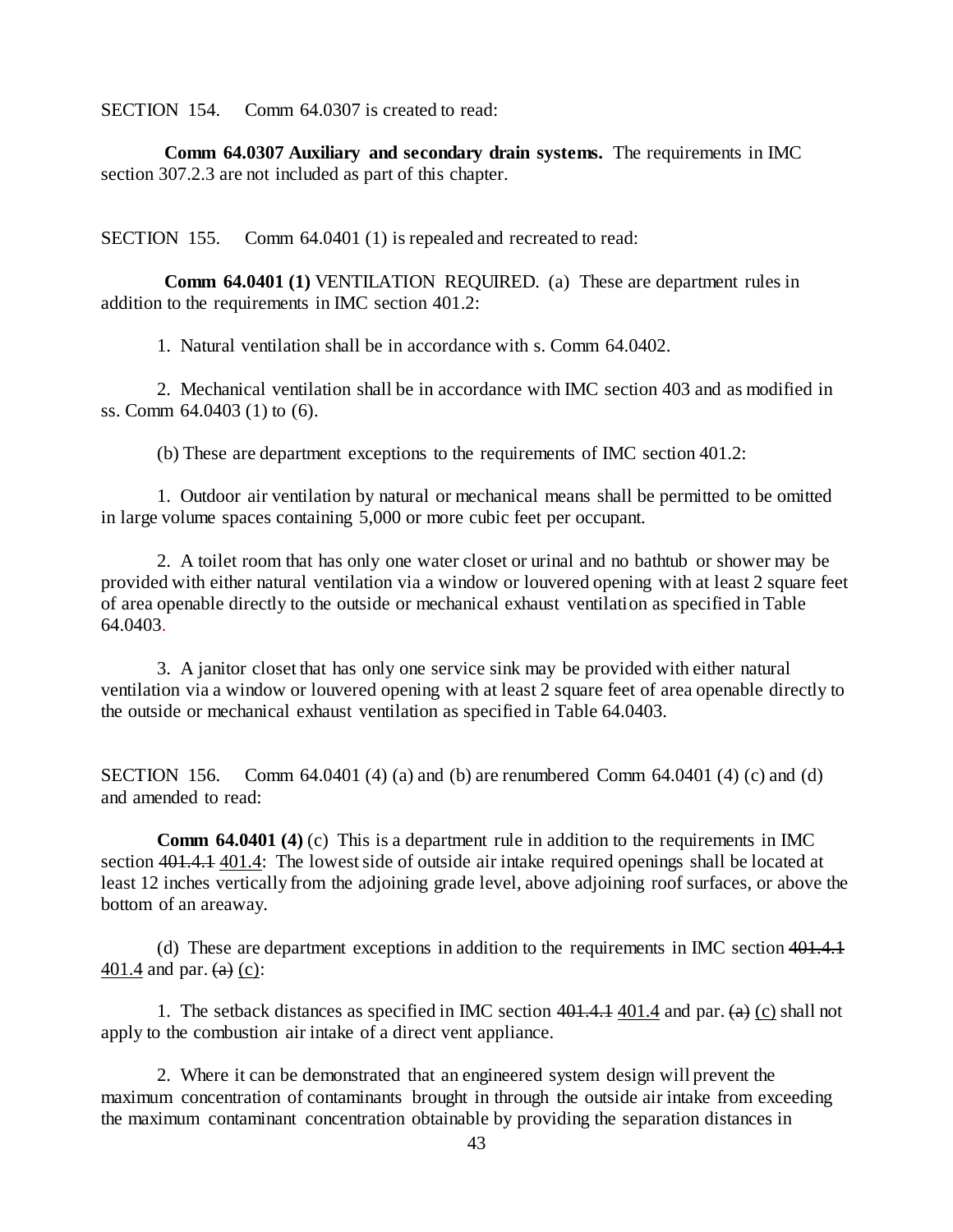accordance with IMC section  $401.4$ , 401.4 and par.  $(a)$  (c), the outdoor air intakes may be located in accordance with such engineered system design.

SECTION 157. Comm 64.0401 (4) (a) and (b) are created to read:

**Comm 64.0401 (4)** (a) Substitute the following wording for the requirements in IMC introductory section 401.4: Air intake openings for both mechanical and gravity ventilation systems shall comply with all of the following:

(b) Substitute the following wording for the requirements in IMC section 401.4. 2.: Intake openings shall be located not less than 10 feet horizontally from any hazardous or noxious contaminant source.

SECTION 158. Comm 64.0401 (5) is renumbered Comm 64.0501 (3) and 64.0501 (3) (title) and (intro.), as renumbered, are amended to read:

**Comm 64.0501 (5)** EXHAUST OPENINGS. These are department rules in addition to the requirements in IMC section 401.4.2 501.2.1.

SECTION 159. Comm 64.0401 (6) is renumbered Comm 64.0501 (5).

SECTION 160. Comm 64.0402 is repealed and recreated to read:

**Comm 64.0402 Natural ventilation.** This is a department rule in addition to the requirements in IMC section 402: The use of natural ventilation shall be permitted under either of the following:

**(1)** In occupancies specified in Table 64.0402.

**(2)** For any occupancy, provided an engineered design indicates how the ventilation satisfies the needs of the occupancy.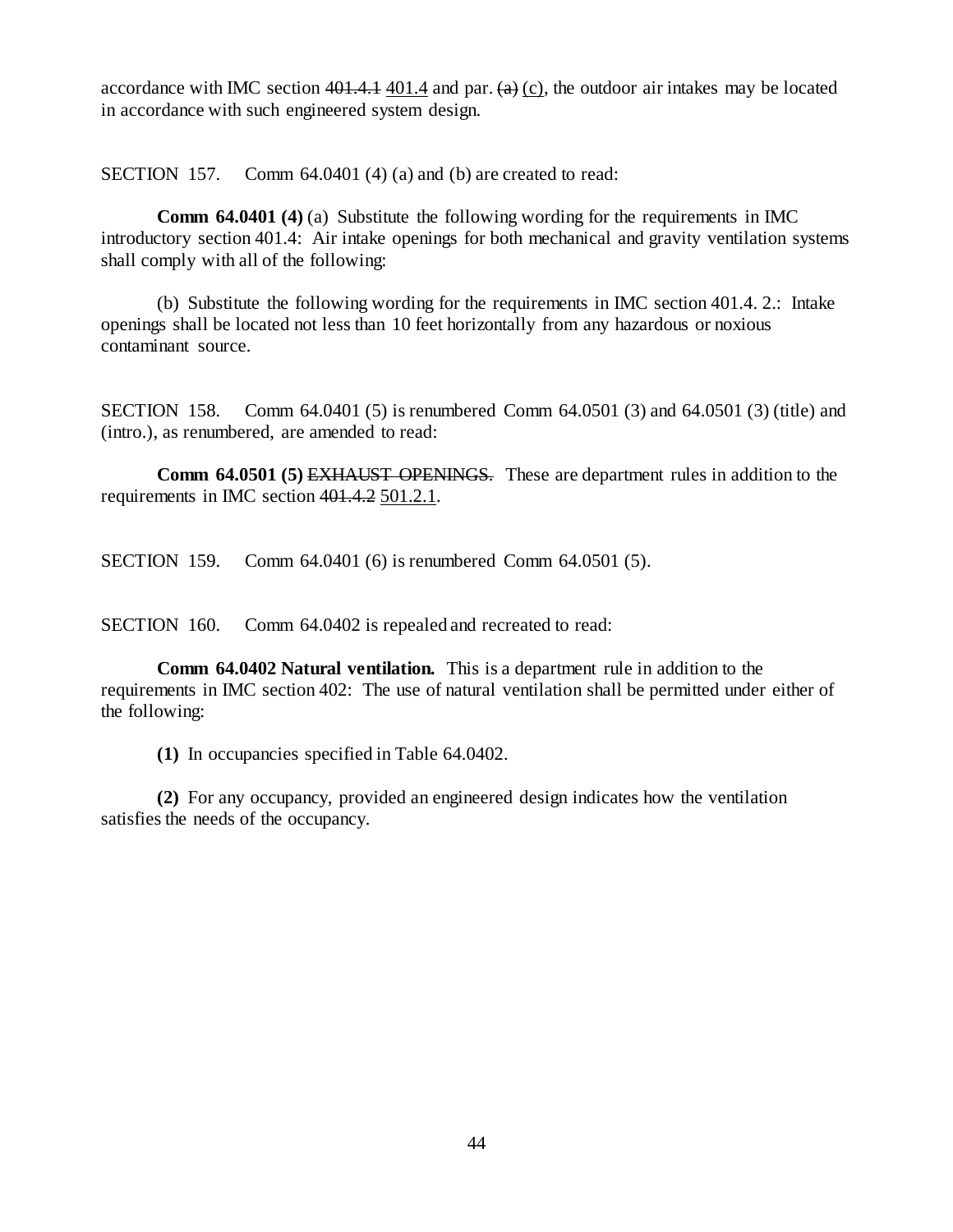### **Table 64.0402 Natural Ventilation Allowed for Specific Occupancies**

| <b>Occupancy Classification</b>      |                                      |                                     |  |  |
|--------------------------------------|--------------------------------------|-------------------------------------|--|--|
| <b>Correctional facilities</b>       | <b>Business areas</b>                | <b>Sports and amusement</b>         |  |  |
| Cells without plumbing features      | Conference rooms $< 100$ persons     | $Discos/dance$ floors < 100 persons |  |  |
| Dining halls $< 100$ persons         | Reception areas $< 100$ persons      | Bowling alleys (seating areas)      |  |  |
| Guard stations                       | Main entry lobbies $< 100$ persons   | $< 100$ persons                     |  |  |
| Day room                             |                                      | Game $arcades < 100$ persons        |  |  |
| Booking/waiting                      | <b>Public spaces</b>                 | Ice arenas without combustion       |  |  |
|                                      | Places of religious worship          | engines $< 100$ persons             |  |  |
| Dry cleaners, laundries              | $< 100$ persons                      | Gym, stadium, arena (play area)     |  |  |
| Coin-operated dry cleaners           | Courtrooms $< 100$ persons           | $< 100$ persons                     |  |  |
| Coin-operated laundries              | Legislative chambers $< 100$ persons | Spectator areas $< 100$ persons     |  |  |
| Storage, pick up                     | Libraries $< 100$ persons            | Swimming pools (pool and deck       |  |  |
|                                      | Museums/galleries < 100 persons      | $area$ < 100 persons                |  |  |
| Education                            |                                      | Health club/aerobics room           |  |  |
| Auditoriums $< 100$ persons          | <b>Dwellings units</b>               | $< 100$ persons                     |  |  |
| Media center                         | Garages                              | Health club/weight room             |  |  |
| Music/theater/dance                  | Kitchens                             | $< 100$ persons                     |  |  |
| Day care facilities < 20 children    | Living areas                         |                                     |  |  |
| (through age 4)                      |                                      | <b>Theaters</b>                     |  |  |
| Lecture $< 100$ persons              | Retail stores, sales floors and      | Auditoriums $< 100$ persons         |  |  |
| Multiuse assembly $< 100$ persons    | showroom floors                      | Lobbies $< 100$ persons             |  |  |
|                                      | <b>Sales</b>                         | Stages, studios $< 100$ persons     |  |  |
| Food and beverage service            | Dressing rooms                       |                                     |  |  |
| Bars, cocktail lounges < 100 persons | Mall common areas                    | Transportation                      |  |  |
| Cafeterias, fast food < 100 persons  | Storage rooms                        | $Platforms < 100$ persons           |  |  |
| Dining rooms $< 100$ persons         |                                      | Waiting rooms $< 100$ persons       |  |  |
| Kitchens (cooking)                   | Specialty shops                      |                                     |  |  |
|                                      | Pet shops (animal areas)             | <b>Workrooms</b>                    |  |  |
| Hotels, motels, resorts and          | Supermarkets                         | Meat processing                     |  |  |
| dormitories                          | Car Washes                           | Pharmacy (prep. area)               |  |  |
| Multipurpose assembly $< 100$        | Enclosed parking garages 850 S.F. or | Photo studios                       |  |  |
| persons                              | less in area and storing 5 or        | Copy, printing rooms                |  |  |
| Bedroom/living room                  | fewer vehicles                       |                                     |  |  |
| Conference/meeting $< 100$ persons   |                                      |                                     |  |  |
| Dormitory sleeping areas             |                                      |                                     |  |  |
| Gambling casinos $< 100$ persons     |                                      |                                     |  |  |
| Lobbies/prefunction                  |                                      |                                     |  |  |

SECTION 161. Comm 64.0403 (2) to (5) is renumbered Comm 64.0403 (1) to (4) and Comm  $64.0403$  (1) (a), (2) and (4), as renumbered, are amended to read:

**Comm 64.0403 (1)** (a) Substitute the following wording for the exception in IMC section 403.2: Where it can be demonstrated that an engineered ventilation system design will prevent the maximum concentration of contaminants from exceeding the maximum obtainable by providing the rate of outdoor air ventilation determined in accordance with IMC section 403.3 as modified by subs. (2) to (6), the minimum required rate of outdoor air may be reduced in accordance with such engineered system design. A ventilation system complying with IMC section 403.3 without the modifications of subs. (2) to (6) is recognized as meeting this exception.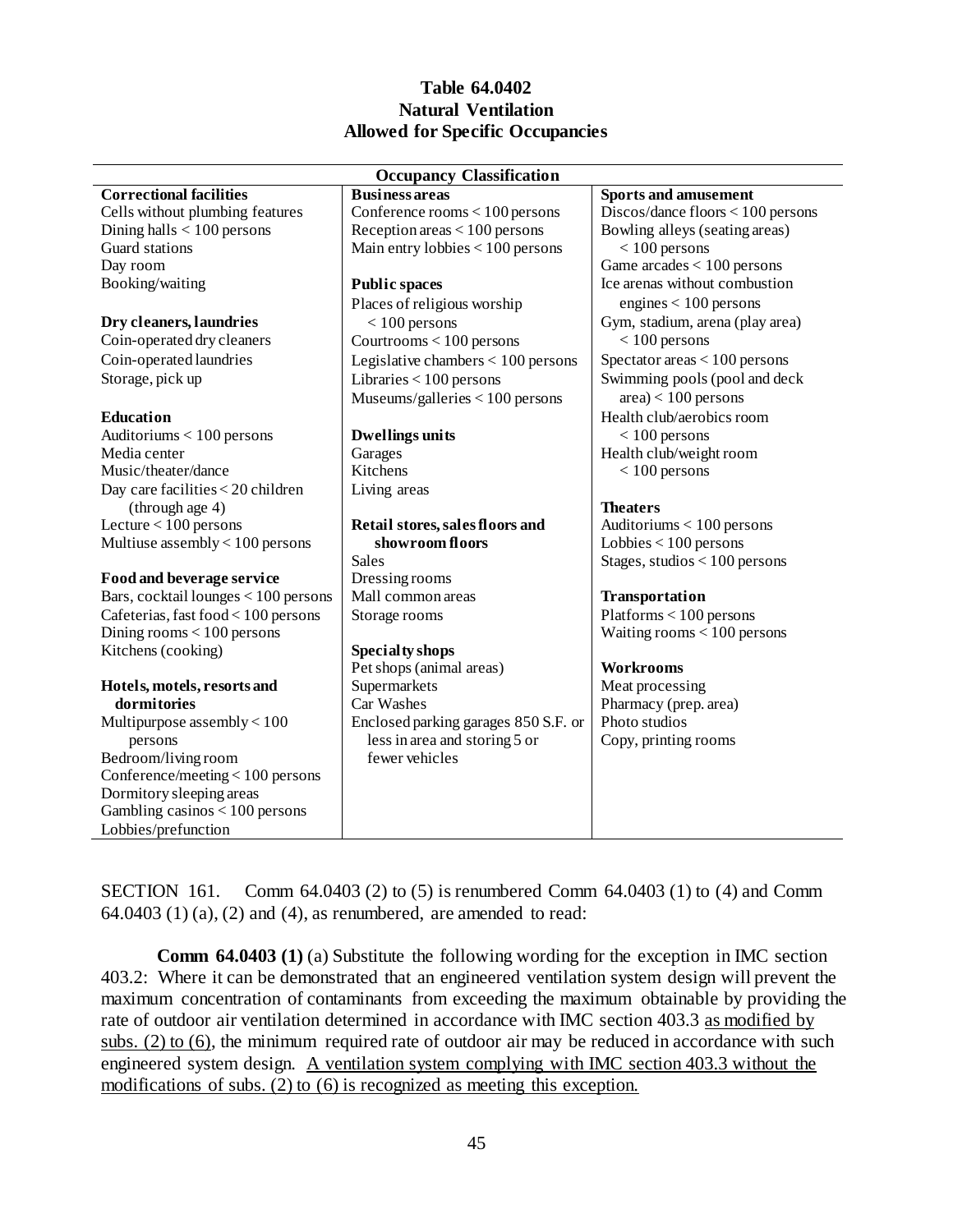**(2)** RECIRCULATION PROHIBITED. Substitute the following wording for exception 3 in IMC section 403.2.1: Where indicated in mechanical exhaust is governed by Table 64.0403 footnote c., recirculation of air from such spaces is prohibited. All air supplied to such spaces shall be exhausted, including any air in excess of that required by Table 64.0403.

**(4)** TRANSFER AIR. Substitute the following wording for the requirements in IMC section 403.2.2: Except where recirculation from such spaces is prohibited by Table 64.0403 air transferred from occupied spaces is not prohibited from serving as makeup air for required exhaust systems in such spaces as kitchens, baths, toilet rooms, elevators and smoking lounges. The amount of transfer air and exhaust air shall be sufficient to provide the flow rates as specified in IMC sections 403.3 and 403.3.1 sub. (5). The required outdoor air rates specified in Table 64.0403 shall be introduced directly into such spaces or into the occupied spaces from which air is transferred or a combination of both.

SECTION 162. Comm 64.0403 (6) (c) 4. is repealed.

SECTION 163. Comm 64.0403 (6) and (7) are renumbered Comm 64.0403 (5) and (6) and Comm  $64.0403(5)(a)$  1. and  $(6)$ , as renumbered, are amended to read:

**Comm 64.0403 (5)** (a) 1. Except as provided in sub.  $(2)$  (1) (a) and s. Comm 64.0300, a mechanical ventilation system shall be designed to have the capacity to supply a minimum outdoor airflow rate of 7.5 cfm per person as determined in accordance with Table Comm 64.0403 based on the occupancy of the pace and the occupant load or other parameters stated therein. A mechanical ventilation system shall be designed to have the capacity to exhaust air as specified in Table Comm 64.0403 except as provided in par. (c).

(6) SYSTEM OPERATION. Substitute the following wording for the requirements in IMC section 403.3.1 403.5: The minimum flow rate of outdoor air that the ventilation system must be capable of supplying during its operation may be based on the rate per person indicated in Table 64.0403 and the actual number of occupants present.

SECTION 164. Comm 64.0403 (8) is renumbered Comm 64.0403 (5) (d) and Comm 64.0403 (5) (d) (title) and (d)  $1, 2, a$  and  $2, d$ , as renumbered, are amended to read:

**Comm 64.0403 (5)** (d) *Common ventilation system airflow.* 1. This is a department alternative to the requirements in IMC section 403.3.2 Substitute the following wording for the requirements in IMC sections 403.3.1 through 403.3.2.3.4: Where multiple spaces having different ventilation rate requirements are served by a common ventilation system, the minimum amount of outdoor airflow supplied by the ventilation system shall equal the total outdoor airflow required for each space if each space is provided with minimum air changes in accordance with this subsection paragraph.

2. a. Except as provided in subd. 4. 2. d., an air change rate of 6 air changes per hour shall be provided in each space.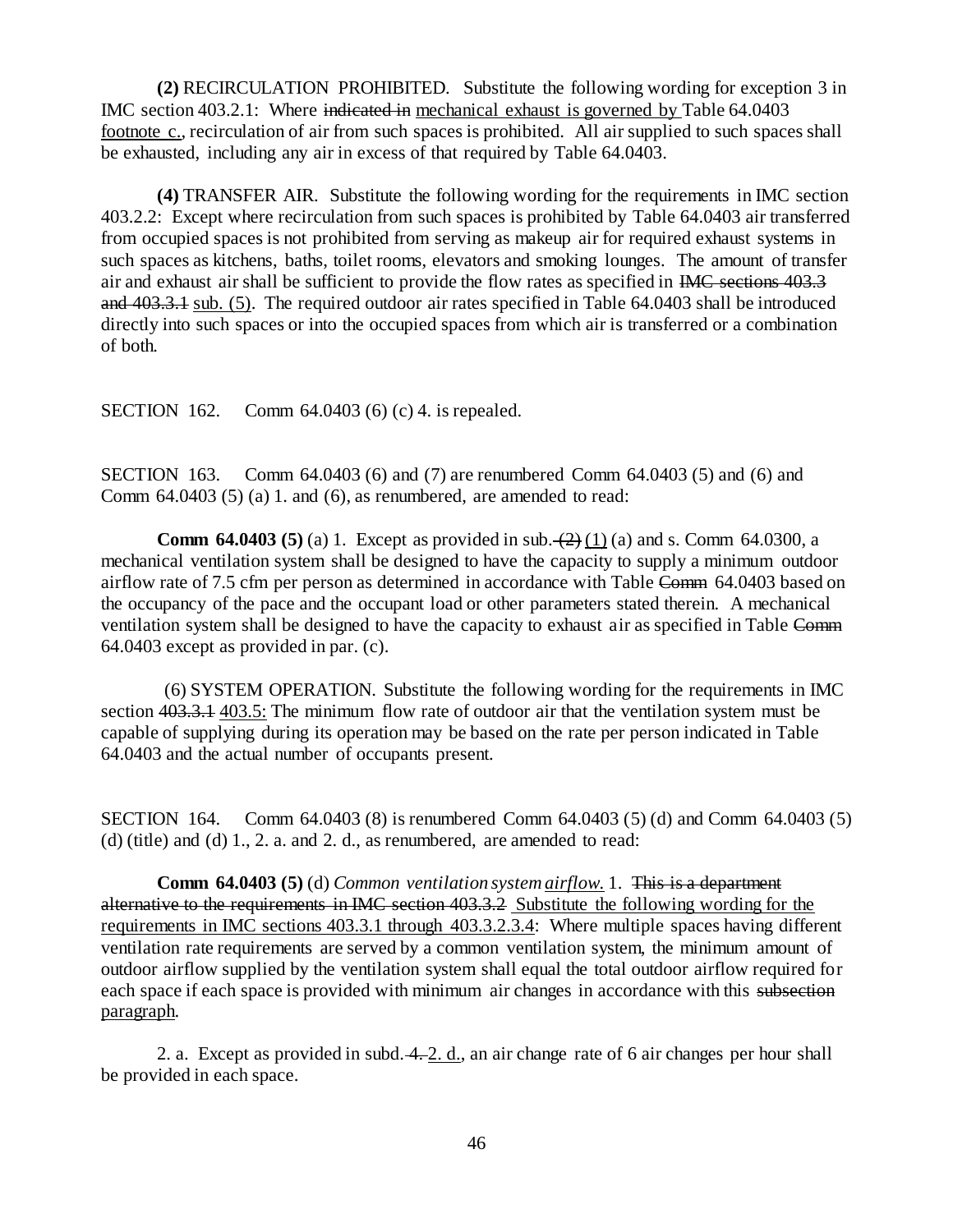d. Air change rate of less than 6 air changes per hour is permitted where mechanical cooling is provided to maintain an interior design temperature of 78°F or lower. The air change rate may not be less than the alternative minimum air change rate per hour specified in Table 64.0403. b. Air changes are not required to be provided for spaces required to be mechanically exhausted.

SECTION 165. Comm 64.0403 (9) is repealed.

SECTION 166. Table 64.0403 is repealed and recreated to read:

| <b>Freehamear Ventriation Requirements</b> |                                                                                                   |                                                         |                                                                                                      |  |  |
|--------------------------------------------|---------------------------------------------------------------------------------------------------|---------------------------------------------------------|------------------------------------------------------------------------------------------------------|--|--|
| <b>Occupancy Classification</b>            | <b>Estimated Maximum</b><br><b>Occupant Load</b><br>(persons per 1,000 sq.<br>$ft.)$ <sup>a</sup> | Exhaust <sup>b</sup><br>(cfm/net sq. ft. floor<br>area) | <b>Common Ventilation</b><br>System Alternative -<br>Minimum Air Change<br>Rate per hour with<br>A/C |  |  |
|                                            |                                                                                                   |                                                         |                                                                                                      |  |  |
| Correctional facilities                    |                                                                                                   |                                                         |                                                                                                      |  |  |
| Sleeping rooms                             | 20                                                                                                | <b>NR</b>                                               | 2.0                                                                                                  |  |  |
| Dining halls                               | 100                                                                                               | <b>NR</b>                                               | 2.0                                                                                                  |  |  |
| Guard stations                             | 40                                                                                                | NR                                                      | 1.5                                                                                                  |  |  |
|                                            |                                                                                                   |                                                         |                                                                                                      |  |  |
| Dry cleaners, laundries                    |                                                                                                   |                                                         |                                                                                                      |  |  |
| Coin-operated dry cleaners                 | $\,8\,$                                                                                           | <b>NR</b>                                               | 1.0                                                                                                  |  |  |
| Coin-operated laundries                    | 8                                                                                                 | <b>NR</b>                                               | 1.0                                                                                                  |  |  |
| Commercial dry cleaners                    | <b>NA</b>                                                                                         | 2.0                                                     | <b>NR</b>                                                                                            |  |  |
| Commercial laundries                       | NA                                                                                                | 2.0                                                     | <b>NR</b>                                                                                            |  |  |
| Storage, pick up                           | 8                                                                                                 | <b>NR</b>                                               | 1.0                                                                                                  |  |  |
| Apartment laundry rooms                    | NA                                                                                                | 0.5                                                     | <b>NR</b>                                                                                            |  |  |
| Education                                  |                                                                                                   |                                                         |                                                                                                      |  |  |
| Auditoriums                                | 150                                                                                               | NR                                                      | 2.0                                                                                                  |  |  |
| Classrooms                                 | 50                                                                                                | <b>NR</b>                                               | 2.0                                                                                                  |  |  |
| Day care facilities                        | 30                                                                                                | <b>NR</b>                                               | 2.0                                                                                                  |  |  |
|                                            | 30                                                                                                | $\rm NR$                                                | 2.0                                                                                                  |  |  |
| Laboratories (science)                     |                                                                                                   |                                                         |                                                                                                      |  |  |
| Music rooms                                | 50                                                                                                | <b>NR</b>                                               | 2.0                                                                                                  |  |  |
| Special education                          | 35                                                                                                | <b>NR</b>                                               | 2.0                                                                                                  |  |  |
| Training shops                             | 30                                                                                                | NR                                                      | 2.0                                                                                                  |  |  |
| Food and beverage service                  |                                                                                                   |                                                         |                                                                                                      |  |  |
| Bars and cocktail lounges                  | 100                                                                                               | <b>NR</b>                                               | 2.0                                                                                                  |  |  |
| Cafeterias, fast food                      | 100                                                                                               | <b>NR</b>                                               | 2.0                                                                                                  |  |  |
| Dining rooms                               | 70                                                                                                | NR.                                                     | 2.0                                                                                                  |  |  |
| Kitchens (cooking) $d,e$                   | 20                                                                                                | <b>NR</b>                                               | 1.0                                                                                                  |  |  |
|                                            |                                                                                                   |                                                         |                                                                                                      |  |  |

**Table 64.0403 Mechanical Ventilation Requirements**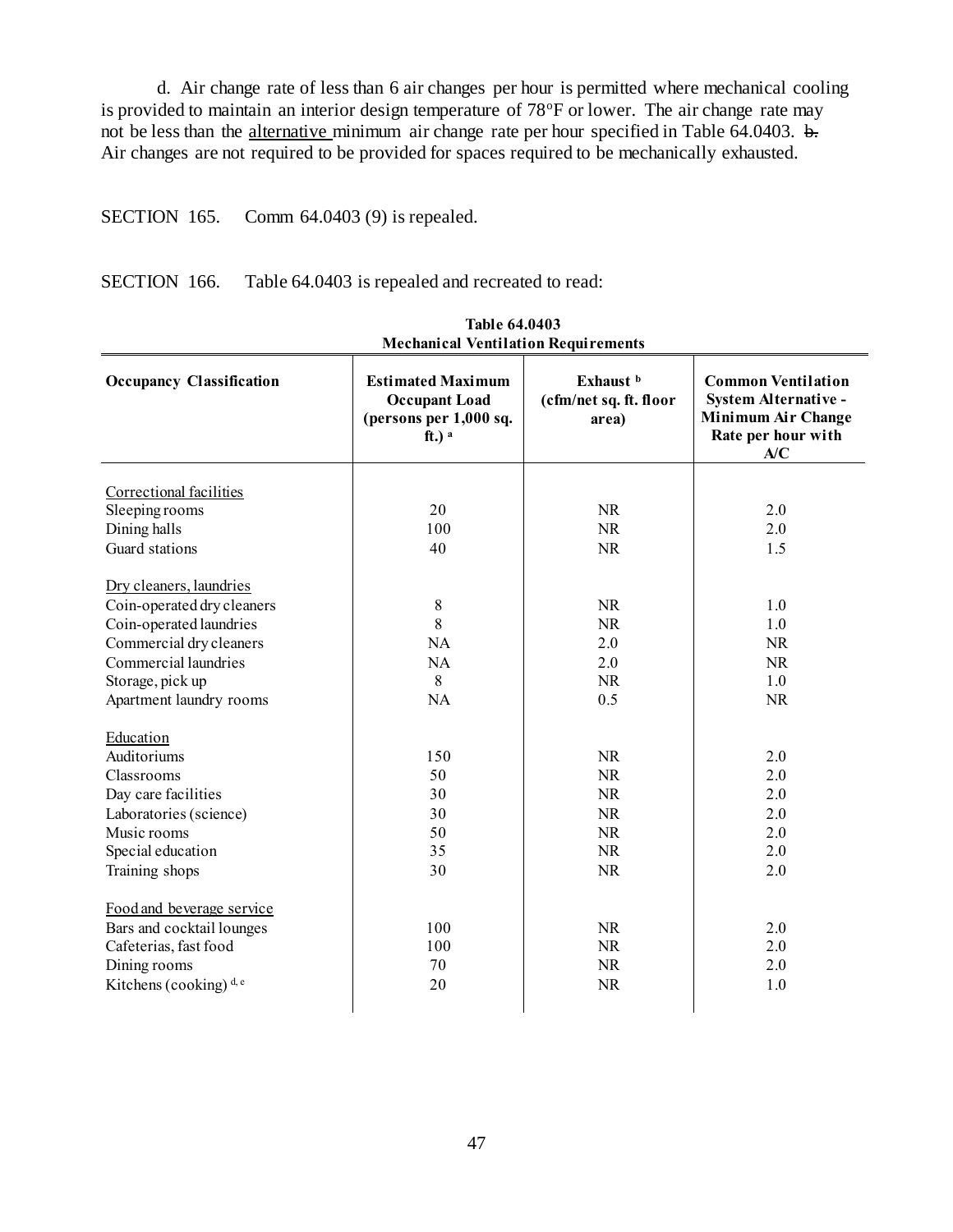| Health care facilities                      |                     |                         |                     |
|---------------------------------------------|---------------------|-------------------------|---------------------|
| Hospitals                                   | See s. Comm 64.0300 | See s. Comm 64.0300     | See s. Comm 64.0300 |
| Nursing homes                               | See s. Comm 64.0300 | See s. Comm 64.0300     | See s. Comm 64.0300 |
| Outpatient surgical facilities              | See s. Comm 64.0300 | See s. Comm 64.0300     | See s. Comm 64.0300 |
| Hotels, motels, resorts and dorms           |                     |                         |                     |
| Assembly rooms                              | 120                 | <b>NR</b>               | 2.0                 |
| Bathrooms <sup>c, d</sup>                   | NA                  | 35 cfm/room             | <b>NR</b>           |
| Bedrooms                                    | footnote f          | <b>NR</b>               | 1.0                 |
| Conference rooms                            | 50                  | <b>NR</b>               | 2.0                 |
| Dormitory sleeping areas                    | 20                  | <b>NR</b>               | 1.0                 |
| Casinos                                     | <b>NA</b>           | 2.0                     | <b>NR</b>           |
| Living rooms                                | footnote f          | NR                      | 1.0                 |
| Lobbies                                     | 30                  | <b>NR</b>               | 2.0                 |
| Industrial/Factory                          |                     |                         |                     |
| Factories and machine shops                 | 13                  | NR                      | <b>NR</b>           |
| Foundries                                   | 13                  | <b>NR</b>               | <b>NR</b>           |
| Sawmills                                    | <b>NA</b>           | <b>NR</b>               | <b>NR</b>           |
| Offices                                     |                     |                         |                     |
| Conference rooms                            | 50                  | NR.                     | 1.5                 |
| Office spaces                               | 7                   | <b>NR</b>               | 1.5                 |
| Reception areas                             | 60                  | <b>NR</b>               | 1.5                 |
| Telecommunication centers and data<br>entry | 60                  | NR                      | 1.5                 |
| Private dwellings, single and multiple      |                     |                         |                     |
| Living areas                                | 2 people for first  | <b>NR</b>               | 1.0                 |
|                                             | bedroom plus one    |                         |                     |
|                                             | person for each     |                         |                     |
|                                             | additional bedroom  |                         |                     |
| Kitchens <sup>d</sup>                       | NA                  | 100 cfm intermittent or | <b>NR</b>           |
|                                             |                     | 20 cfm continuous       |                     |
| Toilet rooms and bathrooms <sup>d</sup>     | NA                  | Mechanical exhaust      | <b>NR</b>           |
|                                             |                     | capacity 50 cfm         |                     |
|                                             |                     | intermittent or 20 cfm  |                     |
|                                             |                     | continuous per room j   |                     |
| Garages, separated by a solid wall for      | NA                  | $100 \text{ cfm}$       | <b>NR</b>           |
| each dwelling                               |                     | vehicle                 |                     |
| Garages, common for multiple units c        | <b>NA</b>           | 0.5                     | <b>NR</b>           |
|                                             |                     |                         |                     |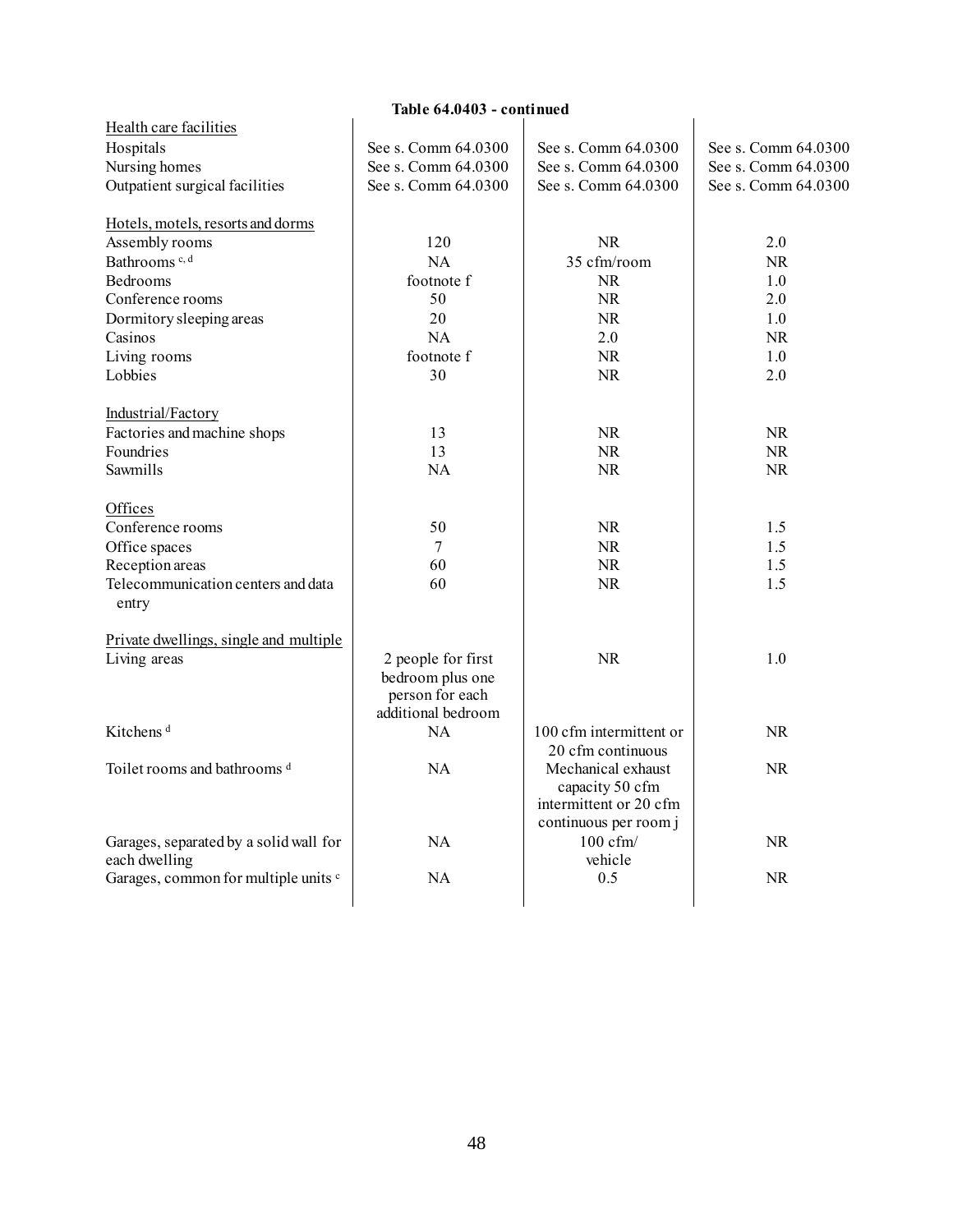|                                                                   | Table 64.0403 - continued |                           |           |
|-------------------------------------------------------------------|---------------------------|---------------------------|-----------|
| Retail stores, sales floors and                                   | 8                         | <b>NR</b>                 | 1.0       |
| showroom floors                                                   |                           |                           |           |
|                                                                   |                           |                           |           |
| Seasonal occupancies, camps and                                   |                           |                           |           |
| lodges                                                            |                           |                           |           |
| Dining and recreational areas                                     | 15                        | <b>NR</b>                 | 1.0       |
| Living and sleeping areas                                         | <b>NA</b>                 | <b>NR</b>                 | 1.0       |
| Club houses                                                       | 15                        | <b>NR</b>                 | 1.0       |
| Drive-ins                                                         | 15                        | <b>NR</b>                 | 1.0       |
|                                                                   |                           |                           |           |
| Specialty shops                                                   |                           |                           |           |
| Automotive service and repair garages                             | <b>NA</b>                 | 0.5                       | <b>NR</b> |
| Barber shops                                                      | 25                        | NR.                       | 1.0       |
| Beauty salons h                                                   | <b>NA</b>                 | 0.5                       | <b>NR</b> |
| Car washes                                                        | <b>NA</b>                 | <b>NR</b>                 | <b>NR</b> |
| Clothier, furniture specialty shops                               | 8                         | <b>NR</b>                 | 1.0       |
| Florist shops                                                     | 8                         | <b>NR</b>                 | 1.0       |
| Hardware, drugs, fabrics stores                                   | 8                         | <b>NR</b>                 | 1.0       |
| Supermarkets                                                      | 8                         | <b>NR</b>                 | 1.0       |
|                                                                   |                           |                           |           |
| Sports and amusement                                              |                           |                           |           |
| Ballrooms and discos                                              | 100                       | <b>NR</b>                 | 2.0       |
| Bleacher areas                                                    | 363 or 18 in./person      | <b>NR</b>                 | 2.0       |
| Bowling centers (seating areas)                                   | 70                        | NR.                       | 2.0       |
| Game rooms                                                        | 70                        | NR.                       | 2.0       |
| Ice skating rinks (indoor)                                        | 5                         | NR.                       | NR.       |
| Natatoriums                                                       | <b>NA</b>                 | 2.0 cfm/sq. ft. pool area | <b>NR</b> |
| Playing floor (gymnasiums)                                        | 30                        | <b>NR</b>                 | 2.0       |
| Roller skating rinks (indoor)                                     | 30                        | <b>NR</b>                 | 2.0       |
| Spectator areas (non-bleacher)                                    | 150                       | <b>NR</b>                 | 2.0       |
|                                                                   |                           |                           |           |
| Storage                                                           |                           |                           |           |
|                                                                   | <b>NA</b>                 | 2.0                       | <b>NR</b> |
| Chlorine storage and handling rooms<br>Enclosed parking garages i | <b>NA</b>                 | 0.5                       | <b>NR</b> |
| Warehouses                                                        | NA                        | <b>NR</b>                 | <b>NR</b> |
|                                                                   |                           |                           |           |
| Theaters                                                          |                           |                           |           |
| Auditoriums                                                       | 150                       | NR                        | 2.0       |
| Lobbies                                                           | 150                       | NR                        | 2.0       |
| Stages, studios                                                   | 70                        | NR                        | 2.0       |
| Ticket booths                                                     | 60                        | <b>NR</b>                 | 2.0       |
|                                                                   |                           |                           |           |
|                                                                   |                           |                           |           |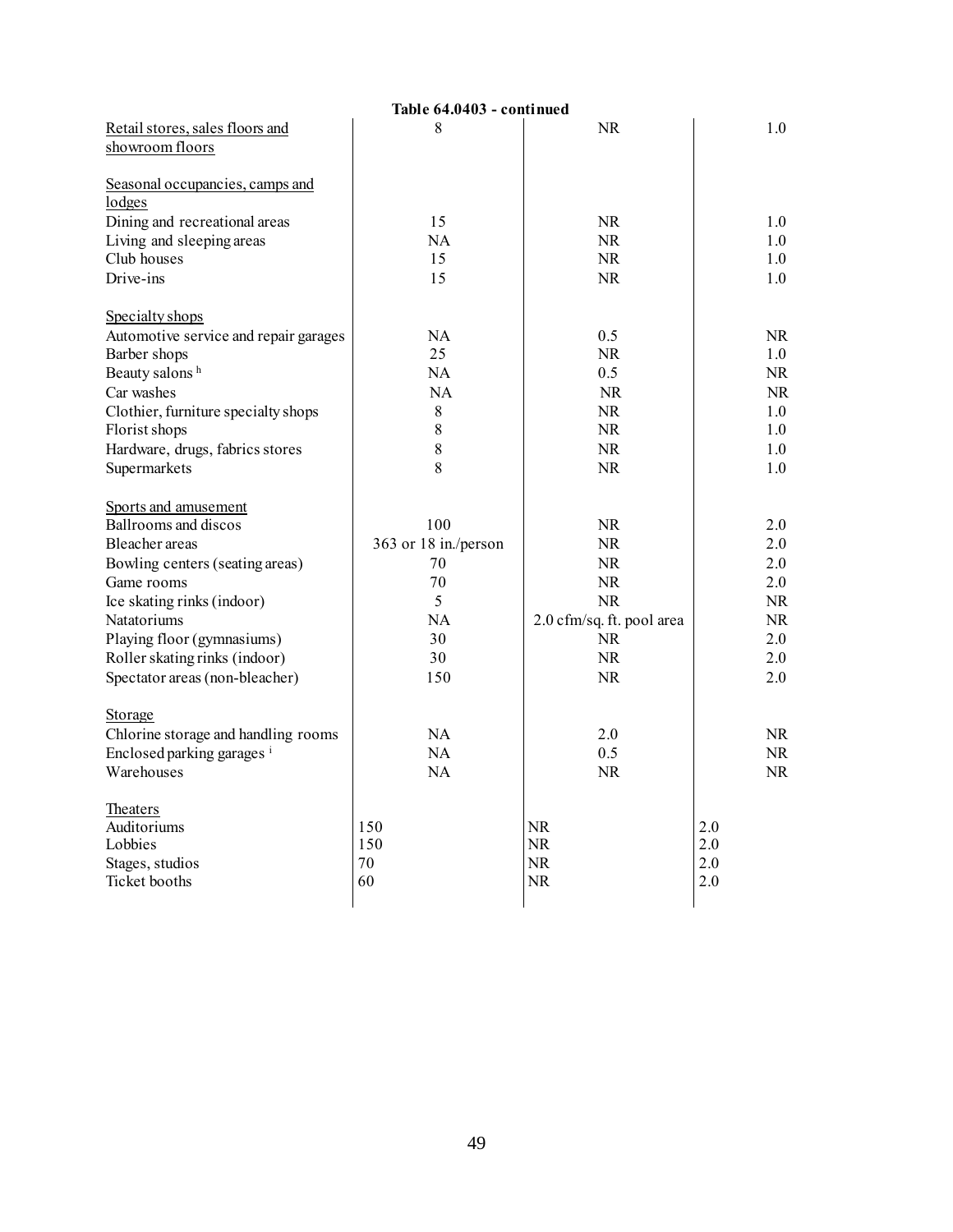| Table 64.0403 - continued              |     |                                 |           |  |
|----------------------------------------|-----|---------------------------------|-----------|--|
| Transportation                         |     |                                 |           |  |
| Platforms                              | 100 | NR.                             | 2.0       |  |
| Waiting rooms                          | 100 | NR.                             | 2.0       |  |
|                                        |     |                                 |           |  |
| Utility and public spaces              |     |                                 |           |  |
| Elevator cars $m$                      | NA. | <b>NR</b>                       | NR.       |  |
| Janitor closets                        | NA. | 2.0 or 75 cfm/sink <sup>g</sup> | NR        |  |
| Locker and dressing rooms <sup>c</sup> | NA. | 0.5                             | NR.       |  |
| Shower rooms                           | NA. | 2.0                             | NR.       |  |
| Toilet rooms $c, d$                    | NA  | 75 cfm/TF g                     | <b>NR</b> |  |
|                                        |     |                                 |           |  |
| Workrooms                              |     |                                 |           |  |
| Bank vault                             | 5   | NR.                             | NR        |  |
| Meat processing                        | 10  | NR.                             | NR.       |  |
| Pharmacy                               | 20  | <b>NR</b>                       | 1.5       |  |
| Photo studio                           | 10  | <b>NR</b>                       | 1.0       |  |
| Printing                               | 13  | footnote                        | NR.       |  |

NA = not applicable; NR = none required; cfm = cubic feet per minute; TF = toilet fixtures (water closets and urinals);  $A/C = air$ conditioning

a Based upon net floor area.

b The ventilation rate is based upon cubic feet per minute per square foot of the floor area being ventilated.

c Mechanical exhaust is required and the recirculation of air from these spaces that would otherwise be allowed by IMC section 403.2.1 is prohibited.

d Outdoor air shall be provided at the rate of 1.0 cfm/net sq. ft. floor area. Transfer air is permitted in accordance with IMC section 403.2.2.

e The sum of the outdoor and transfer air from adjacent spaces shall be sufficient to provide an exhaust rate of not less than 1.5 cfm/sf.

f The minimum mechanical ventilation rate is 15 cfm/room of outside air.

g Natural ventilation may be allowed under this section.

h The classification of a 'beauty' salon depends on the types of services provided. Only beauty salons routinely provide chemical processing of hair to produce texture or color changes, or manicures or other services with a similar need for air-borne contaminant and odor control.

i Enclosed parking garages are parking garages with less than 30% open areas in the total wall area enclosing the garage. Ventilation systems in enclosed parking garages shall comply with IMC section 404. A mechanical ventilation system shall not be required in garages having a floor area of 850 square feet or less and used for the storage of 5 or fewer motorized vehicles.

j Refer to IMC chapter 5 for exhaust requirements based upon the chemicals used.

SECTION 167. Comm 64.0404 (1) and (2) (c) are amended to read:

**Comm 64.0404 (1)** Substitute the following wording for the requirements in IMC section 404.2: Automatic operation of the system shall not reduce the ventilation rate below 0.05 cfm per square foot of the floor area and the system shall be capable of producing a ventilation rate of  $0.5$ 0.75 cfm per square foot of floor area.

**(2)** (c) The system includes automatic controls for providing exhaust ventilation at a rate of 0.5 0.75 cfm per square foot for at least 5 hours in each 24-hour period.

SECTION 168. Comm 64.0407 is created to read: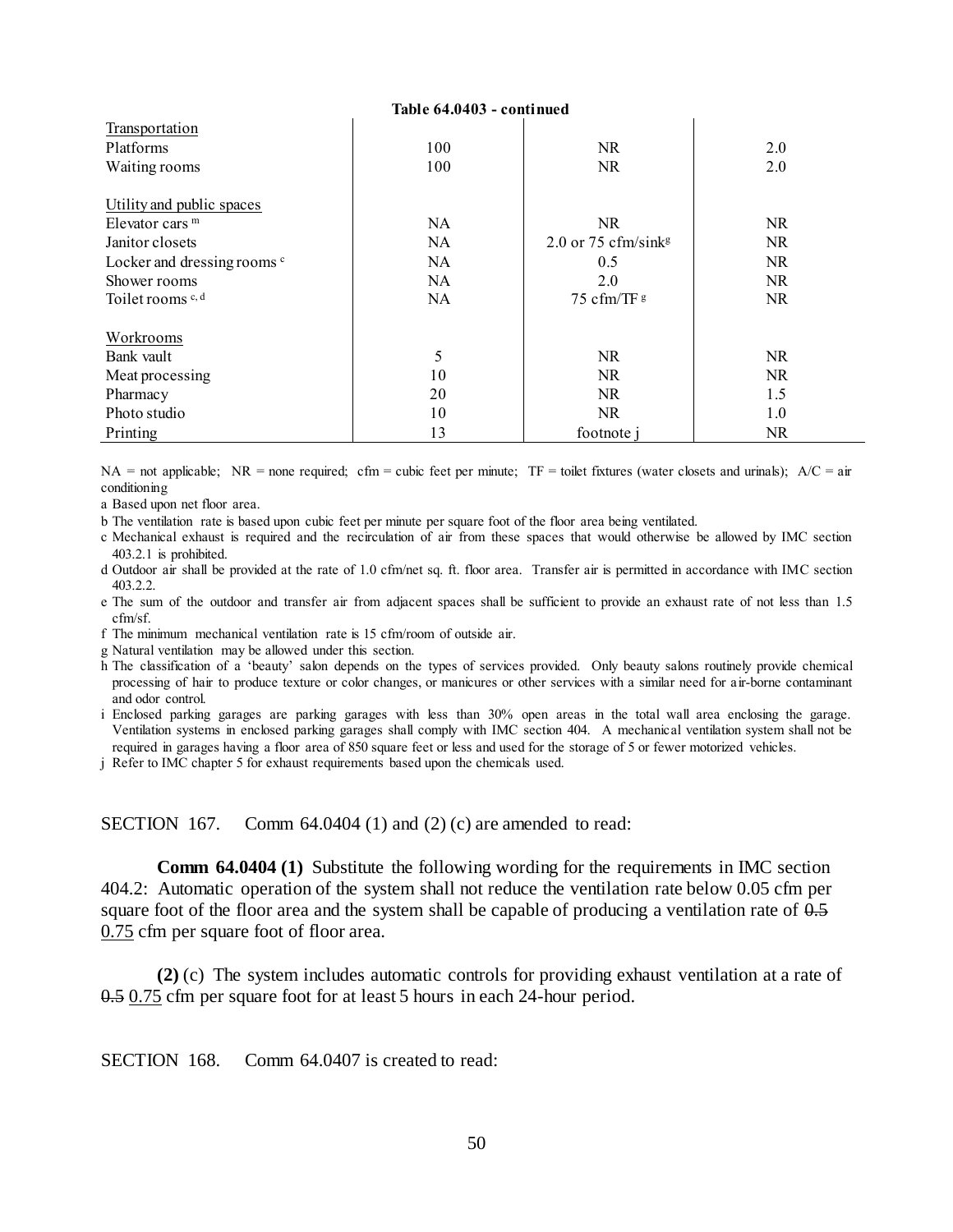**Comm 64.0407 Chemical and septic toilets.** This is a department rule in addition to the requirements in IMC section 400: Chemical or septic toilets and composting privies are prohibited in spaces under negative pressure. Toilet rooms with chemical or septic toilets shall be provided with natural ventilation via a window, louver or skylight with at least 2 square feet of area openable directly to the outside. The opening shall be provided with a screen to limit the passage of insects and vermin.

SECTION 169. Comm 64.0501 is renumbered Comm 64.0501 (2).

SECTION 170. Comm 64.0501 (1) is created to read:

**Comm 64.0501 (1)** Substitute the following wording for the requirements in IMC section 501.1: This chapter shall govern the design, construction and installation of mechanical exhaust systems, including exhaust systems serving clothes dryers and cooking appliances; environmental air exhaust systems; hazardous exhaust systems; dust, stock and refuse conveyor systems; subslab soil exhaust systems; smoke control systems; energy recovery ventilation systems and other systems specified in IMC Section 502.

SECTION 171. Comm 64.0502 is renumbered Comm 64.0502 (1).

SECTION 172. Comm 64.0502 (2) is created to read:

**Comm 64.0502 (2)** This is a department exception in addition to the exceptions in section IMC 502.14: The source capture system is not required when the motor vehicle exhaust system is connected directly to a noncombustible hose that is not more than 10 feet long and discharges directly to the exterior of the building.

SECTION 173. Comm 64.0506 (2) (bm) is renumbered Comm 64.0506 (2) (c) and amended to read:

**Comm 64.0506 (2)** (c) The requirements of IMC section 506.3.3.1 506.3.2.5 are not included as part of this chapter.

SECTION 174. Comm 64.0514 is amended to read:

**Comm 64.0514 Energy recovery ventilation systems.** This is a department exception to the requirements prohibitions in IMC section 514.2: An engineered energy recovery ventilation system design may be used in the systems specified in IMC section 514.2 provided that corrosion, cross-contamination and fouling are addressed by the engineered system.

SECTION 175. Comm 64.0601 and 64.0602 are amended to read: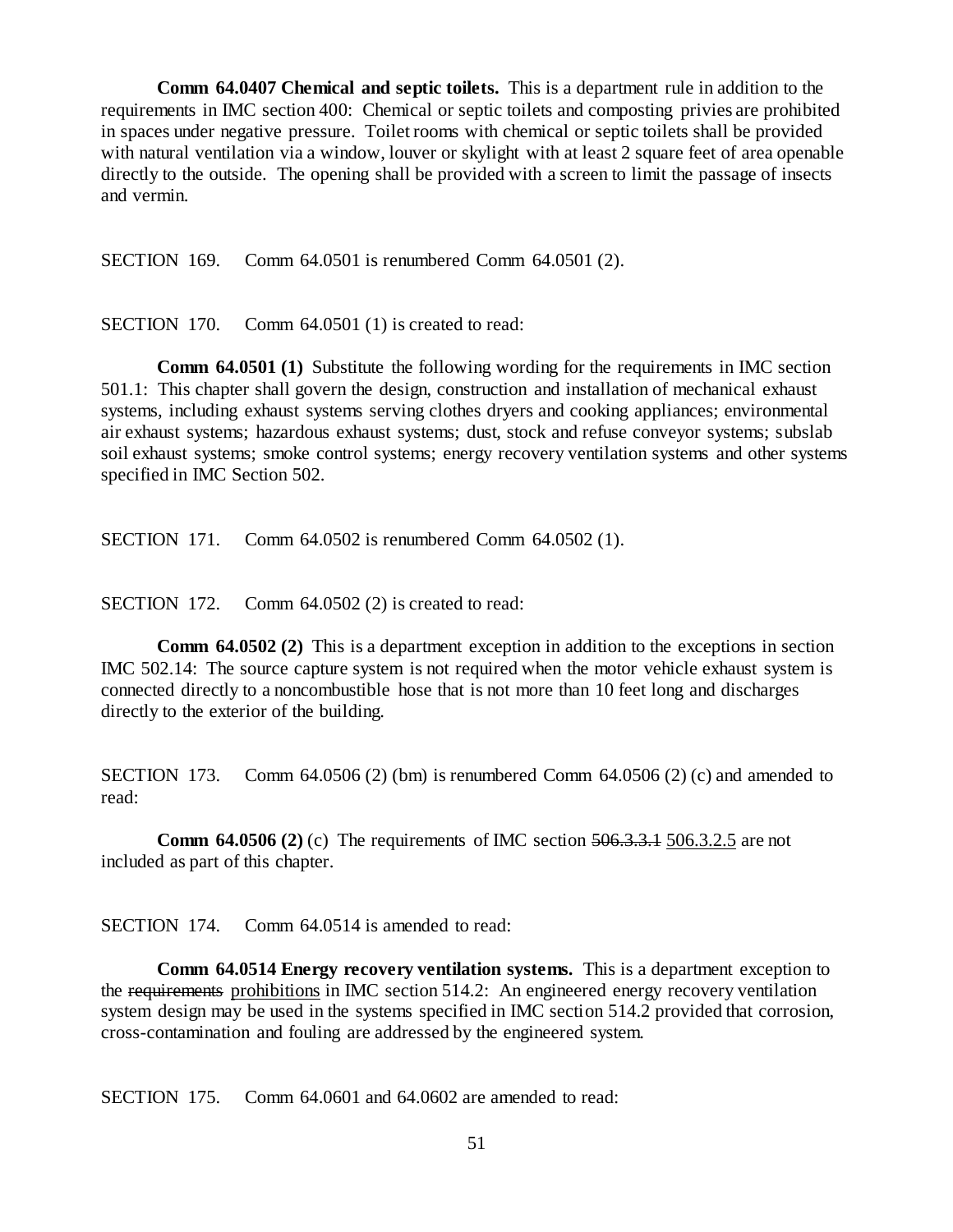**Comm 64.0601 General.** Substitute the following wording for the requirements in IMC section 601.2 Exception 1: Use of a corridor as a source of makeup air for exhaust systems in rooms that open directly onto such corridors shall be permitted provided that each such corridor is directly supplied with outdoor air at a rate greater than the rate of makeup air taken from the corridor.

**Comm 64.0602 Plenums.** Substitute the following wording for the requirements, but not the exceptions, in IMC section 602.2.1: Except as required by Sections 602.2.1.1 through 602.2.1.5, materials within plenums shall be noncombustible or shall have a flame spread index of not more than 25 and a smoke-developed index of not more than 50 when tested in accordance with ASTM E 84, or CAN/ULC S102.2 or UL 723.

| SECTION 176. |  | Comm 64.0702 and 64.0710 are repealed. |  |  |
|--------------|--|----------------------------------------|--|--|
|--------------|--|----------------------------------------|--|--|

- SECTION 177. Comm 64.0801 (3) is repealed.
- SECTION 178. Comm 64.0918 (2) is repealed.
- SECTION 179. Comm 64.0918 (3) is renumbered Comm 64.0918 (2).

SECTION 180. Comm 64.1500 (2) (a) and Note are amended to read:

**Comm 64.1500 (2)** (a) AIA FGI Guidelines for Design and Construction of Health Care Facilities, 2006 2010.

**Note:** AIA FGI guidelines may be purchased from the American Institute of Architects, Order Department, 9 Jay Gould Court, P.O. Box 753, Waldorf, MD 20601 The Facility Guidelines Institute, 1919 McKinney Avenue, Dallas, TX 75201.

SECTION 181. Comm 65.0303 (2) is amended to read:

**Comm 65.0303 (2)** PROHIBITED LOCATIONS. The requirements exceptions 3. and 4. in IFGC section 303.3 exceptions 3. and 4. are not included as part of this chapter code.

SECTION 182. Comm 65.0610 is repealed.

SECTION 183. Comm 65.0630 is repealed and recreated to read:

**Comm 65.0630 Infrared radiant heaters.** This is a department rule in addition to the requirements in IFGC section 630.1: Unvented infrared radiant heaters may be used only in the following occupancies: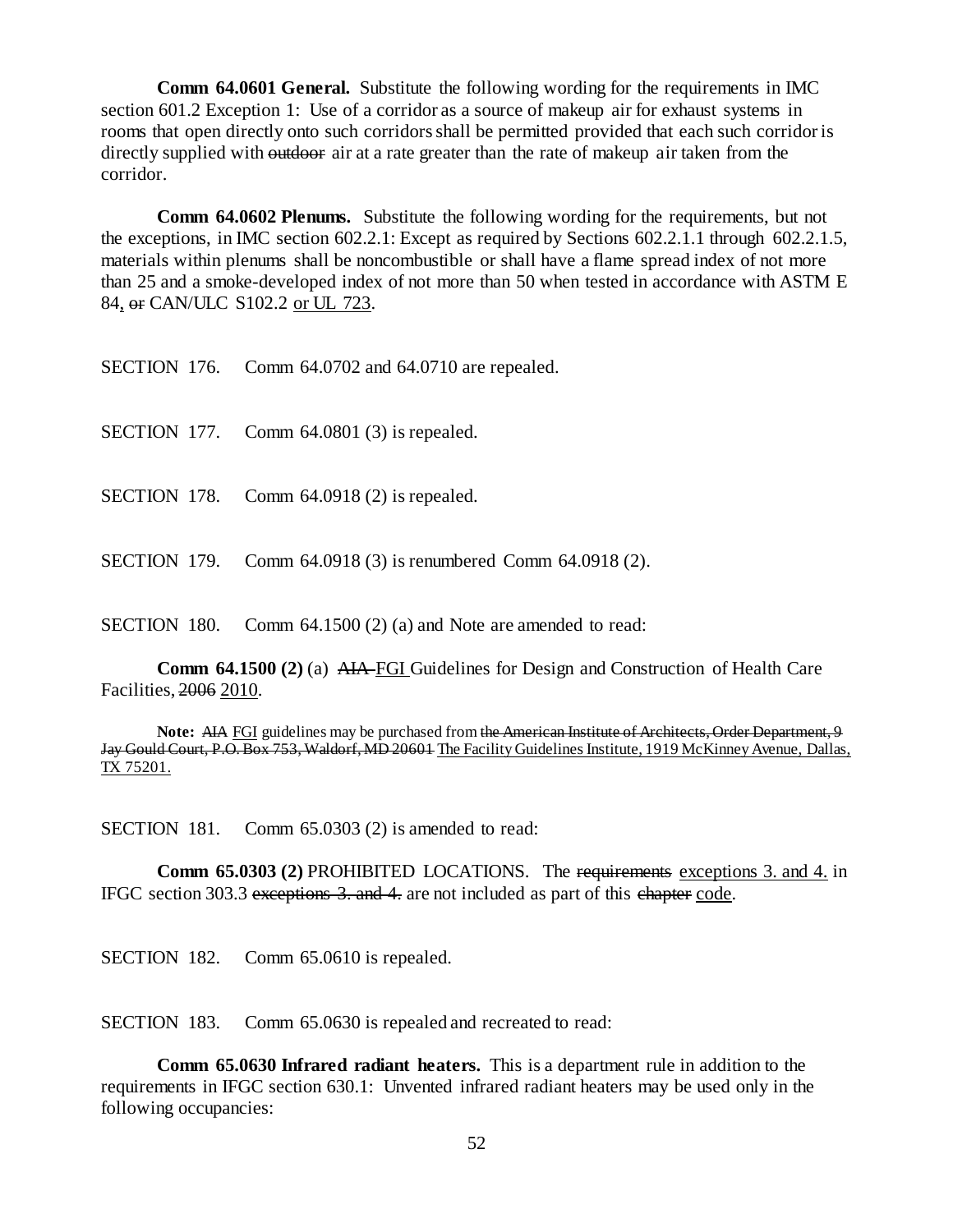**(1)** Groups F and S.

**(2)** Groups U and H only with written approval.

SECTION 184. Comm 66.0100 Note [2] is created to read:

**Comm 66.0100 Note** [2]: Section 101.126, Stats., requires the owner of a building to provide a separate room or designated space within or adjacent to the building for the separation, temporary storage and collection of recyclable materials that are likely to be generated by the building occupants, if there is an increase in the size of the building by 50% or more or an alteration of 50% or more of the existing area of a building that is 10,000 square feet or more in area. See Appendix B for guidelines for recommended designated areas.

SECTION 185. Comm 66.0101 (2) is renumbered Comm 66.0101 (2) (a) and amended to read:

**Comm 66.0101 (2)** (b) Where Except as provided in par. (b), where a building or portion of a building that has not been previously occupied or used as a public building or place of employment is to be changed to an occupancy or use that constitutes a public building or place of employment, the building or portion of a building shall comply with the IBC for new construction, except for IBC rules relating to the properties of building materials.

SECTION 186. Comm 66.0101 (2) (b) is created to read:

**Comm 66.0101 (2)** (b) 1. Under par. (a) the IBC rules for new construction do apply to the properties of existing building materials.

2. A alteration or a change of occupancy in a qualified historic building which has not been previously occupied or used as a public building or place of employment may utilize the provisions of the IEBC as modified by this subchapter.

SECTION 187. Comm 66.0202 (2) is amended to read:

**Comm 66.0202 (2)** SUBSTITUTIONS. (a) Substitute the following definition for the corresponding definition in IEBC section 202: "Historic building" means a "qualified historic building" as defined under s. Comm  $62.0202 (2) (e) 101.121 (2) (c)$ , Stats.

**Note:** Section 101.121 (2) (c) of the Statutes reads as follows: "Qualified historic building" means a historic building which:

2m. Is determined by the state historical society to be eligible for listing on the national register of historic places in Wisconsin or the state register of historic places;

3. Is listed on a certified local register of historic property; or

4. Is included in a district which is listed on a certified local register of historic property, and has been determined by the city, village, town or county to contribute to the historic significance of the district.

<sup>1.</sup> Is listed on, or has been nominated by the state historical society for listing on, the national register of historic places in Wisconsin or the state register of historic places;

<sup>2.</sup> Is included in a district which is listed on, or has been nominated by the state historical society for listing on, the national register of historic places in Wisconsin or the state register of historic places, and has been determined by the state historical society to contribute to the historic significance of the district;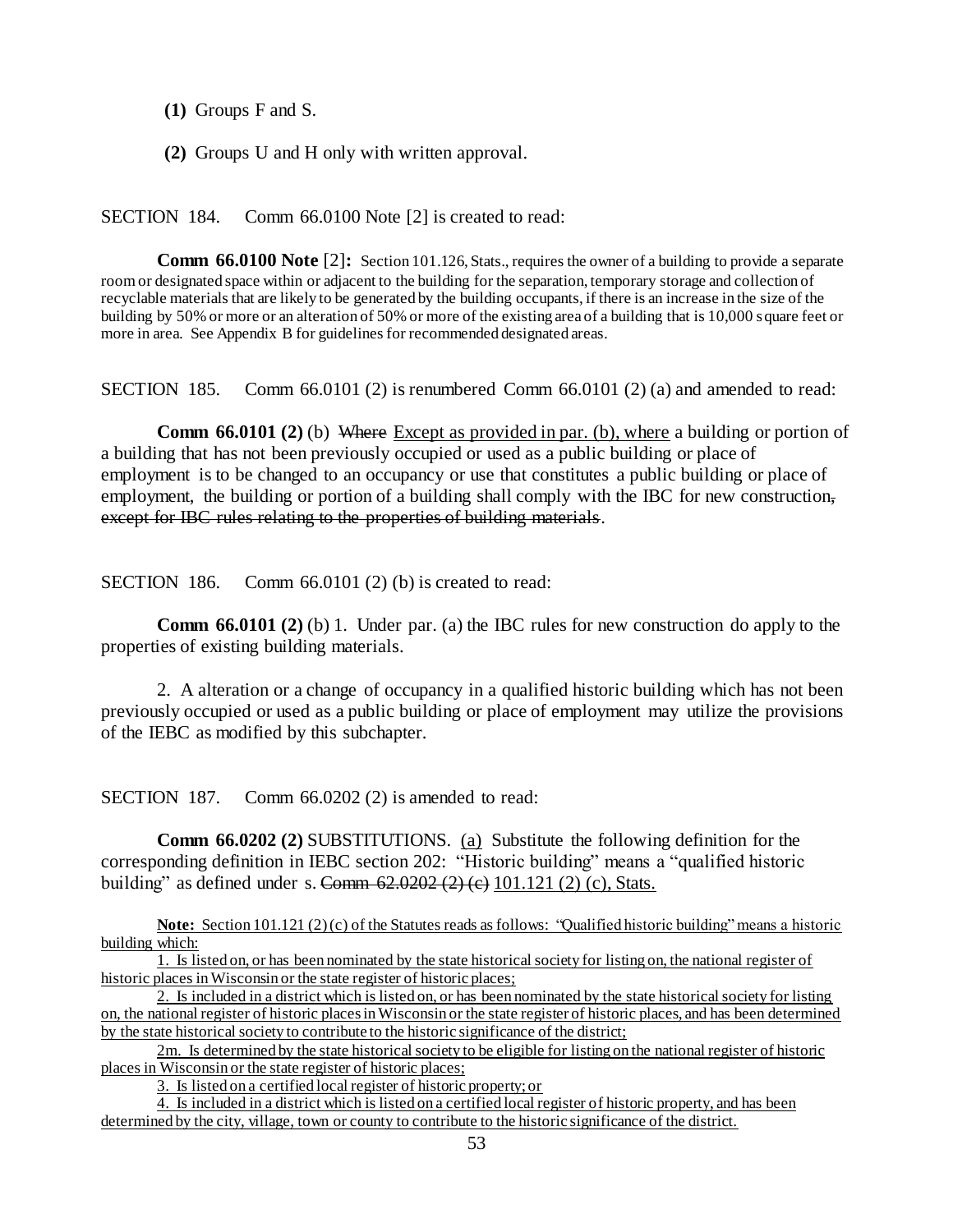(b) Substitute the following definition for the corresponding definition in IEBC section 202: "Unsafe" means buildings, structures or equipment that are unsanitary, or that are deficient due to inadequate means of egress facilities, inadequate light and ventilation, or that constitute a fire hazard, or in which the structure or individual structural members meet the definition of "dangerous," or that are otherwise dangerous to human life or the public welfare, or that involve illegal or improper occupancy or inadequate maintenance shall be deemed unsafe.

SECTION 188. Comm 66.0300 is amended to read:

**Comm 66.0300 Prescriptive compliance method.** The requirements in IEBC Chapter 3 are not included as a part of this code, except for the requirements in IEBC Section 310 when applied by IEBC Section 1301.2.5.

SECTION 189. Comm 66.0500 is created to read:

**Comm 66.0500 Carbon monoxide alarms for CBRF's accommodating fewer than 20 residents.** These are department rules in addition to the requirements in IEBC chapter 5 and are established under the authority of s. 101.127, Stats.: **(1)** (a) Existing buildings converted to be community-based residential facilities accommodating fewer the 20 residents shall be provided with carbon monoxide alarms by July 1, 2013 when either one of the following conditions exists:

1. The building contains fuel-burning appliances.

2. The building has an attached garage.

(b) This section applies to community-based residential facilities described under par. (a) in existence prior to January 1, 2005.

**Note:** Pursuant to s. 101.01 (12), Stats., an existing building converted to be community-based residential facility accommodating fewer than 20 residents is not defined to be a "public building". See also s. Comm 61.02 (5).

**(2)** Carbon monoxide alarms shall be listed and labeled to be in conformance with one of the following standards:

(a) UL 2034.

(b) UL 2075.

**(3)** (a) A carbon monoxide alarm shall be installed in accordance with the instructions of its manufacturer.

(b) A carbon monoxide alarm shall be provided on each floor level of an existing building accommodating a community-based residential facility described under sub. (1) (a), if the building contains fuel-burning appliances.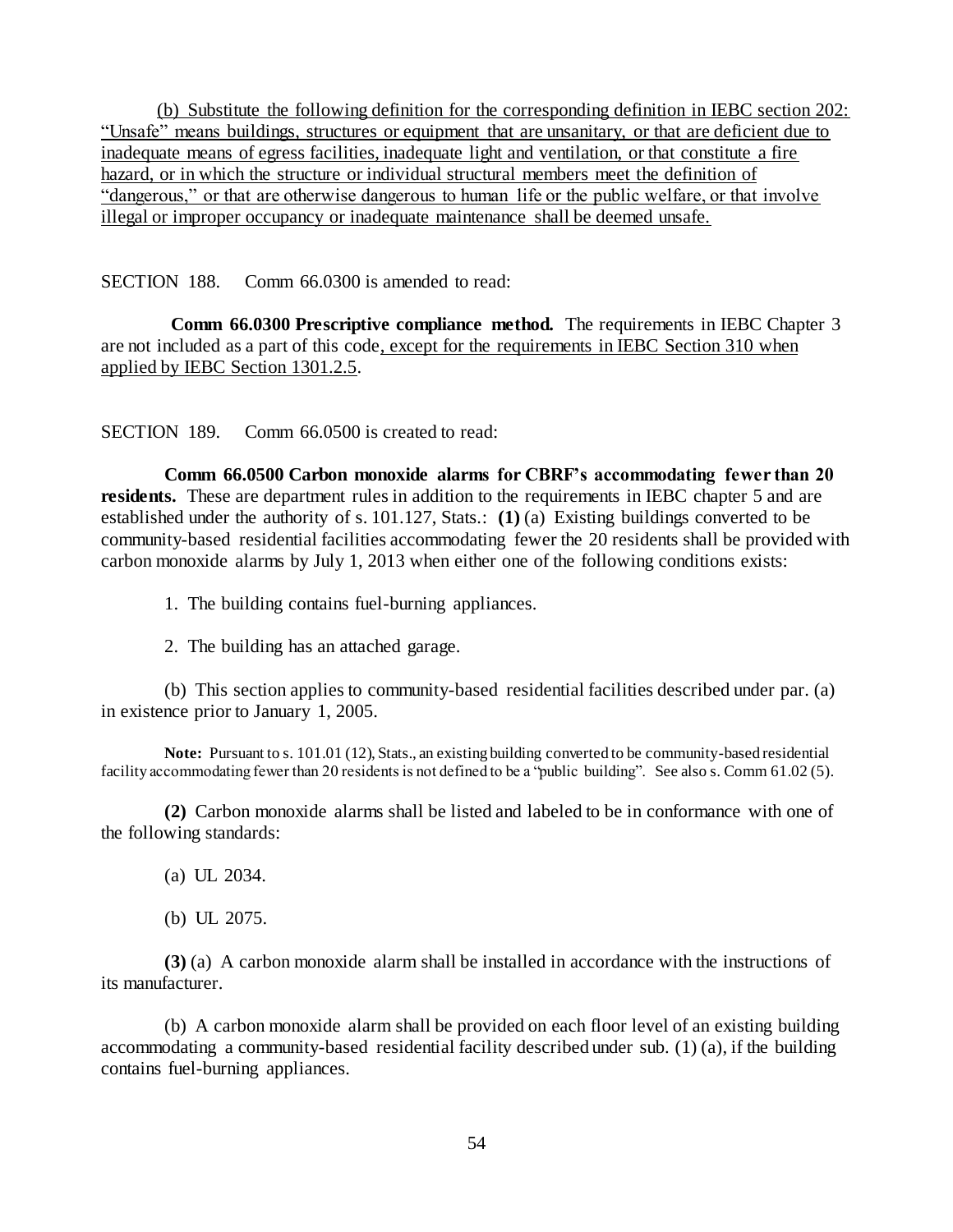(c) A carbon monoxide alarm shall be provided on each floor level where sleeping units are located in an existing building accommodating a community-based residential facility described under sub. (1) (a), if the building has an attached garage and no fuel-burning appliances.

SECTION 190. Comm 66.0503 is created to read:

**Comm 66.0503 Smoke alarms**. These are department rules in addition to the requirements in IEBC section 503:

**(1)** No smoke alarm, including an alarm that exists on [the effective date of this rule … LEGISLATIVE REFERENCE BUREAU TO INSERT DATE] may remain in service for more than that specified by the manufacturer.

**(2)** The replacement of a smoke alarm that uses a battery as its primary power source shall be a new smoke alarm that complies with UL 217 and either of the following:

(a) The alarm is hardwired in accordance with IBC section 907.2.11.4 and has backup power in accordance with that section.

(b) The alarm uses, as its primary power source, a non-replaceable, non-removable battery that is capable of powering the alarm for at least 10 years.

SECTION 191. Comm 66.0509 Note is created to read:

**Comm 66.0509 Note:** See the Wisconsin Uniform Plumbing Code, chs. Comm 82 to 87, for plumbing and water conservation provisions.

SECTION 192. Comm 66.0602 is amended to read:

**Comm 66.0602 Building elements and materials. (1)** MATERIALS AND METHODS. Substitute the following wording for the requirements in IEBC section 602.3 602.4: All new work shall comply with materials and methods requirements in the ICC EC, IBC, IECC, IFGC, IMC, and IPC, as applicable, that specify material standards, detail of installation and connection, joints, penetrations, and continuity of any element, component, or system in the building.

**(2)** INTERNATIONAL FUEL GAS CODE. The requirements in IEBC section 603.3.1 602.4.1 are not included as part of this code.

SECTION 193. Comm 66.0607 (2) (e) to (h) are created to read:

**Comm 66.0607 (2)** (e) Reroofing for roofs where neither the sheathing nor the insulation is exposed.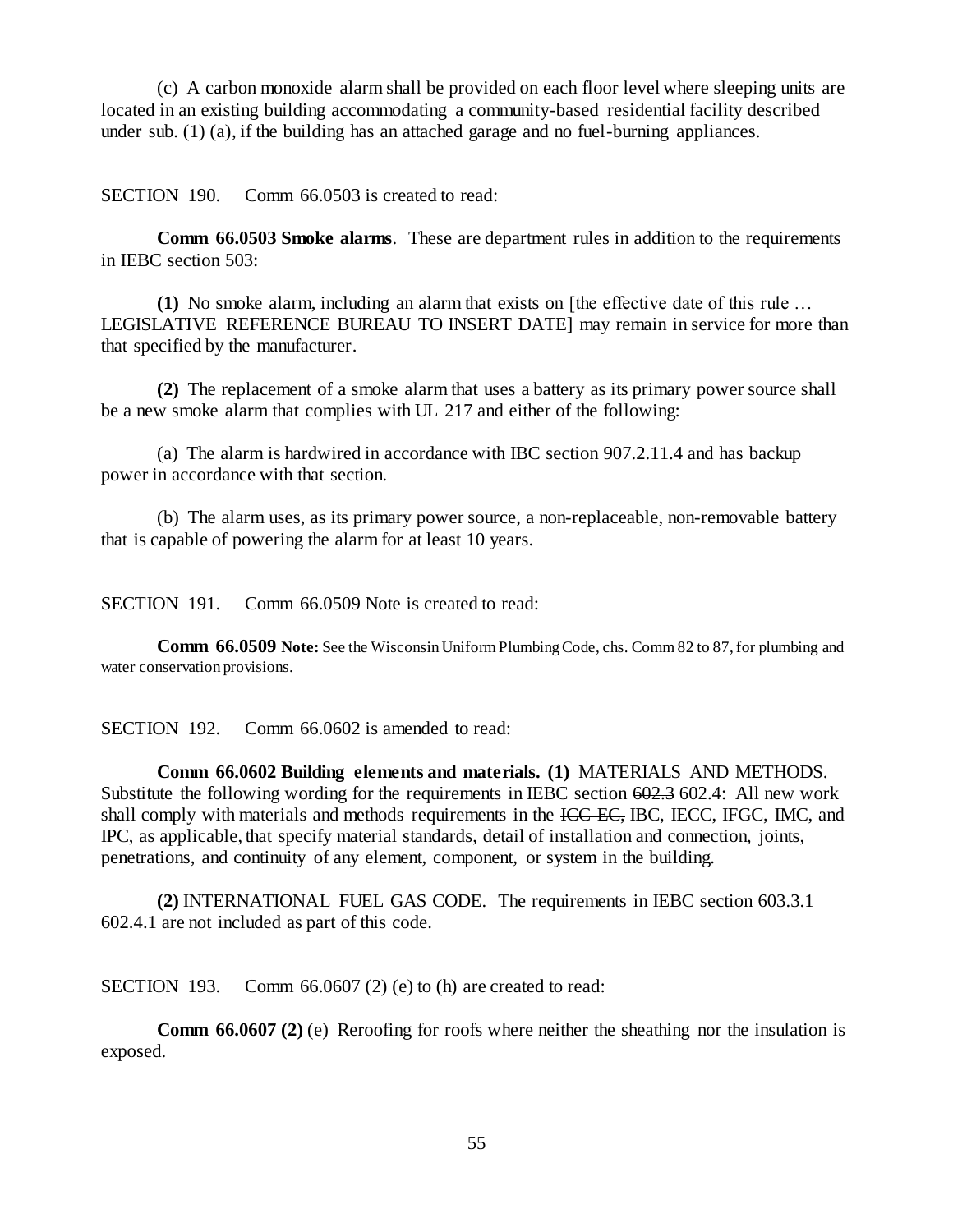(f) Replacement of existing doors that separate conditioned space from the exterior shall not require the installation of a vestibule or revolving door, provided, however, that an existing vestibule that separates a conditioned space from the exterior shall not be removed.

(g) Alterations that replace less than 50 percent of the luminaires in a space, provided that such alterations do not increase the installed interior lighting power.

(h) Alterations that replace only the bulb and ballast within the existing luminaires in a space provided that the alteration does not increase the installed interior lighting power.

SECTION 194. Comm 66.0607 (3) is created to read:

**Comm 66.0607 (3)** REROOFING**.** This is a department rule in addition to the requirements in IEBC section 607: Roofs without insulation in the cavity and where the sheathing or insulation is exposed during reroofing shall be insulated either above or below the sheathing.

SECTION 195. Comm 66.0701 is renumbered Comm 66.0704 and amended to read:

**Comm 66.0704 Compliance Automatic sprinkler systems.** This is a department exception to the requirement in IEBC section  $701.3$  704.2: The installation or extension of an automatic sprinkler system may exclude the protection of combustible concealed spaces that are not accessible in existing buildings.

SECTION 196. Comm 66.0901 (1) is amended to read:

**Comm 66.0901 (1)** CHANGE IN OCCUPANCY WITH NO OCCUPANCY CLASSIFICATION. Substitute the following wording for the requirements in IEBC section 901.2: A change in occupancy, as defined in IEBC section 202, with no change of occupancy classification shall may not be made to any structure which that will subject the structure to any special provisions of the applicable international codes this code, including the provisions of IEBC sections 902 through 911, without the approval of the code official.

SECTION 197. Comm 66.0910 is renumbered Comm 66.0912.

SECTION 198. Comm 66.1002 is created to read:

**Comm 66.1002 Fire Protection Systems.** This is a department exception to the requirements in IEBC section 1002.3: An automatic sprinkler system is not required for additions to individual dwelling units within existing townhouses that are not already protected with an automatic sprinkler system.

SECTION 199. Comm 66.1101 (2) is renumbered Comm 66.1105.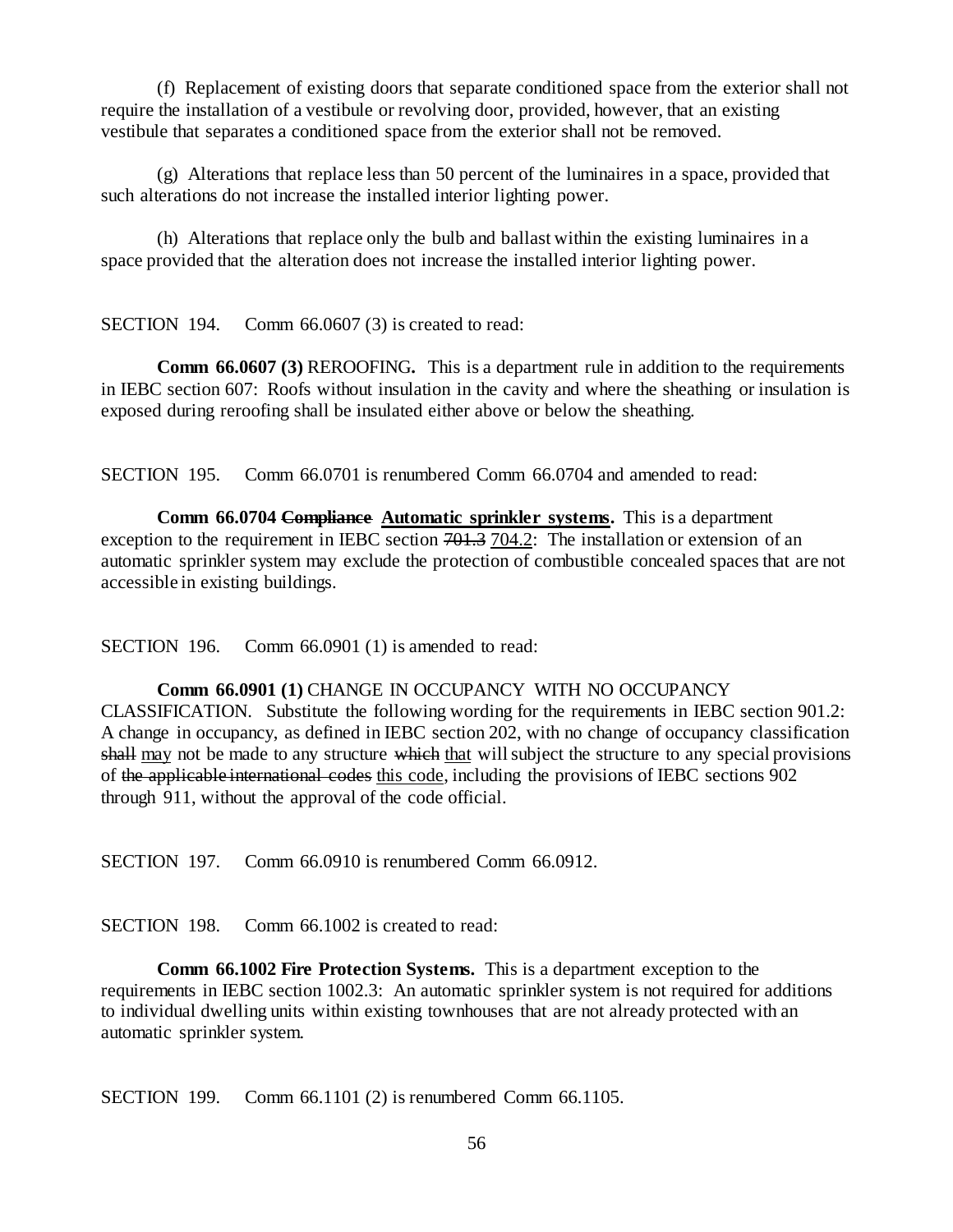SECTION 200. Comm 66.1101 (1) is renumbered Comm 66.1101 (2) and Comm 66.1101 (2) (title), as renumbered, is amended to read:

#### **Comm 66.1101 (2)** GENERAL REPORT.

SECTION 201. Comm 66.1101 (1) is created to read:

**Comm 66.1101 (1)** SCOPE. This is a department rule in addition to the requirements in IEBC section 1101.1: Any historic building is exempt from the energy requirements of this code.

SECTION 202. Comm 66.1301 (title) is amended to read:

#### **Comm 66.1301 (title) Compliance with other codes Applicability.**

SECTION 203. Comm 66.1301 (2) is renumbered Comm 66.1301 (3).

SECTION 204. Comm 66.1301 (2) is created to read:

**Comm 66.1301 (2)** ACCESSIBILITY REQUIREMENTS. Substitute the following wording for the requirements in IEBC section 1301.2.5: All portions of the buildings proposed for change of occupancy or being altered shall conform to the accessibility provisions of IEBC section 310.

SECTION 205. Comm 66.1400 is created to read:

**Comm 66.1400 Construction safeguards**. The requirements in IEBC chapter 14 are not included as part of this code.

SECTION 206. Comm 82.40 (3) (e) 1. Note [2] is created to read:

**Comm 82.40 (3)** (e) 1. **Note** [2]**:** See s. Comm 21.095 of the Dwelling Code and s. Comm 62.0903 (10) of the Commercial Building Code as to fire protection provisions for multipurpose piping systems.

SECTION 207. Comm 82.40 (3) (e) 2. b. to 2. d. are repealed.

SECTION 208. Comm 82.40 (3) (e) 2. a. is renumbered Comm 82.40 (3) (e) 2.